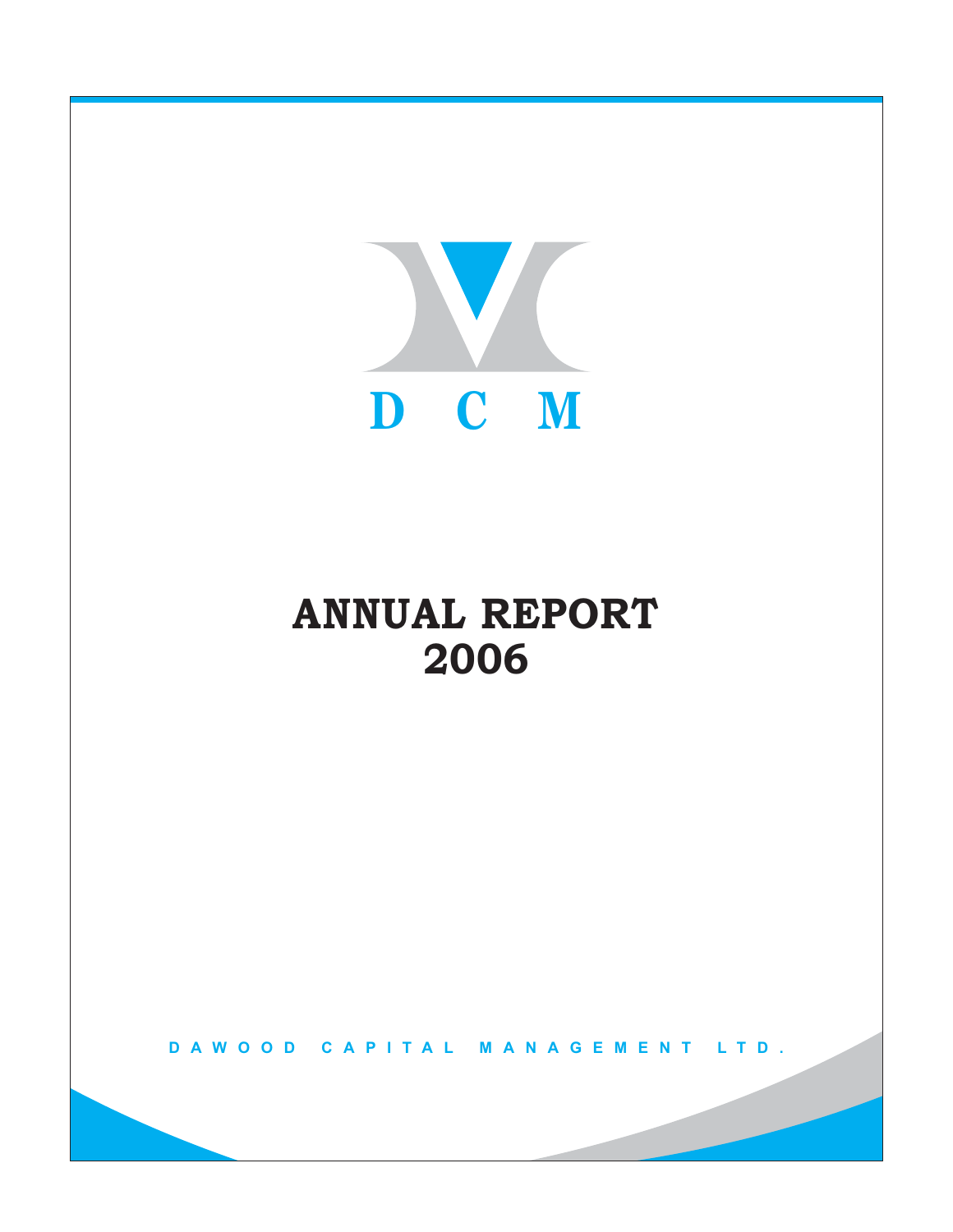

# **CONTENTS**

| <b>Corporate Information</b>                                                                                           | $\mathbf{2}$            |
|------------------------------------------------------------------------------------------------------------------------|-------------------------|
| <b>Mission/Vision Statement</b>                                                                                        | 3                       |
| <b>Notice of Meeting</b>                                                                                               | $\overline{\mathbf{4}}$ |
| <b>Financial Highlights</b>                                                                                            | 7                       |
| <b>Directors' Report</b>                                                                                               | 8                       |
| <b>Statement of Compliance with The Code of Corporate Governance</b><br>for the Year Ended June 30, 2006               | 12                      |
| Review Report to the Members on Statement of Compliance with the<br>Best Practices of the Code of Corporate Governance | 14                      |
| <b>Auditors' Report to the Member</b>                                                                                  | 15                      |
| <b>Balance Sheet</b>                                                                                                   | 16                      |
| <b>Profit &amp; Loss Account</b>                                                                                       | 17                      |
| <b>Cash Flow Statement</b>                                                                                             | 18                      |
| <b>Statement of Changes in Equity</b>                                                                                  | 19                      |
| <b>Notes to the Accounts</b>                                                                                           | 20                      |
| <b>Pattern of Shareholding</b>                                                                                         | 37                      |
| <b>From of Proxy</b>                                                                                                   |                         |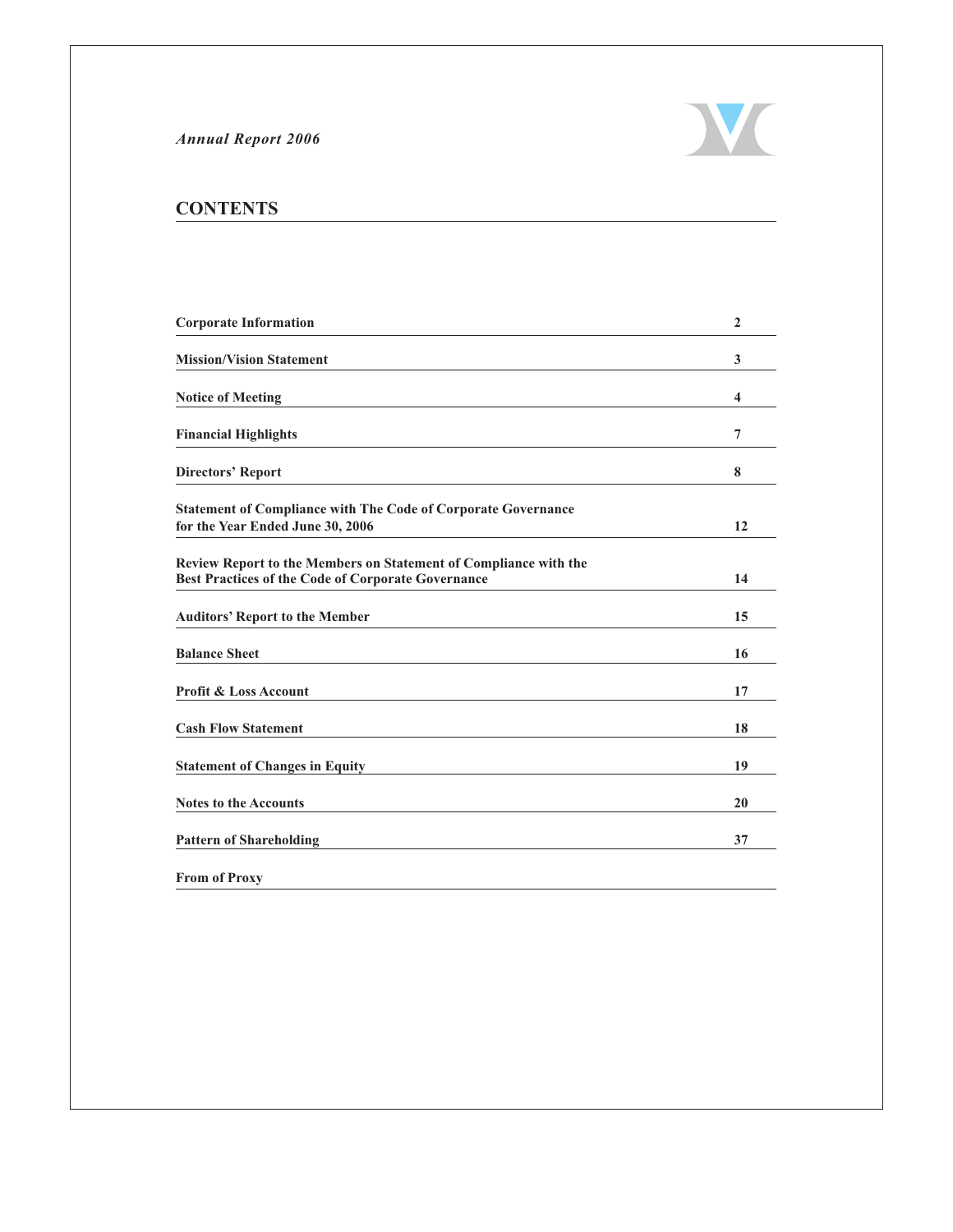2



# **CORPORATE INFORMATION**

| <b>Board of Directors</b> | Mr. Feroze Sayeed-Ud-Deane<br>Miss Tara Uzra Dawood<br>Mr. Hasib Ahmed<br>Mr. Safdar Rashid<br>Mr. Gul Nawaz<br>Mr. Anwar A. Sheikh<br>Mr. Shah Faisal                                                                        | Chairman<br>Chief Executive Officer<br>Director<br>Director<br>Director<br>Director<br>Director | (Nominee of GM)<br>(Nominee of ADB)<br>(Nominee of BRRI)<br>(Nominee of NIT) |
|---------------------------|-------------------------------------------------------------------------------------------------------------------------------------------------------------------------------------------------------------------------------|-------------------------------------------------------------------------------------------------|------------------------------------------------------------------------------|
| Group Financial Director  | Mr. Muhammad Shoaib                                                                                                                                                                                                           |                                                                                                 |                                                                              |
| Chief Financial Officer   | Mr. Muhammad Shahid Usman                                                                                                                                                                                                     |                                                                                                 |                                                                              |
| Company Secretary         | Mr. Tahir Mehmood                                                                                                                                                                                                             |                                                                                                 |                                                                              |
| <b>Audit Committee</b>    | Mr. Shah Fasial<br>Miss Tara Uzra Dawood<br>Mr. Anwer A.Shaikh                                                                                                                                                                | Chairman<br>Member<br>Member                                                                    |                                                                              |
| Auditors                  | M. Yousuf Adil Saleem & Co.<br><b>Chartered Accountants</b>                                                                                                                                                                   |                                                                                                 |                                                                              |
| Legal Adviser             | Rauf & Ghaffar Law Associates Advocates<br>404, 4th Floor, Beaumont Plaza 6-cl-10<br>Beaumont Road, Karachi                                                                                                                   |                                                                                                 |                                                                              |
| Banker                    | Bank AL Habib Limited<br>Habib Bank Limited<br>KASB Bank Limited<br>Metripolitan Bank Limited<br>Oman International Bank S.A.O.G.<br>Soneri Bank Limited                                                                      |                                                                                                 |                                                                              |
| Registered Office         | 1500-A Saima Trade Towers,<br>I. I. Chundrigar Road, Karachi 74000<br>UAN: 111-DAWOOD (111-329-663)<br>PABX: (92-21) 227-1874/887<br>Fax: (92-21) 227-1912<br>E-mail: dcm@firstdawood.com<br>Website: www.firstdawood.com/dcm |                                                                                                 |                                                                              |
| Registrars                | F.D. Registrar Services (SMC-Pvt.)<br>1500-A Saima Trade Towers,<br>I. I. Chundrigar Road,<br>Karachi 74000                                                                                                                   |                                                                                                 |                                                                              |
| Rating                    | PACRA: AM3                                                                                                                                                                                                                    |                                                                                                 |                                                                              |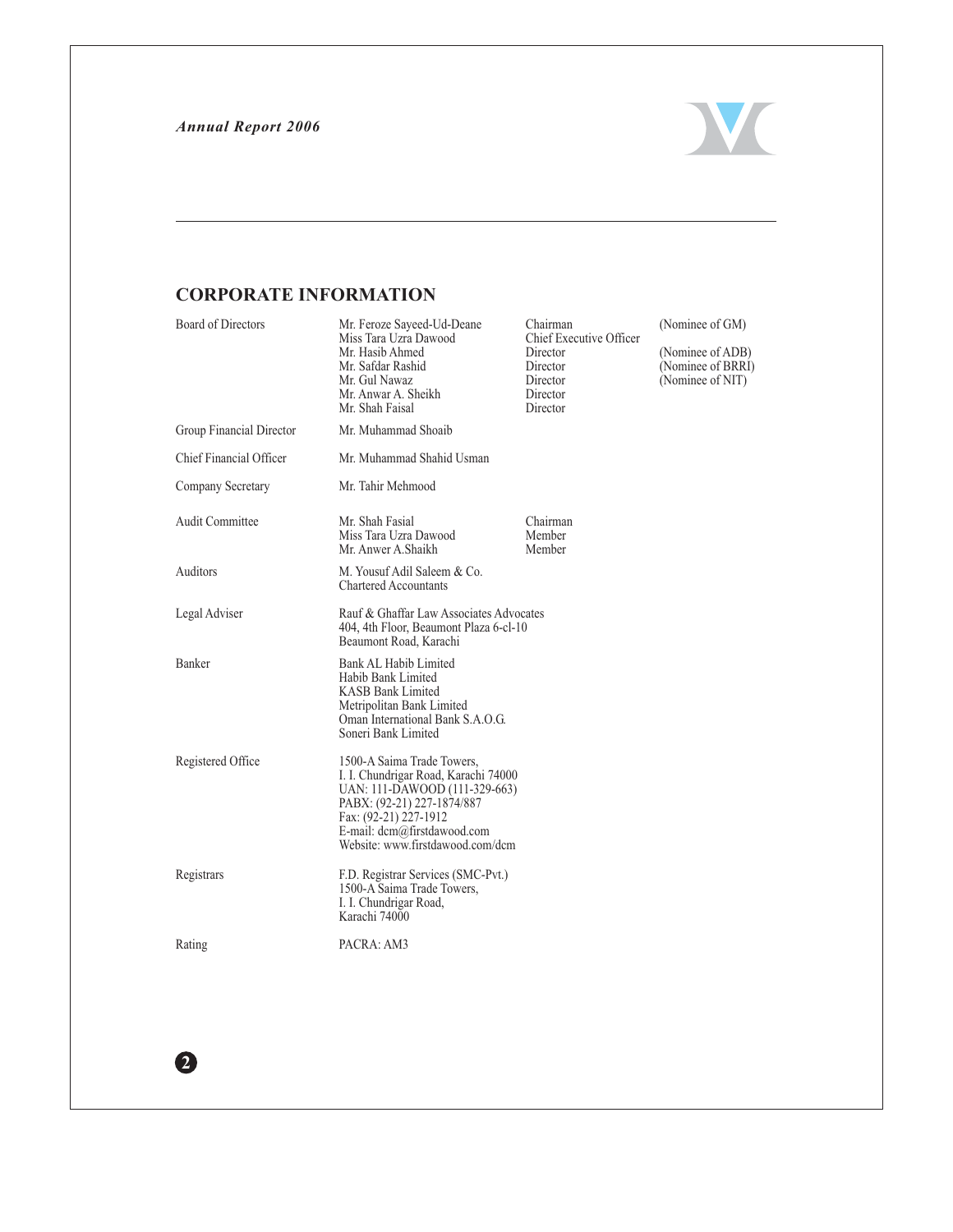

3

# Mission/Vision Statement

# To Be The Prominant Funds Manager That

# Adds Value For Stakeholders Through

Innovative And Responsible Management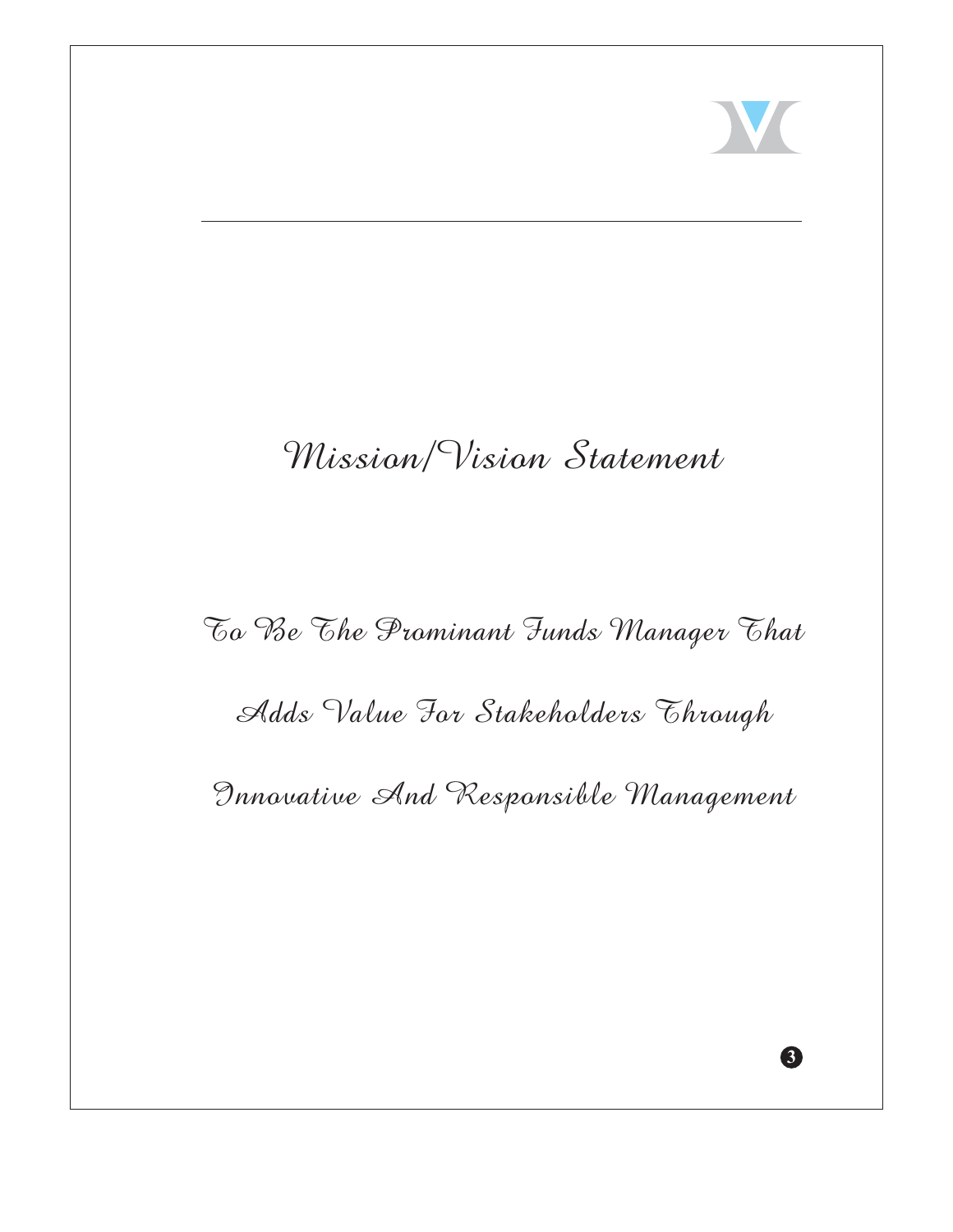

# NOTICE OF ANNUAL GENERAL MEETING (AGM XV)

Notice is hereby given that the AGM XV of the shareholders of the company will be held at the registered office at 1500-A, Saima Trade Towers, I.I. Chundrigar Road, Karachi on October 27, 2006 at 8:30a.m. to transact the following business:

## **Ordinary Business**

- 1. To receive, consider and adopt the Audited Financial Statements of the Company for the year ended June 30, 2006 together with Directors' and Auditors' Reports thereon.
- 2. To appoint auditors and fix their remuneration, hence, the retiring Auditors M. Yousuf Adil Saleem & Co., Chartered Accountants, are eligible for reappointment but did not offer themselves for reappointment. The Board of Directors on recommendation of the Audit Committee has proposed the name of M/s. Ford Rhodes Sidat Hyder & Co., for auditors of the Company for the year ending June 30, 2007.

#### **Special Business**

 $3.$ To consider and if thought fit, approve the following resolution as an ordinary resolution in respect of issue of bonus shares in the ratio of 10%, as recommended by the directors in their meeting held on September 27, 2006.

#### **Proposed Resolution**

"RESOLVED that a sum of Rs.11,000,000 out of the company's unappropriated profit for the issue of bonus shares be capitalized and applied for the issue of  $=1,100,000=$  ordinary shares of Rs.10/- each and allotted as fully paid bonus shares to those members of the Company whose names appear in the register of members of the Company on October 20, 2006 in the ratio of =10= shares for every =100= shares held and that such bonus shares shall rank pari passu in all respect with the existing ordinary shares of the Company."

"FURTHER RESOLVED that the Chief Executive and Company Secretary be and are hereby severally authorized to consolidate all fractions of bonus shares and sell in the stock market and pay the proceeds to charity."

To consider, approve and make investment in associated companies,  $u/s$ . 208 and 160 (1) (b) of the Companies 4. Ordinance 1984 and pass the following proposed Special resolution, with or without modification:

#### **Proposed Special Resolution**

"Resolved that the Company be and is hereby authorized, for the purpose of section 208 and 160 (1) (b) of the Companies Ordinance 1984 to make equity investment through Pre IPO in the certificates of Dawood Islamic Fund (Proposed) to the extent of Rs. 50 Million and to make equity investment through Pre IPO in Dawood Equities Limited to the tune of Rs. 45 Million, subject to the compliance of the rules and regulations as applicable and approvals, if any, of the relevant regulatory authority(ies);

Resolved further that this authority shall remain in force until revoked by the shareholders in the duly convened general meeting and the outstanding amount of investments at any time should not exceed the latest approval limits; and

Resolved further that the Chief Executive and Company Secretary be and is hereby authorized severally to do all the acts, deeds and things necessary to implement this Resolution and also empowered to make amendments/modifications to the Resolution as may be required and such amendments/modifications shall also be deemed as having been approved by the shareholders."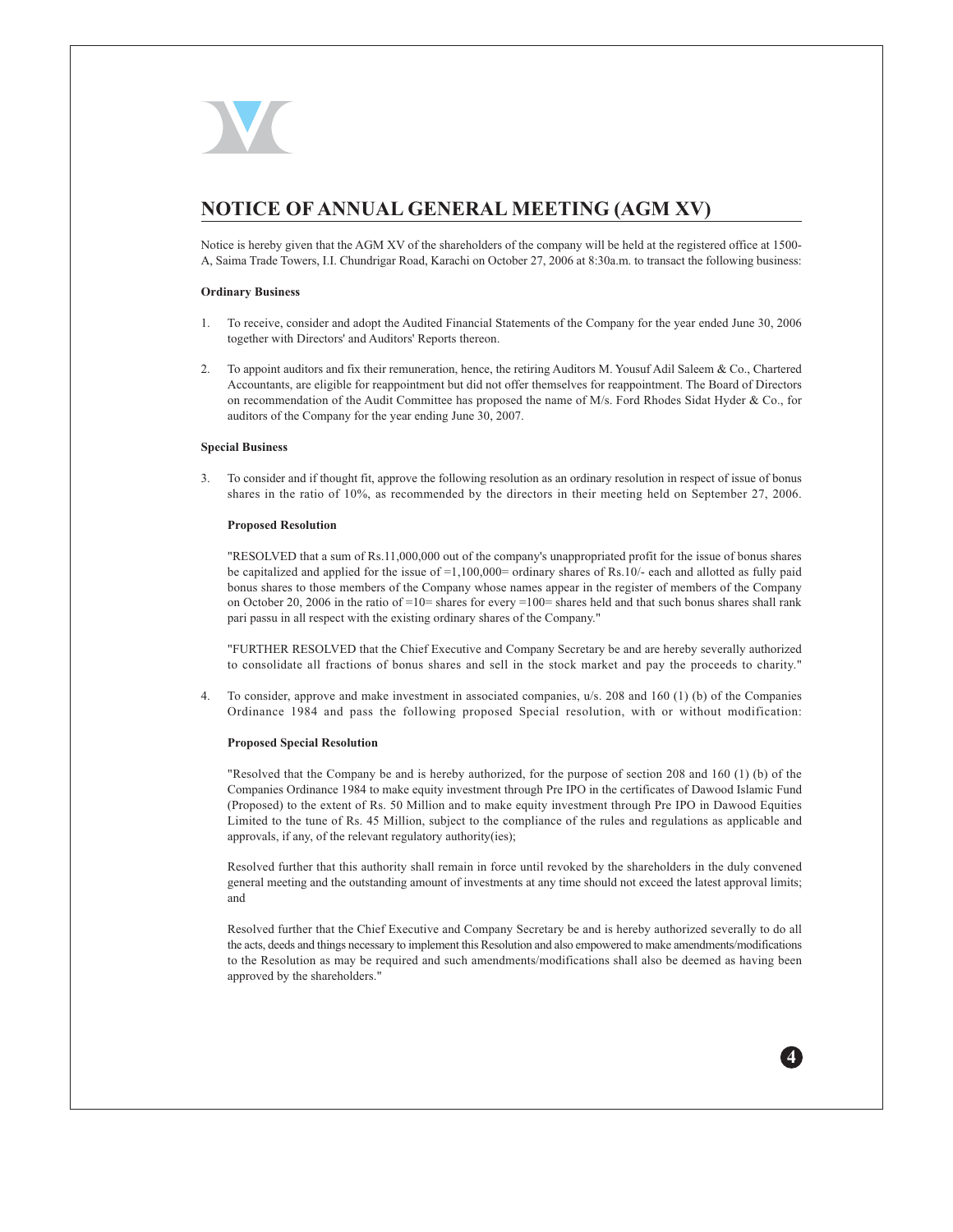

To consider, approve and if thought fit pass with or without modification following resolution as special resolution for amendment in Articles of Association of the Company:

#### **Proposed Special Resolution**

"RESOLVED that after Article 70 the following new sub-article 70 (a) be and is hereby added and to be read as under:

70(a) The Director who is about to leave or absent from Pakistan may with the approval of the Directors appoint any person to be an Alternate Director during his absence from the country provided such absence shall not be less than for a period of three months and such appointment shall have effect and such appointee whilst he holds office as an Alternate Director, shall be entitled to notice of the meeting of the Directors and to attend and vote thereat accordingly but shall ipso facto vacate office when his appointer returns to the country or vacate office as Director if the company in General Meeting removes the appointee from office and any appointment and removal under the clause shall be affected by notice in writing under the hand of director making the same."

FURTHER RESOLVED that the Chief Executive/Company Secretary be and is hereby authorised to do all the acts to effect the Special Resolution, for the purpose of the amendments to be made in the Article of Association and authorised them to comply with all the necessary requirements of the law in this behalf.

Any other Business with the permission of the Chair 6.

A statement under section 160 of the Companies Ordinance, 1984 setting forth all material facts concerning to above special business is annexed to the notice of meeting being sent to the shareholders.

September 29, 2006 Karachi

By Order of the Board **Tahir Mehmood** Company Secretary

#### Notes:

- 1. The share transfer books of the Company shall remain closed from October 21, 2006 to October 27, 2006 (both days inclusive). Shareholders are requested to notify to our Share Registrar FD Registrar Services (SMC-Pvt.) Ltd at 1700-A, Saima Trade Towers, I.I.Chundrigar Road, Karachi, if any change of address immediately.
- 2. A member entitled to attend and vote at this meeting may appoint a proxy to attend and vote on his/her behalf. No person other than a member shall act as proxy. Proxy forms, in order to be effective, must be received at the Registered Office, duly stamped and signed not less than 48 hours before the meeting.
- $3<sub>1</sub>$ The CDC account/sub-account holders are requested to bring with them their Computerized National ID Cards (CNIC) along with Participant(s) ID number and their account numbers at the time of attending this meeting in order to facilitate identification of the respective shareholder(s). In respect of corporate entity, the Board of Directors Resolution/Power of Attorney with specimen signatures be produced at the time of meeting.

#### Agenda item No. 3

The Directors are of the view that the Company's financial position and its reserves justify the capitalization of free reserves amounting to Rs.11,000,000/- for the issue of bonus shares in the ratio of =10= bonus shares for every 100 ordinary shares held. The Directors directly or indirectly, are not personally interested in this issue except to the extent of their shareholding in the Company.

Pursuant to rule 6 (iii) of the Companies (issue of capital) Rules 1996, the auditors have certified that the free reserves and surpluses retained after the issue of the bonus shares will not be less than 25% of the increased capital.

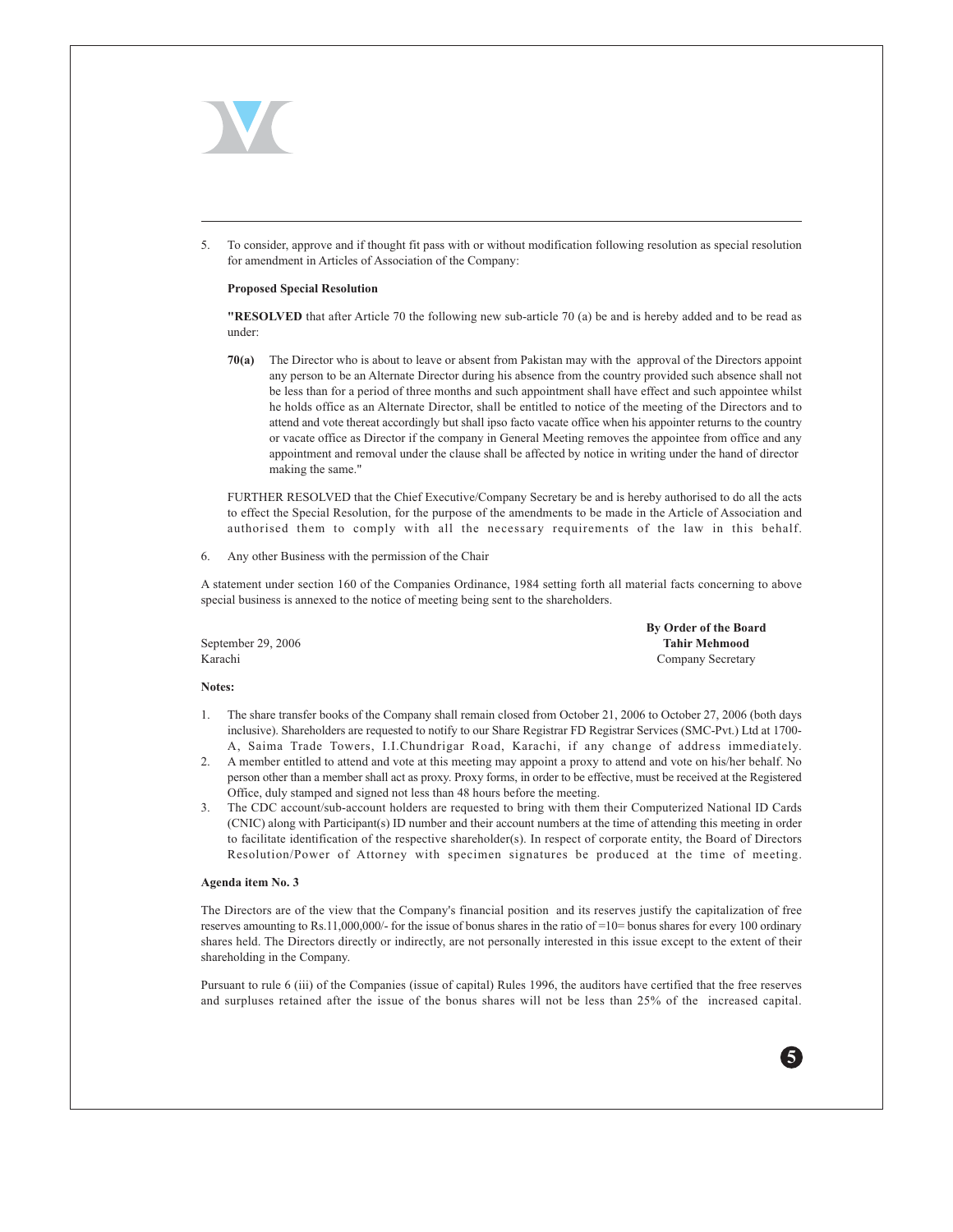

### Agenda item No.4

Approval of Shareholders being sought for investment in the associated companies of the Company.

The terms and conditions for equity investments in subsidiaries and associates are as follows:

| 1.               | Name of the Investee Company                                                                                                                        | <b>Dawood Equities Limited</b>                                                                                                                                                                                                           | Dawood Islamic Fund                                                                                                                                                                                                                      |
|------------------|-----------------------------------------------------------------------------------------------------------------------------------------------------|------------------------------------------------------------------------------------------------------------------------------------------------------------------------------------------------------------------------------------------|------------------------------------------------------------------------------------------------------------------------------------------------------------------------------------------------------------------------------------------|
| $\overline{2}$ . | Nature, amount and extent of the<br>investment                                                                                                      | Pre-IPO investment in the<br>ordinary shares up to<br>Rs. 45 Million                                                                                                                                                                     | Equity investment through<br>offering documents up to<br>Rs. 50 Million                                                                                                                                                                  |
| 3.               | <b>Average Market price/Net Asset</b><br>Value (NAV) of the shares/<br>certificates/ units intended to be<br>purchased during preceding six months. | Pre IPO Investment.                                                                                                                                                                                                                      | Pre IPO investment.                                                                                                                                                                                                                      |
| 4.               | Break-up value of shares/certificates/<br>units intended to be purchased on the<br>basis of last published financial statements.                    | Not applicable being first year<br>of incorporation.                                                                                                                                                                                     | N/A, as under the process of<br>launching offering documents.                                                                                                                                                                            |
| 5.               | Price at which shares/<br>certificates/units will be purchased                                                                                      | Through Pre IPO or face value.                                                                                                                                                                                                           | Through offering documents.                                                                                                                                                                                                              |
| 6.               | <b>Source of funds</b>                                                                                                                              | Out of surplus funds available                                                                                                                                                                                                           | Out of surplus funds available                                                                                                                                                                                                           |
| 7.               | Basic Earning per share/certificate/<br>unit of the investee company in last<br>three years                                                         | Not applicable - It is first year of<br>incorporation of investee company                                                                                                                                                                | N/A                                                                                                                                                                                                                                      |
| 8.               | Period for which investment will<br>be made                                                                                                         | N/A or long term investment                                                                                                                                                                                                              | N/A or long term investment                                                                                                                                                                                                              |
| 9.               | <b>Purpose of investment</b>                                                                                                                        | 1. Strategic investment<br>2. To earn a good return.                                                                                                                                                                                     | 1. Strategic investment<br>2. To earn a good return.                                                                                                                                                                                     |
| 10.              | Benefits likely to accrue to the<br>company and its shareholders<br>from the proposed investment or<br>advances.                                    | 1. DCM and its shareholders will<br>be benefited because their<br>investment will fetch a good return<br>in the form of dividend.<br>2. The surplus funds will not<br>remain idle and still be invested in<br>the most efficient manner. | 1. DCM and its shareholders will<br>be benefited because their<br>investment will fetch a good return<br>in the form of dividend.<br>2. The surplus funds will not<br>remain idle and still be invested<br>in the most efficient manner. |
| 11.              | Interest of directors and their<br>relatives in the investee company.                                                                               | None of the directors or their<br>relatives has any interest in this<br>special business in their personal<br>capacities other than to the extent<br>of his interest in the company.                                                     | None of the directors or their<br>relatives has any interest in this<br>special business in their personal<br>capacities other than to the extent<br>of his interest in the company.                                                     |

## Agenda item No.5

The proposed amendments/insertion of the sub-article 70 (a) in the Article of Association of the Company is being amended to insert/add a standard sub-article required to empower the directors to appoint their alternate director under the provision of the Companies Ordinance, 1984.

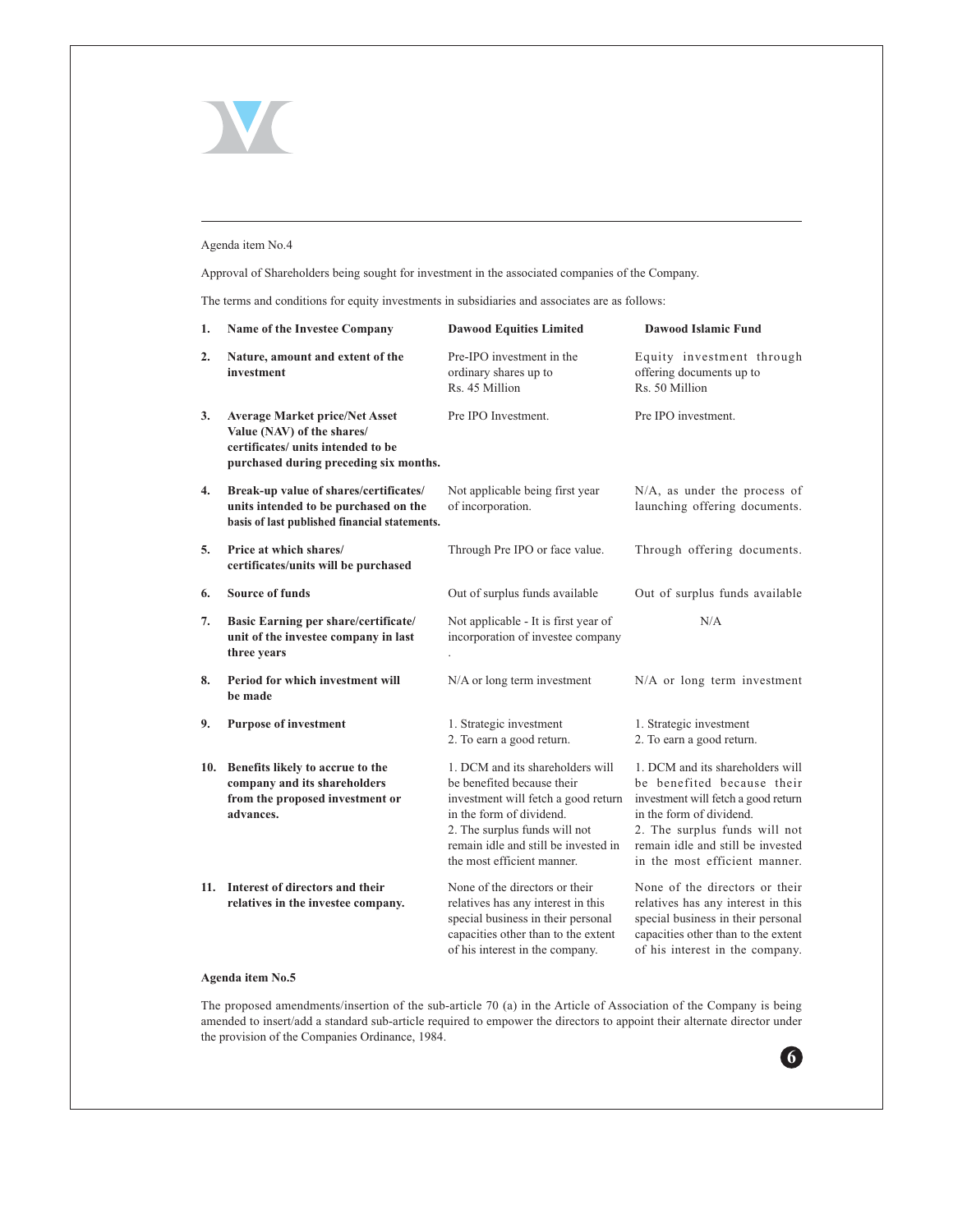

# **FINANCIAL HIGHLIGHTS**

|                                     | 2006                     | 2005   | 2004   | 2003   | 2002<br><b>Rupees in Million -</b> | 2001   | 2000   | 1999                     |
|-------------------------------------|--------------------------|--------|--------|--------|------------------------------------|--------|--------|--------------------------|
| <b>Authorized Capital</b>           | 200.00                   | 200.00 | 200.00 | 200.00 | 200.00                             | 200.00 | 200.00 | 200.00                   |
| Paid-up Capital                     | 110.00                   | 100.00 | 100.00 | 100.00 | 100.00                             | 100.00 | 100.00 | 100.00                   |
| Shareholders' Equity                | 176.30                   | 157.80 | 142.40 | 135.69 | 130.78                             | 123.20 | 118.48 | 115.91                   |
| <b>Total Assets</b>                 | 236.35                   | 259.40 | 187.06 | 174.75 | 135.50                             | 127.38 | 122.64 | 126.67                   |
| Short-Term Investment in Securities | 199.42                   | 223.46 | 164.86 | 154.79 | 103.18                             | 84.07  | 44.24  | 27.98                    |
| Short-Term Investment in Deposits   | $\overline{\phantom{0}}$ | 15.00  |        |        | $\overline{\phantom{m}}$           | 33.04  | 50.50  | 20.00                    |
| Income From Investments             | 15.28                    | 21.43  | 16.58  | 16.75  | 18.56                              | 11.83  | 13.84  | 11.69                    |
| Management Fee                      | 29.90                    | 14.93  | 6.06   | 0.63   |                                    |        |        | $\overline{\phantom{0}}$ |
| Other Income                        | 0.40                     | 6.85   | 1.53   | 0.70   | 1.01                               | 1.83   | 4.49   | 4.40                     |
| <b>Profit Before Taxation</b>       | 23.06                    | 21.11  | 6.85   | 7.90   | 9.60                               | 6.25   | 13.68  | 9.88                     |
| Taxation                            | 4.56                     | 4.52   | 1.95   | 1.64   | 2.55                               | 1.17   | 1.10   | 2.81                     |
| Profit After Taxation               | 18.50                    | 16.59  | 4.90   | 6.25   | 7.05                               | 4.54   | 12.57  | 7.07                     |
| Book Value Per Share                | 16.03                    | 15.78  | 14.24  | 13.57  | 13.08                              | 12.30  | 11.87  | 11.59                    |
| Earnings Per Share                  | 1.68                     | 1.51   | 0.49   | 0.63   | 0.71                               | 0.45   | 1.26   | 0.70                     |

 $\bullet$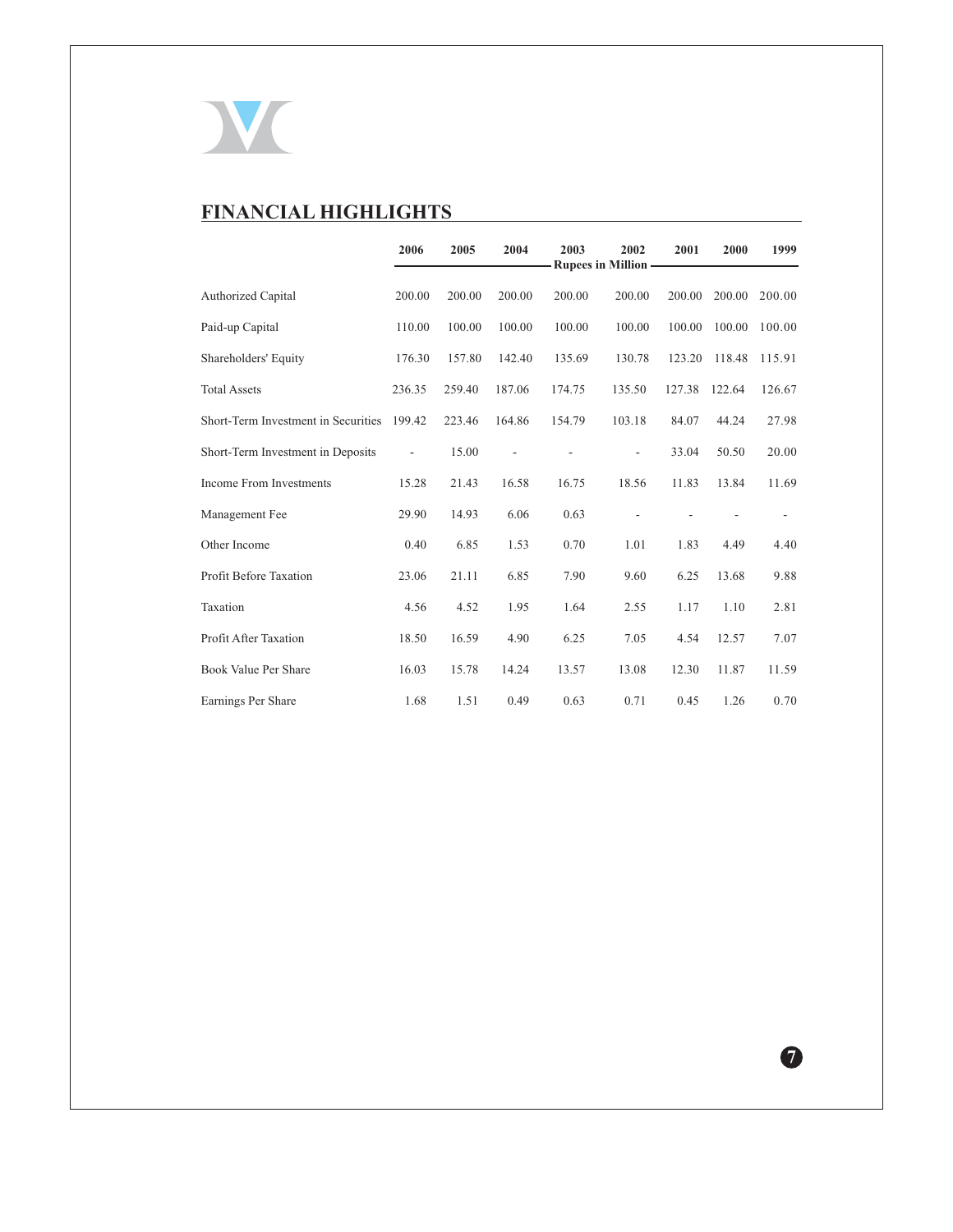

 $\mathbf{R}$ 

# **DIRECTORS' REPORT**

#### **DIRECTORS' REPORT**

On behalf of the Board of Directors of Dawood Capital Management Limited ("DCM" or the "Company"), it gives me immense pleasure to present the Fourteenth Annual Report along with audited financial statements for the year ended June 30, 2006.

#### **Operations and Performance**  $1.$

|                                              | June 30,2006 | June 30, 2005 |  |
|----------------------------------------------|--------------|---------------|--|
|                                              |              | Rupees        |  |
| Income Investments                           | 15,279,033   | 21,429,087    |  |
| Management Fees                              | 29,902,219   | 14,931,019    |  |
| Gain On Sale Of Fixed Assets                 |              | 5,928,327     |  |
| Other Income                                 | 398,277      | 927,582       |  |
| <b>Gross Revenue</b>                         | 45,579,529   | 43,216,015    |  |
| <b>Administration and Operating Expenses</b> | 15,022,544   | 12,712,994    |  |
| <b>Financial Charges</b>                     | 7,494,995    | 9,393,560     |  |
| <b>Total Expenses</b>                        | 22,517,539   | 22,106,555    |  |
| <b>Profit Before Taxation</b>                | 23,061,990   | 21,109,460    |  |
| <b>Profit After Taxation</b>                 | 18,501,990   | 16,591,638    |  |

The Financial Year under review proved profitable with the net profit after tax reaching a record high of Rs. 18.50 million. The total gross revenue also increased by 5.5% to Rs. 45.57 Million as compared to Rs. 43.22 Million last year. This gross revenue was derived mainly from the Management Fee of Rs. 29.90 Million (Rs. 14.9 Million last year) for managing the affairs of Dawood Money Market Fund (DMMF) and First Dawood Mutual Fund (FDMF). However, profit earned on investments reduced from Rs. 21.4 Million to Rs. 15.3 Million as management reduced placement income in order to take advantage of the bearish market conditions.

Other positive increases include net assets (by 11.72% to Rs. 176.30), break-up value of shares (from Rs. 15.78 to Rs. 16.03 per share) and earnings per share (from Rs. 1.51 to Rs. 1.68).

Increase in business raised expenses as well with Administration and Operating Expenses totalling Rs. 15.0 Million. Financial Charges, however, reduced from Rs. 9.39 Million to Rs. 7.49 Million, although the interest rates have shown an upward increase during the period under discussion.

Under our management, DMMF, an open-end money market fund, performed very well and declared a return of 11.50%, underscoring its position as a smart investment choice for investors.

The first complete year of operations of our closed-end FDMF showed Rs. 2.24 earnings per certificate.

#### **Dividend**

Keeping in view the strong performance of the Company, the Directors have proposed the issuance of Bonus Shares in proportion of 10 share for every 100 shares held i.e 10 % for the year ended June 30, 2006, subject to the approval of the shareholders at the Annual General Meeting.

## Investment

The total portfolio of investments stands at Rs. 199.42 Million, carrying an unrealized revaluation gain of Rs. 10.39 Million.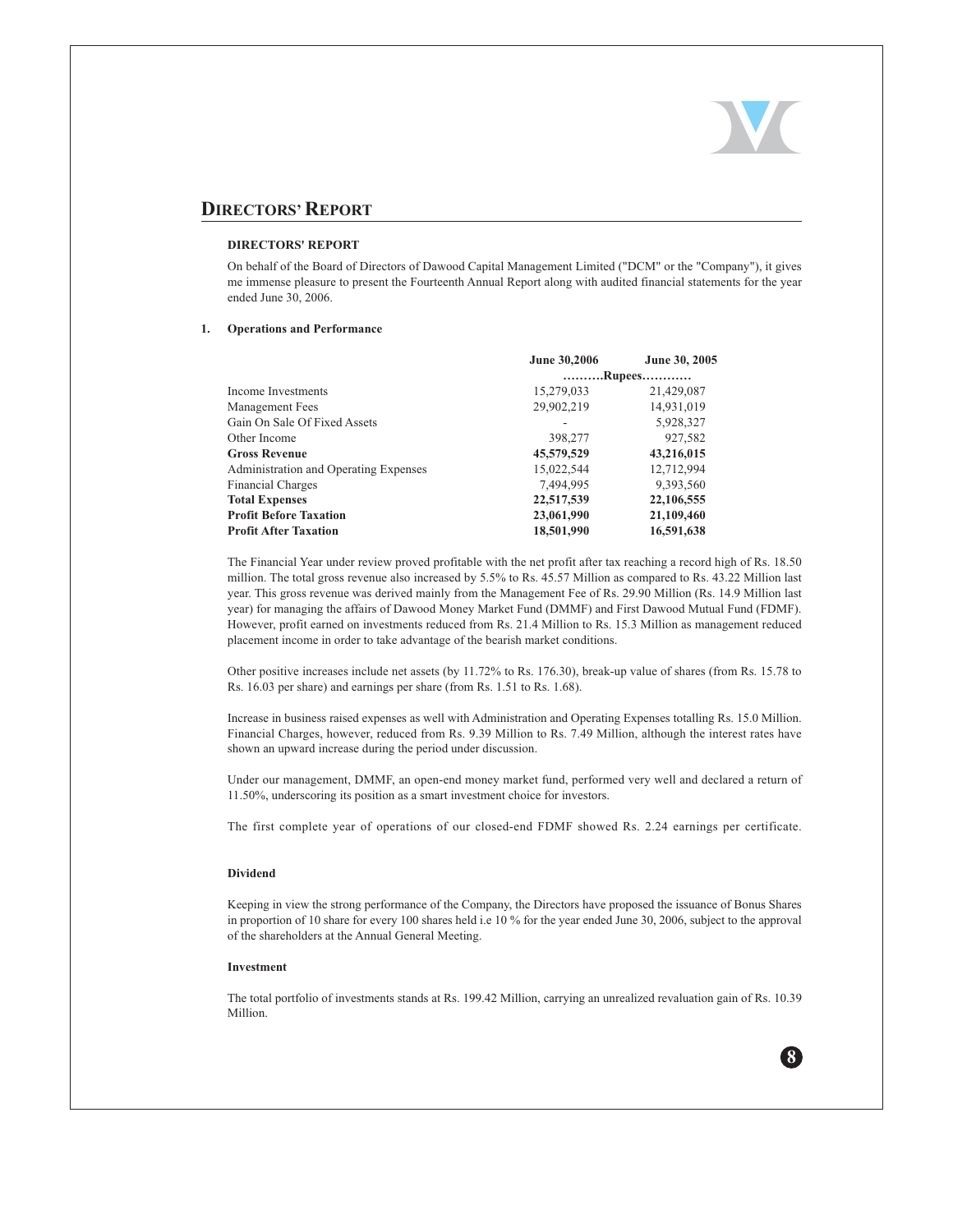

#### Compliance with the Best Practices of the Code of Corporate Governance

This statement is being presented to comply with the "Code of Corporate Governance" (the "Code") contained in the listing regulations of the Karachi Stock Exchange for the purpose of establishing a framework of good governance, whereby a listed Company is managed in compliance with the best practices of the Code. The Directors hereby confirm the following as required by Clause (xix) of the Code:

- The financial statements prepared by the management present fairly the Company's state of affairs, the result of operations, cash flows and changes in equity.
- Your Company has maintained proper books of accounts.
- Appropriate accounting policies have been consistently applied in the preparation of financial statements.
- Relevant International Accounting Standards, as applicable in Pakistan, provision of the Non-Banking Finance Companies (establishment & Regulation) Rules 2003 and directives of the Securities and Exchange Commission of Pakistan, have been followed in the preparation of the financial statements.
- The system of internal controls is sound in design and has been effectively implemented and monitored.
- There are no significant doubts over the ability to continue as a going concern.
- There has been no trading during the year in the shares of the Company carried out by the Directors, Chief Executive Officer, Company Secretary and their spouses and their minor children.
- There has been no material departure from the best practices of corporate governance, as detailed in the listing regulations.
- There are no statutory payments on account of taxes, duties, levies and charges outstanding.
- There has been no departure from the best practices of transfer pricing.

#### **Future Outlook and Prospects**

DCM is happy to announce the upcoming launch of its first shariah-compliant fund Dawood Islamic Fund (DIF). This will further enable us to cater to the need our clients. This in turn increase the Management Fee and thereby Profits of DCM.

The increase in CVT & Withholding Tax for the time being has not shown any adverse effect on the market. Despite the current volatile behaviour of the stock exchange, our focus with on selective scripts from the growing sectors. The CFS Mk II is expected to replace CFS. It will address the biases inherent in the existing finance models, namely CFS and the un-official Badla Finance System which promotes undue systemic risks and precludes the formation of a level playing field for all market participants. We hope that an elimination of these risks & inequalities will facilitate a transparent and efficient financing product for the market.

The goal of your company is to focus on three strategies: building deeper, more profitable customer relationships; optimizing the use of shareholder and human capital & building on our core strengths.

#### **Changes in Directors**

Since the last report, there have been changes in the composition of the Board of the management company. Mr. Rafique Dawood has resigned and Board has approved his resignation through resolution. Simultaneously, the Board has approved appointment of Mr. Feroze Sayeed-ud-Deane as Chairman of the Board in his place. Also, Mr. Muhammad Abdul Samad, Nominee Director of NIT, has resigned and Mr. Gul Nawaz has been nominated in his place.

The Board would like to place on record its appreciation of the sincere efforts made by the previous directors, in particular the outgoing Chairman, and wish to welcome on board the new appointees.

Currently, the Company has Seven Directors on its Board.

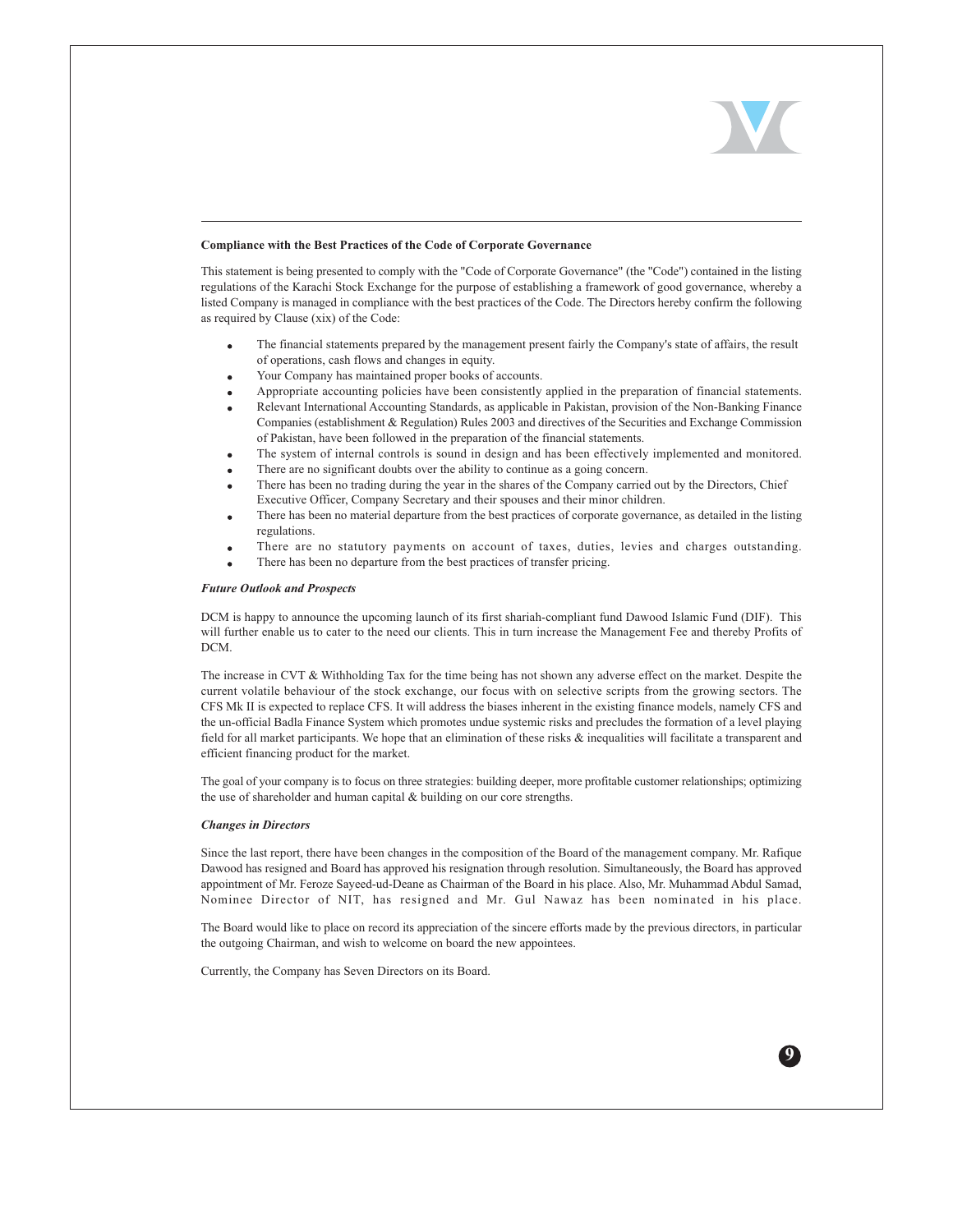

### **Board Meetings**

During the year 2005-06, six (6) meetings of the Board of Directors of the management company were held, The requisite details are as under:

| S.No. | <b>Name</b>                | <b>Designation</b> | <b>Entitlement to</b><br><b>Attend Meeting</b> | Leave of absence |
|-------|----------------------------|--------------------|------------------------------------------------|------------------|
|       | Mr. Feroze Sayeed-ud-Deane | Chairman           |                                                |                  |
| 2.    | Mr. Rafique Dawood         | Ex-Chairman        |                                                |                  |
| 3.    | Miss Tara Uzra Dawood      | Chief Executive    | 6                                              |                  |
| 4.    | Mr. Safdar Rashid          | Director           | 6                                              |                  |
| .5.   | Mr. Anwar A. Sheikh        | Director           | 6                                              |                  |
| 6.    | Mr. Hasib Ahmed            | Director           | 6                                              |                  |
| 7.    | Mr. Gul Nawaz              | Director           |                                                |                  |
| 8.    | Mr. Shah Faisal            | Director           | 6                                              |                  |
| 9.    | Mr. Muhammad Abdul Samad   | Director           |                                                |                  |

#### **Transaction with Connected Persons/Related Parties**

All transactions between DCM and its connected persons/related parties are carried out on an arm's length basis and the relevant terms of the transactions are determined in accordance with the "comparable uncontrolled price method" (CUP).

DCM has fully complied with the best practices on transfer pricing as contained in the listing regulation No. 38 of the Karachi Stock Exchange.

#### **Human Resource Training and Development**

Training and Human Resource Development continues to be a priority in 2006-07, with the quality and happiness of employees being of prime importance

#### **Information Technology**

The IT department is committed to providing and maintaining cutting-edge technology.

#### **Staff Retirement Benefits**

DCM operates a provident fund scheme for all permanent employees. The value of investment to date is Rs. 695,630/in the provident fund scheme.

#### **Auditors**

The present auditors M. Yousuf Adil Saleem & Co, Chartered Accountants, has retired and not offered themselves for re-appointment. As required under the Code of Corporate Governance, the Audit Committee has recommended the appointment of Ford Rhodes Sidat Hyder & Co, Chartered Accountants, as auditors for the year ending June 30, 2007.

#### **Risk Management**

Risk taking is an integral part of any business and is rooted in the philosophy of risk versus reward, that is, the higher the risk the greater the reward. Our fundamental objective is to maximize certificate holder's value, but this must be carried out in a clearly articulated risk tolerance framework.

DCM and its Funds are exposed to a variety of risks including credit, liquidity, interest rate, market risk and operational risk.

Our risk management policies and procedures ensure that risks are effectively identified, evaluated, monitored and managed. Risk management is a dynamic function and management must continuously monitor its internal risk procedures and practices in order to reduce earnings variability.

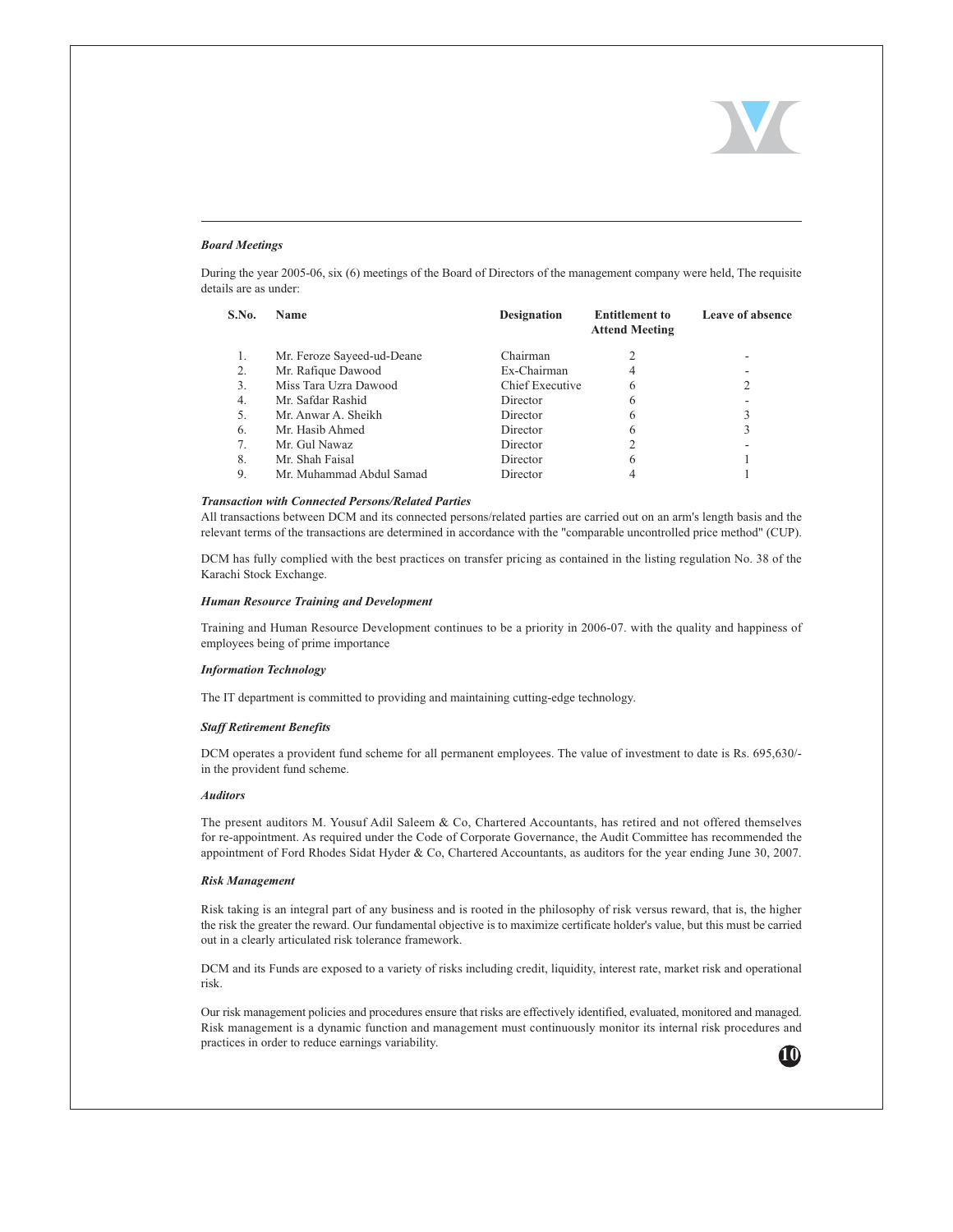

The Board has formed the following committees to mange the various types of risks the Bank is exposed to:

- Board's Audit Committee
- Investment Committee
- Asset Liability Committee

### **Statement of Ethics and Business Practices**

The Board of Directors of DCM has adopted a statement of ethics and business practices. All employees are informed of this statement and are requested to observe these rules of conduct in relation to business and regulations.

#### **Audit Committee**

The Board of Directors of the Management Company in compliance with the Code of Corporate Governance has constituted an Audit Committee with specific terms of reference comprising the following three members including the Chairman, who is an independent non-executive director.

| Mr. Shah Faisal     | Chairman |
|---------------------|----------|
| Mr. Anwar A. Sheikh | Member   |
| Miss T. Uzra Dawood | Member   |

The Audit Committee reviewed the quarterly, half-yearly and annual financial statements before submission to the Board and their publication. The Audit Committee had detailed discussions with the external auditors. The Audit Committee also reviewed internal audit findings and held separate meetings with internal and external auditor as required under the Code of Corporate Governance.

#### **Key Financial Highlights**

Key financial highlights are summarized and annexed to these financial statements.

#### **Pattern of Shareholding**

The pattern of shareholding as on June 30, 2006 along with disclosure as required under the Code is annexed.

#### **Events after the Balance Sheet Date**

There have not been any material events that occurred subsequent to the date of the Balance Sheet that require adjustments to the enclosed financial statements.

#### **Asset Manager Rating**

Pakistan Credit Rating Agency Limited (PACRA) has assigned Asset Manager Rating of "AM3" to DCM, which reflects the Company's Strong Capicity to manage the risk inherent in asset management.

#### Acknowledgement

We take the opportunity to thank our customers, business associates, leading banks and financial institutions for putting their trust with us and allowing us to cater to their financial needs. We also appreciate the guidance and support provided to DCM by the Securities and Exchange Commission of Pakistan. We truly appreciated and value the contribution of our staff who have worked tirelessly to bring quality and growth to the Company and to grow our customer base.

In closing, we reaffirm our commitment to our shareholders to further enhance the value of their investment in the Company.

Karachi Date: September 27, 2006

**Feroze Sayeed-ud-Deane** Chairman

For and on behalf of the Board,

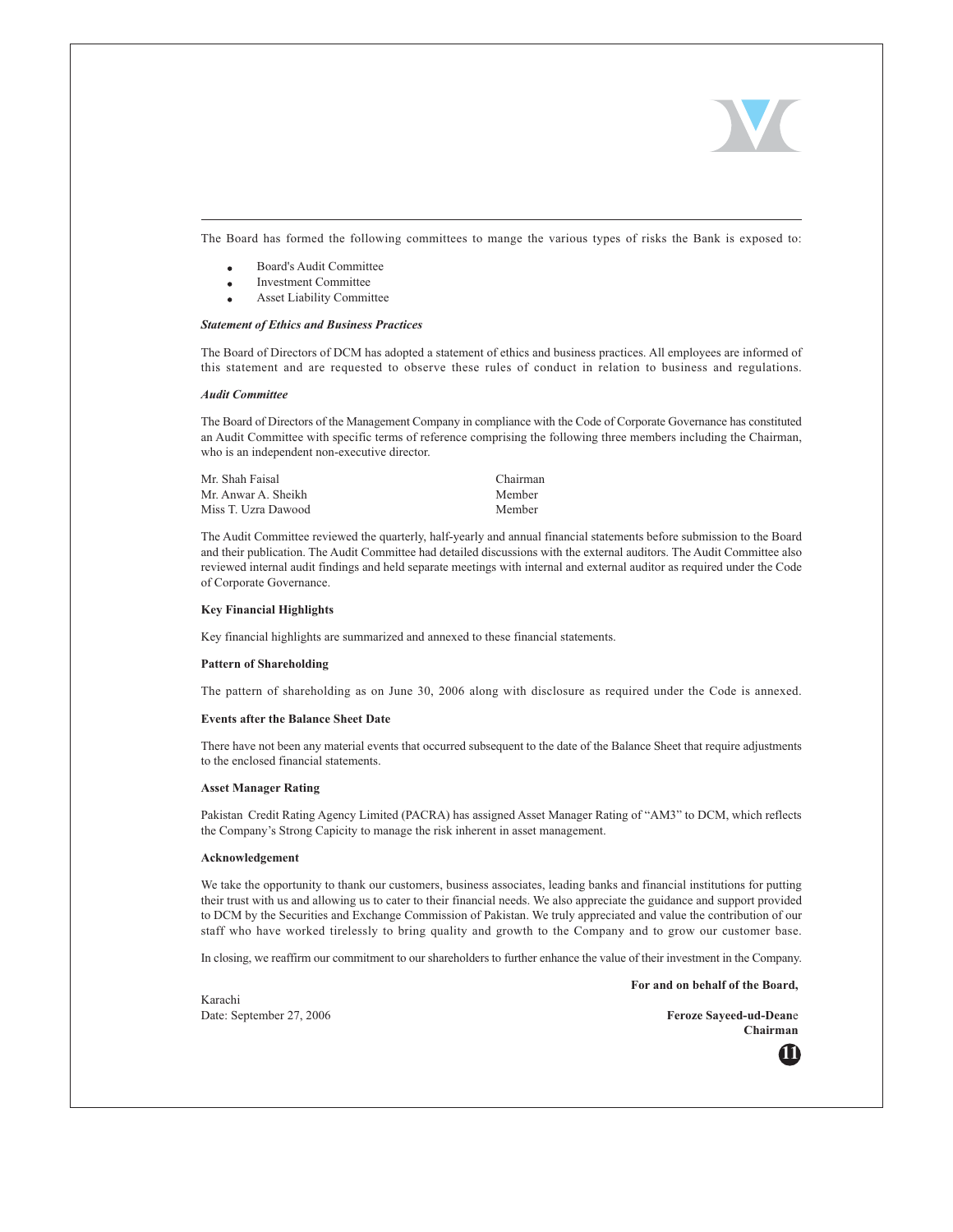

## **STATEMENT OF COMPLIANCE WITH THE CODE OF CORPORATE GOVERNANCE** FOR THE YEAR ENDED JUNE 30, 2006

#### **Statement of Compliance with the Code of Governance** (As Required by the Listing Regulations).

This Statement is being presented to comply with the Code of Corporate Governance (the "Code") contained in Regulation No. 37 of listing regulations of Karachi Stock Exchange (Guaranteed) Limited for the purpose of establishing a framework of good governance, whereby a listed company is managed in compliance with the best practices of corporate governance. DCM has applied the principles contained in the Code in the following manner:

- $1.$ The Company encourages representation of independent non-executive directors on its Board of Directors. At present, the Board includes six (6) independent non-executive directors. This mean 85.71% of the directors of the board are independent non-executive directors.
- The Directors have confirmed that none of them is serving as a director in more then ten listed companies, including  $2.$ this Company.
- All the resident directors of the Company are registered as tax payers and none of them has defaulted in payment  $3.$ of any loan to a banking company, a DFI or an NBFI or, being a member of a stock exchange, has been declared as defaulter by that stock exchange.
- A casual vacancy occurred in the Board and was filled up by the directors within 30 days thereof.  $4.$
- The Company has prepared a "Statement of Ethics and Business Practices", which has been signed by all the 5. Directors and employees of the Company.
- The Board of Directors has adopted a vision/mission statement and an overall Corporate Strategy of the Company 6 and has also formulated significant policies as mentioned in the Code. A complete record of particulars of significant policies along with the dates on which they were approved or amended has been maintained.
- All the powers of the Board have been duly exercised and decisions on material transactions, including appointment 7. and determination of remuneration and terms and conditions of the Chief Executive Officer have been taken by the **Board**
- The meetings of the Board were presided over by the Chairman and, in his absence, by a Director elected by the 8 Board for this purpose. The Board met at least once in every quarter. Written notices of the Board meetings, along with the agenda and working papers, were circulated at least seven days before the meetings. The minutes of the meetings were appropriately recorded and circulated.
- 9 The Directors of the Company have been provided with copies of the Listing Regulations, Code of Corporate Governance, NBFCs Rules, Company's Memorandum and Articles of Association and all other relevant rules and regulations and hence are conversant of the relevant laws applicable to the Company, its policies and procedures and provisions of memorandum and article of Associations and of their duties and responsibilities. Directors have also attended talks and seminars on the subject of Corporate Governance.
- 10. The Board of Directors of the Company has approved the appointment of the Chief Financial Officer, Company Secretary and Internal Auditor including their remuneration and terms and conditions of employment as determined by the Chief Executive Officer.
- 11. The Directors' Report for this year has been prepared in compliance with the requirements of the Code and fully describes the salient matters required to be disclosed.
- 12. Financial Statements for the half-year ended December 31, 2005 quarter ended September 30, 2005, March 31, 2006 and full year ended June 30, 2006 presented to the Board for consideration and approval, were duly endorsed and signed by the Chief Executive Officer and Chief Financial Officer.
- 13. The Directors, Chief Executive Officer and executives do not hold any interest in the shares of the Company other than that disclosed in the pattern of shareholding.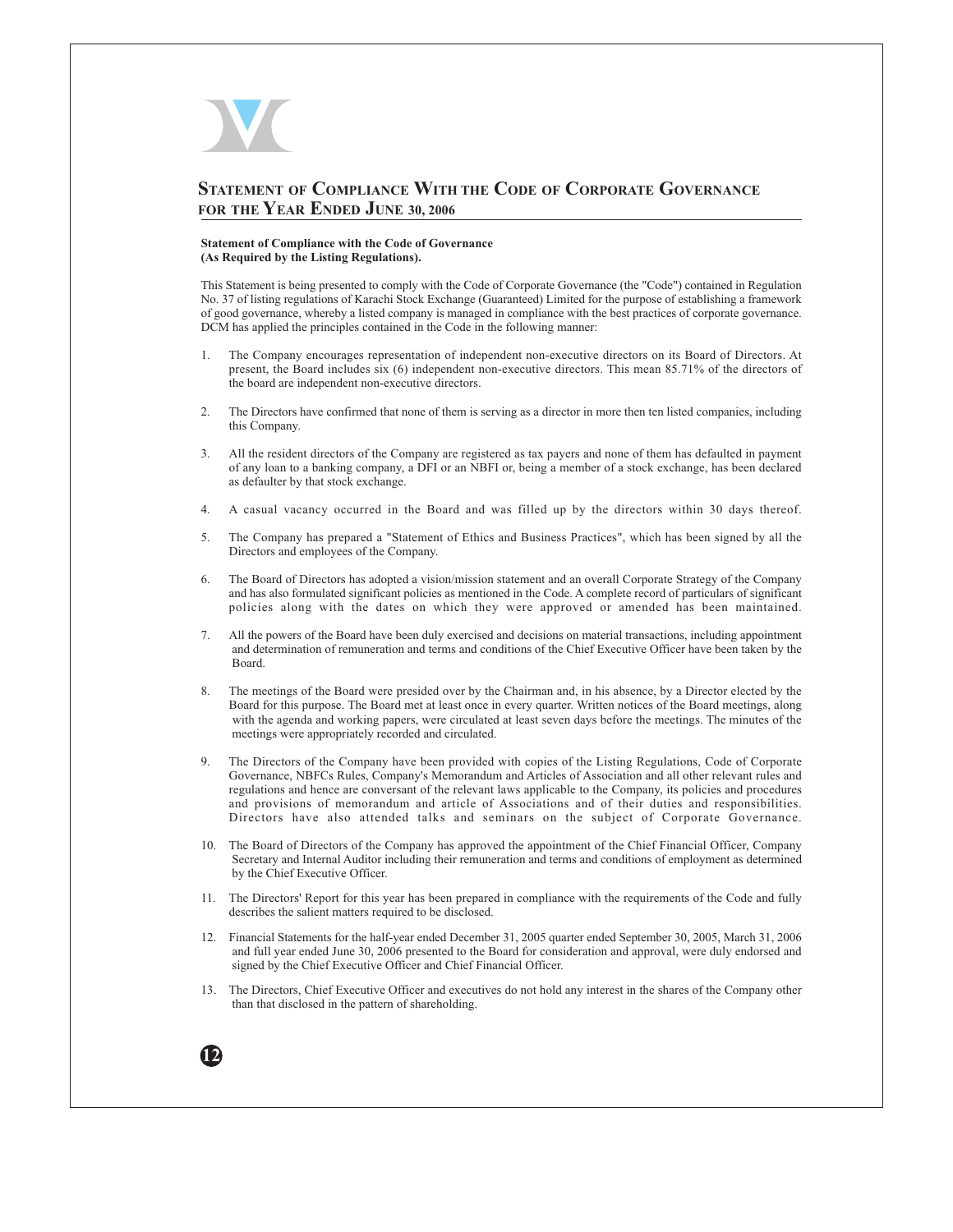

13)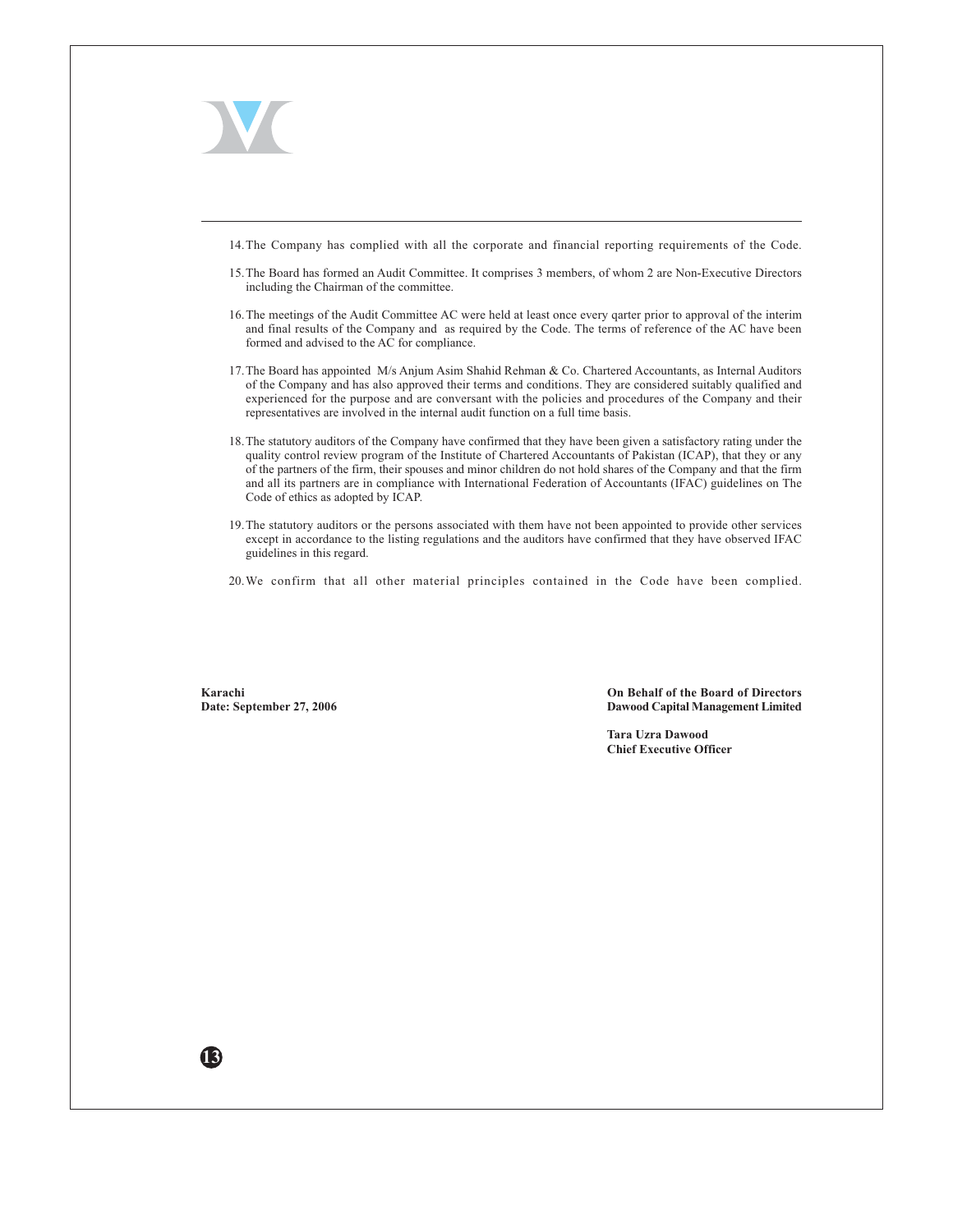

**REVIEW REPORT TO THE MEMBERS ON STATEMENT OF COMPLIANCE** WITH BEST PRACTICIES OF CODE OF CORPORATE GOVERNANCE

# Deloitte.

M. Yousuf Adil Saleem & Co Chartered Accountants Cavish Court, A-35, Block 7 & 8 KCHSU, Sharea Faisal, Karachi-75350 Pakistan

UAN: +92 (0) 21 111-55-2626  $+92(0)$  21-454 1314 Fax: Web: www.deloitte.com

We have reviewed the Statement of Compliance with the best practices contained in the Code of Corporate Governance prepared by the Board of Directors of DAWOOD CAPITAL MANAGMENT LIMITED to comply with the relevant Listing Regulation of all the Stock Exchanges where the Company is listed.

The responsibility for compliance with the Code of Corporate Governance is that of the Board of Directors of the Company. Our responsibility is to review, to the extent where such compliance can be objectively verified, whether the Statment of Compliance reflects the status of the Company's compliance with the provisions of the Code of Corporate Governance and report if it does not. A review is limited primarily to inquiries of the Company personnel and review of various documents prepared by the Company to comply with the Code.

As part of our audit of the financial statements we are required to obtain an understanding of the accounting and internal control systems sufficient to plan the audit and develop an effective audit approach. We have not carried out any special review of the internal control system to enable us to express an opinion as to whether the Board's statement on internal control covers all controls and the effectiveness of such controls.

Based on our review, nothing has come to our attention, which causes us to believe that the Statement of Compliance does not appropriately reflect the Company's compliance, in all material respects, with the best practices contained in the Code of Corporate Governance as applicable to the company for the year ended June 30, 2006.

Karachi Date: September 27, 2006 **Chartered Accountants** 

A member firm of **Deloitte Touche Tohmatsu** 

14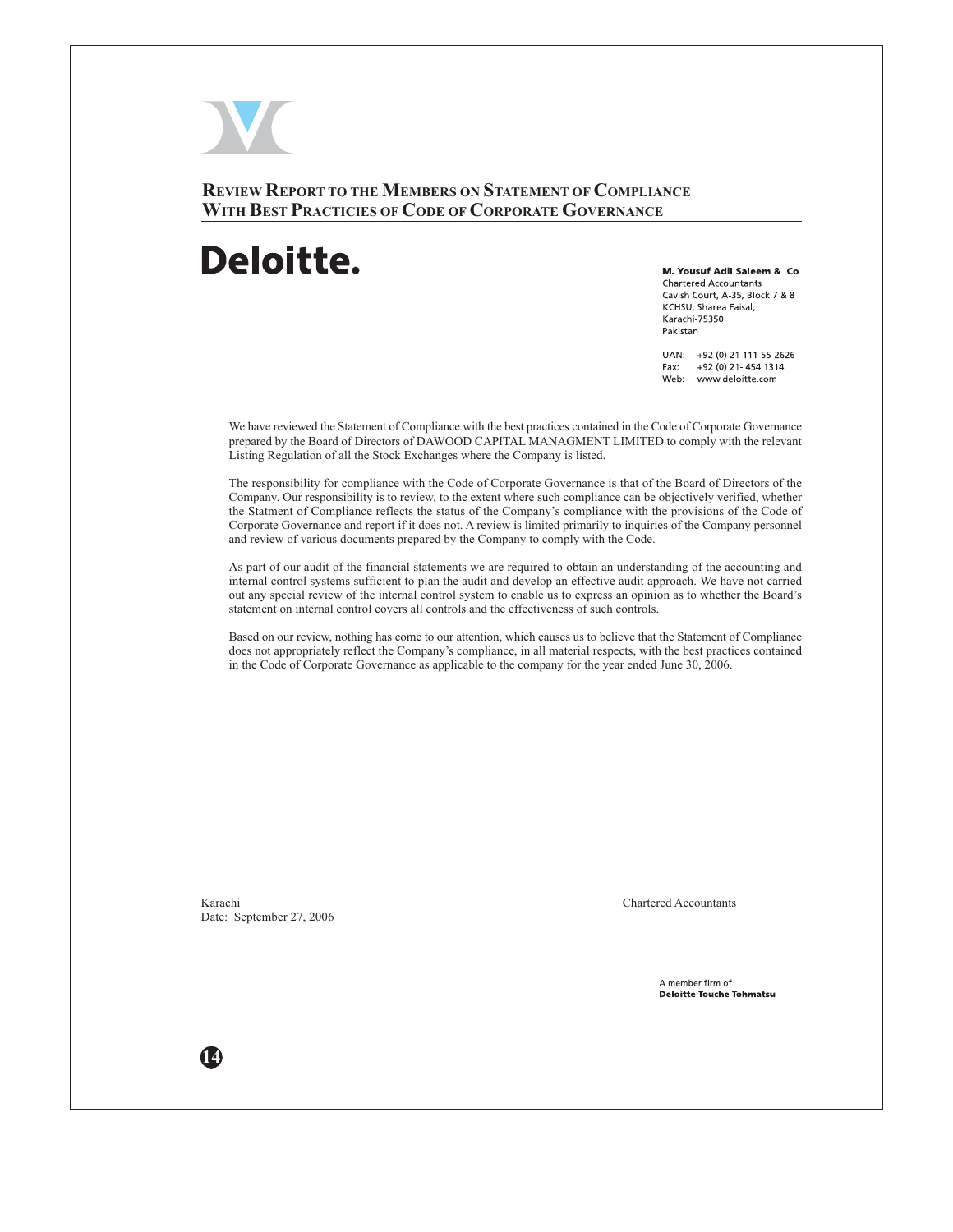

**AUDITORS' REPORT TO THE MEMBERS** 

# Deloitte.

M. Yousuf Adil Saleem & Co. **Chartered Accountants** Cavish Court, A-35, Block 7 & 8 KCHSU, Sharea Faisal, Karachi-75350 Pakistan

UAN: +92 (0) 21 111-55-2626  $+92(0)$  21-454 1314 Fax: Web: www.deloitte.com

We have audited the annexed balance sheet of Dawood Capital Management Limited as at June 30, 2006 and the related profit and loss account, cash flow statement and statement of changes in equity together with the notes forming part thereof, for the year then ended and we state that we have obtained all the information and explanations which, to the best of our knowledge and belief, were necessary for the purposes of our audit.

It is the responsibility of the company's management to establish and maintain a system of internal control, and prepare and present the above said statements in conformity with the approved accounting standards and the requirements of the Companies Ordinance, 1984. Our responsibility is to express an opinion on these statements based on our audit.

We conducted our audit in accordance with the auditing standards as applicable in Pakistan. These standards require that we plan and perform the audit to obtain reasonable assurance about whether the above said statements are free of any material misstatement. An audit includes examining, on a test basis, evidence supporting the amounts and disclosures in the above said statements. An audit also include assessing the accounting policies and significant estimates made by management, as well as, evaluating the overall presentation of the above said statements. We believe that our audit provides a reasonable basis for our opinion and, after due verification, we report that:

- in our opinion, proper books of account have been kept by the Company as required by the Companies Ordinance,  $(a)$ 1984:
- $(b)$  in our opinion:
	- the balance sheet and profit and loss account together with the notes thereon have been drawn up<br>in conformity with the Companies Ordinance, 1984, and are in agreement with the books of account  $(i)$ and are further in accordance with accounting policies consistently applied;
	- (ii) the expenditure incurred during the year was for the purpose of the company's business; and
	- (iii) the business conducted, investments made and the expenditure incurred during the year were in accordance with the objects of the Company;
- (c) in our opinion and to the best of our information and according to the explanations given to us, the balance sheet, profit and loss account, cash flow statement and the statement of changes in equity, together with the notes forming part thereof, conform with approved accounting standards as applicable in Pakistan, and, give the information required by the Companies Ordinance, 1984, in the manner so required and respectively give a true and fair view of the state of the company's affairs as at June 30, 2006 and of the profit, its cash flows and changes in equity for the year then ended; and
- (d) in our opinion, no zakat was deductible at source under the Zakat and Ushr Ordinance, 1980.

Karachi Date: September 27, 2006 **Chartered Accountants** 

A member firm of Deloitte Touche Tohmatsu

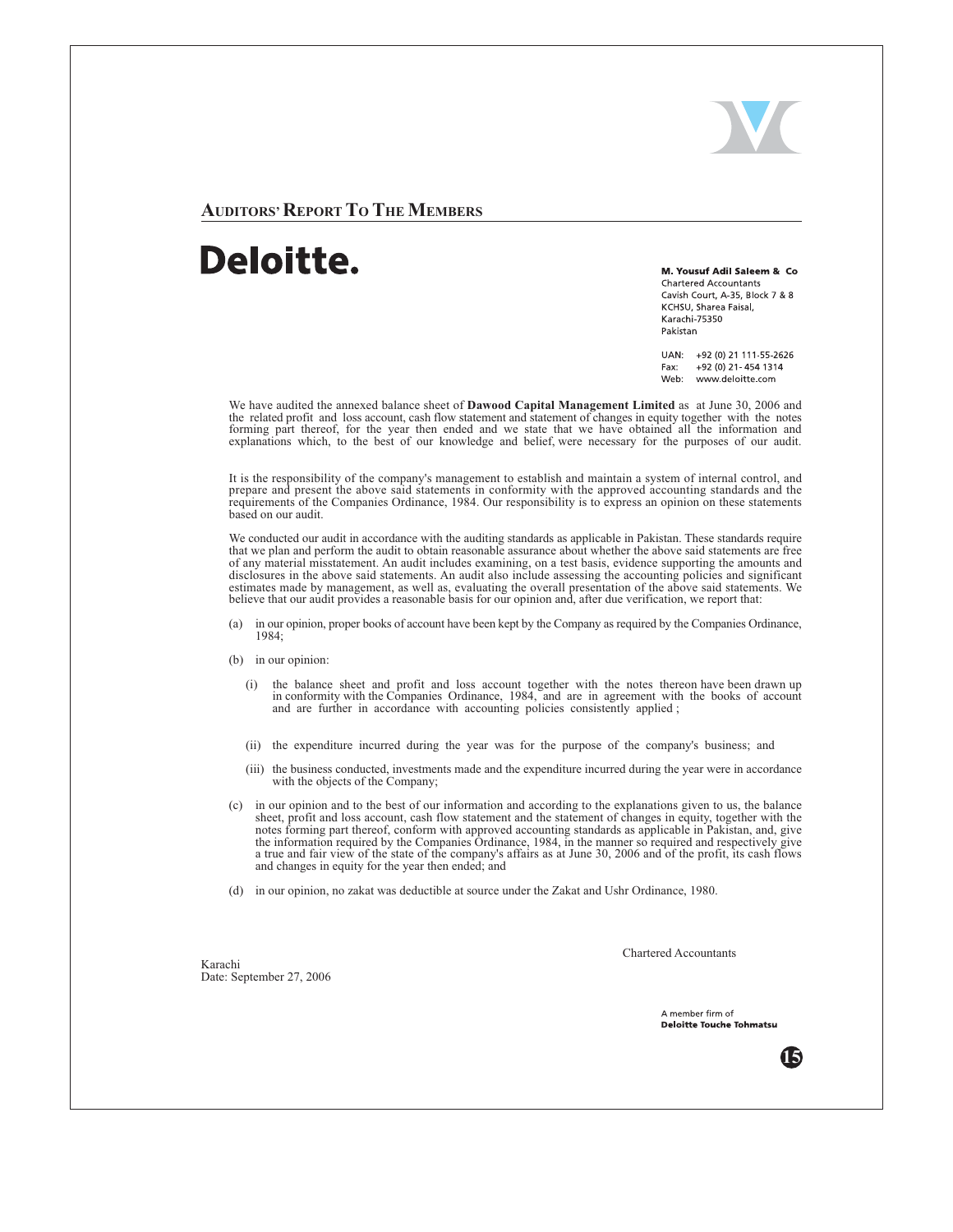

# **BALANCE SHEET AS AT JUNE 30, 2006**

|                                                                                                                                                                                                                                                                                        | <b>Notes</b>           | 2006<br><b>Rupees</b>                                                                      | 2005<br><b>Rupees</b>                                                                                 |
|----------------------------------------------------------------------------------------------------------------------------------------------------------------------------------------------------------------------------------------------------------------------------------------|------------------------|--------------------------------------------------------------------------------------------|-------------------------------------------------------------------------------------------------------|
| <b>SHARE CAPITAL AND RESERVES</b>                                                                                                                                                                                                                                                      |                        |                                                                                            |                                                                                                       |
| <b>Authorised Capital</b><br>20,000,000 Ordinary Shares of Rs.10/- each                                                                                                                                                                                                                |                        | 200,000,000                                                                                | 200,000,000                                                                                           |
| Issued, Subscribed and Paid-Up Capital<br>Reserves, Surplus and Unappropriated Profit                                                                                                                                                                                                  | 3<br>4                 | 110,000,000<br>66,300,133<br>176,300,133                                                   | 100,000,000<br>57,804,014<br>157,804,014                                                              |
| <b>NON-CURRENT LIABILITIES</b>                                                                                                                                                                                                                                                         |                        |                                                                                            |                                                                                                       |
| Deferred Tax Liability<br>Liabilities Against Assets Subject to Finance Lease                                                                                                                                                                                                          | 5<br>6                 | 60,000                                                                                     | 300,000<br>32,911                                                                                     |
| <b>CURRENT LIABILITIES</b>                                                                                                                                                                                                                                                             |                        |                                                                                            |                                                                                                       |
| Current Portion of Liabilities Against Assets Subject to<br>Finance Lease<br>Short-Term Borrowings<br>Finance Under Mark-Up Arrangements<br>Short-Term Deposit<br>Accrued and Other Liabilities<br>Taxation - Net<br><b>Contingencies and Commitments</b><br><b>NON-CURRENT ASSETS</b> | 6<br>7<br>8<br>9<br>10 | 32,911<br>49,000,000<br>3,935,659<br>2,956,887<br>4,062,193<br>59,987,649<br>236, 347, 782 | 552,349<br>89,000,000<br>6,717,916<br>269,100<br>3,293,914<br>1,429,154<br>101,262,433<br>259,399,358 |
| <b>Operating Fixed Assets</b><br>Venture Investments<br>Long-Term Receivable<br>Long-Term Loans<br>Long-Term Deposits                                                                                                                                                                  | 11<br>12<br>13<br>14   | 1,701,549<br>1,750,000<br>3,000,000<br>265,676<br>65,800                                   | 2,876,966<br>1,750,000<br>4,000,000<br>345,400<br>65,800                                              |
| <b>CURRENT ASSETS</b>                                                                                                                                                                                                                                                                  |                        |                                                                                            |                                                                                                       |
| Investments - Available for Sale<br><b>Fund Placements</b><br>Loans, Advances, Prepayments and Other Receivables<br><b>Bank Balances</b>                                                                                                                                               | 15<br>16<br>17         | 199,421,453<br>29,803,741<br>339,563<br>229,564,757<br>236, 347, 782                       | 223,462,275<br>15,000,000<br>11,701,155<br>197,762<br>250,361,192<br>259,399,358                      |
|                                                                                                                                                                                                                                                                                        |                        |                                                                                            |                                                                                                       |

The annexed notes 1 to 32 form an integral part of these financial statements

Tara Uzra Dawood Chief Executive Officer Hasib Ahmed

Director

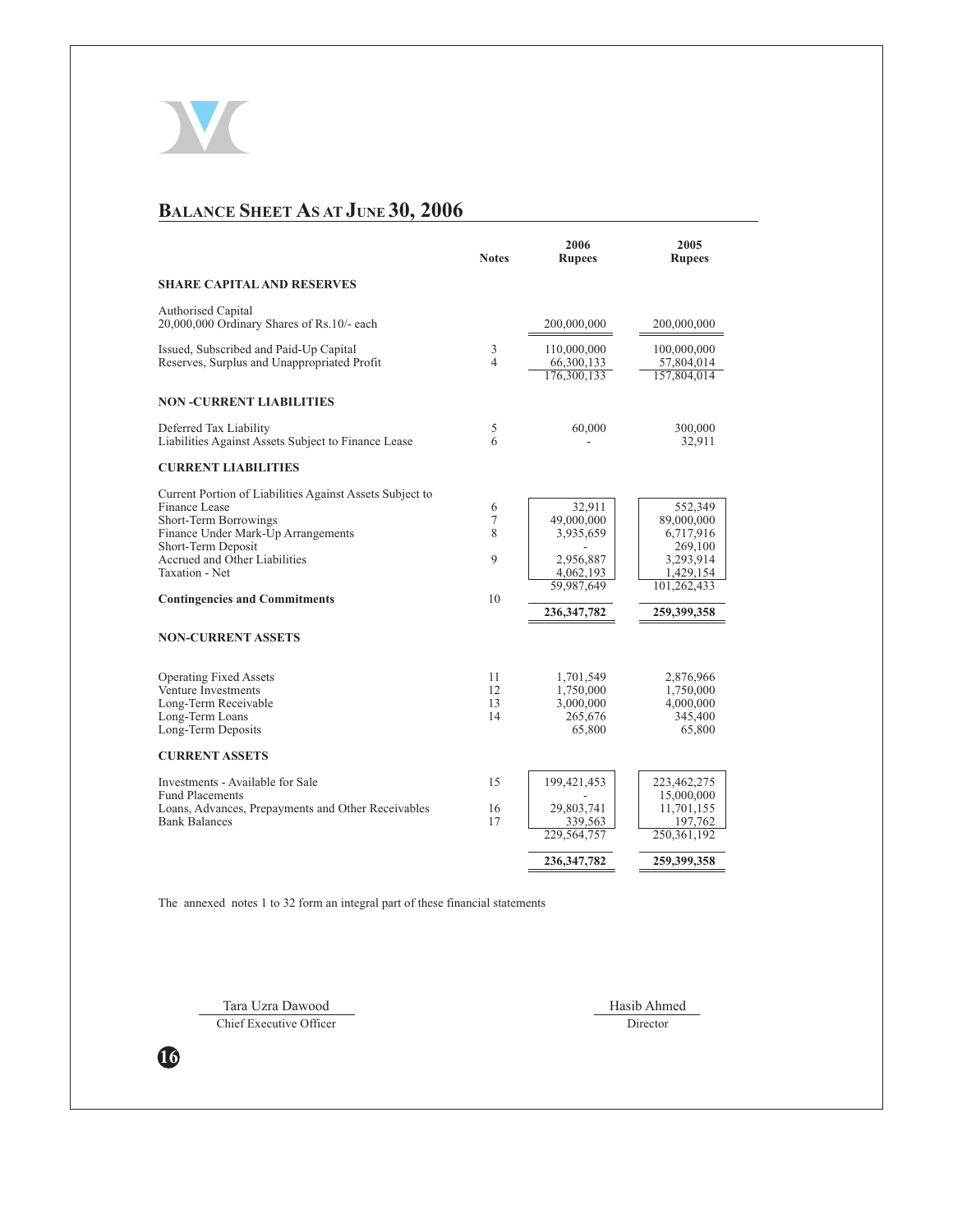

# PROFIT & LOSS ACCOUNT FOR THE YEAR ENDED JUNE 30, 2006

|                                                                          |              | 2006                                                | 2005                                                |
|--------------------------------------------------------------------------|--------------|-----------------------------------------------------|-----------------------------------------------------|
|                                                                          | <b>Notes</b> | <b>Rupees</b>                                       | <b>Rupees</b>                                       |
| <b>INCOME</b>                                                            |              |                                                     |                                                     |
| <b>Investment Income</b>                                                 | 18           | 15,279,033                                          | 21,429,087                                          |
| Management Fee                                                           | 19           | 29,902,219<br>45, 181, 252                          | 14,931,019<br>36,360,106                            |
| <b>EXPENDITURE</b>                                                       |              |                                                     |                                                     |
| Administration and Operating Expenses<br><b>Financial Charges</b>        | 20<br>21     | 15,022,544<br>7,494,995<br>22,517,539<br>22,663,713 | 12,712,994<br>9,393,560<br>22,106,555<br>14,253,551 |
| Other Income<br>PROFIT BEFORE TAXATION                                   | 22           | 398,277<br>23,061,990                               | 6,855,909<br>21,109,460                             |
| <b>Taxation</b><br>- Current<br>- Deferred<br><b>PROFIT FOR THE YEAR</b> | 23           | 4,800,000<br>(240,000)<br>4,560,000<br>18,501,990   | 3,600,000<br>917,822<br>4,517,822<br>16,591,638     |
| <b>Earnings Per Share - Basic and Diluted</b>                            | 24           | 1.68                                                | 1.51                                                |

The annexed notes 1 to 32 form an integral part of these financial statements

Tara Uzra Dawood Chief Executive Officer Hasib Ahmed Director

 $\mathbf \Phi$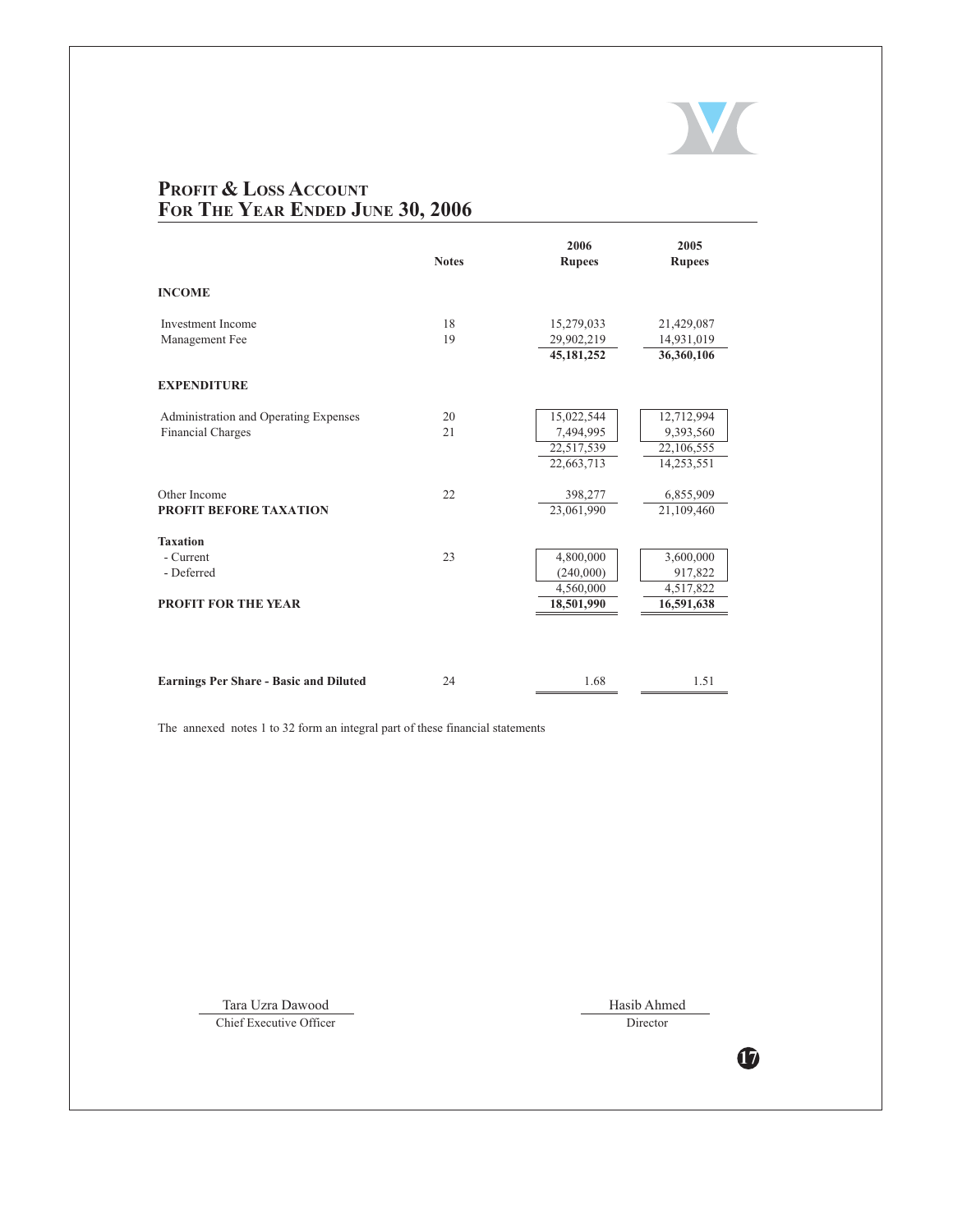

# **CASH FLOW STATEMENT<br>FOR THE YEAR ENDED JUNE 30, 2006**

|    |                                                                               | 2006                         | 2005                        |  |  |
|----|-------------------------------------------------------------------------------|------------------------------|-----------------------------|--|--|
|    | <b>CASH FLOWS FROM OPERATING ACTIVITIES</b>                                   | <b>Rupees</b>                | <b>Rupees</b>               |  |  |
| А. |                                                                               |                              |                             |  |  |
|    | Profit before Taxation                                                        | 23,061,990                   | 21,109,460                  |  |  |
|    | <b>Adjustments for:</b>                                                       |                              |                             |  |  |
|    | Depreciation                                                                  | 663,317                      | 1,880,368                   |  |  |
|    | Gain on Disposal of Fixed Assets                                              | $\overline{\phantom{a}}$     | (5,928,325)                 |  |  |
|    | Gain on Disposal of Venture Investments                                       |                              | (165,000)                   |  |  |
|    | <b>Financial Charges</b>                                                      | 7,494,995                    | 9,393,560                   |  |  |
|    | Operating Cash Flows before Movement in Working Capital                       | 8,158,312<br>31,220,302      | 5,180,603<br>26,290,063     |  |  |
|    |                                                                               |                              |                             |  |  |
|    | Decrease/(Increase) in Current Assets                                         |                              |                             |  |  |
|    | Investments - Available for Sale                                              | 24,034,950                   | (59, 784, 312)              |  |  |
|    | <b>Fund Placements</b>                                                        | 15,000,000                   | (15,000,000)                |  |  |
|    | Loans, Advances, Prepayments and Other Receivables                            | (17, 951, 945)<br>21,083,006 | (6,298,777)<br>(81,083,089) |  |  |
|    | <b>Increase/(Decrease) in Current Liabilities</b>                             |                              |                             |  |  |
|    | Accrued and Other Liabilities                                                 | 388,075                      | (151,160)                   |  |  |
|    | Short Term Deposit                                                            | (269, 100)                   |                             |  |  |
|    |                                                                               | 118,975                      | (151, 160)                  |  |  |
|    | <b>Cash From/(Used in) Operations</b>                                         | 52,422,283                   | (54, 944, 186)              |  |  |
|    | Income Tax Paid                                                               | (2,166,961)                  | (1, 597, 169)               |  |  |
|    | Financial Charges Paid                                                        | (8,220,099)                  | (8,364,552)                 |  |  |
|    | <b>Net Cash Flow from/(Used in) Operating Activities</b>                      | 42,035,223                   | (64, 905, 907)              |  |  |
|    |                                                                               |                              |                             |  |  |
| В. | <b>CASH FLOWS FROM INVESTING ACTIVITIES</b>                                   |                              |                             |  |  |
|    | Proceeds from Disposal of Fixed Assets                                        | 853,000                      | 6,883,002                   |  |  |
|    | Proceeds from Disposal of Venture Investments                                 |                              | 165,000                     |  |  |
|    | Long-Term Loans                                                               | 129,084                      | (315,230)                   |  |  |
|    | Long-Term Deposits                                                            |                              | 23,600                      |  |  |
|    | Long-Term Receivable                                                          | 800,000                      | (5,000,000)                 |  |  |
|    | Purchase of Fixed Assets                                                      | (340,900)                    | (284, 800)                  |  |  |
|    | <b>Net Cash Flow from Investing Activities</b>                                | 1,441,184                    | 1,471,572                   |  |  |
| C. | <b>CASH FLOWS FROM FINANCING ACTIVITIES</b>                                   |                              |                             |  |  |
|    | Repayment of Obligations under Finance Lease                                  | (552, 349)                   | (648, 475)                  |  |  |
|    | Short-Term Borrowings                                                         | (40,000,000)                 | 53,300,000                  |  |  |
|    | Dividend Paid                                                                 |                              | (44, 850)                   |  |  |
|    | <b>Net Cash (Used in)/Flow from Operating Activities</b>                      | (40, 552, 349)               | 52,606,675                  |  |  |
|    | Net Increase/(Decrease) in Cash and Cash Equivalents                          | 2,924,058                    | (10,827,660)                |  |  |
|    | Cash and Cash Equivalents at the Beginning of the Year                        | (6,520,154)                  | 4,307,506                   |  |  |
|    | Cash and Cash Equivalents at the End of the Year                              | (3,596,096)                  | (6,520,154)                 |  |  |
|    | <b>Components of Cash and Cash Equivalents</b>                                |                              |                             |  |  |
|    | <b>Bank Balances</b>                                                          | 339,563                      | 197,762                     |  |  |
|    | Finance under Mark-Up Arrangements - Secured                                  | (3,935,659)                  | (6,717,916)                 |  |  |
|    |                                                                               | (3,596,096)                  | (6,520,154)                 |  |  |
|    | The annexed notes 1 to 32 form an integral part of these financial statements |                              |                             |  |  |
|    | Tara Uzra Dawood                                                              |                              | Hasib Ahmed                 |  |  |
|    |                                                                               |                              |                             |  |  |

Chief Executive Officer Director

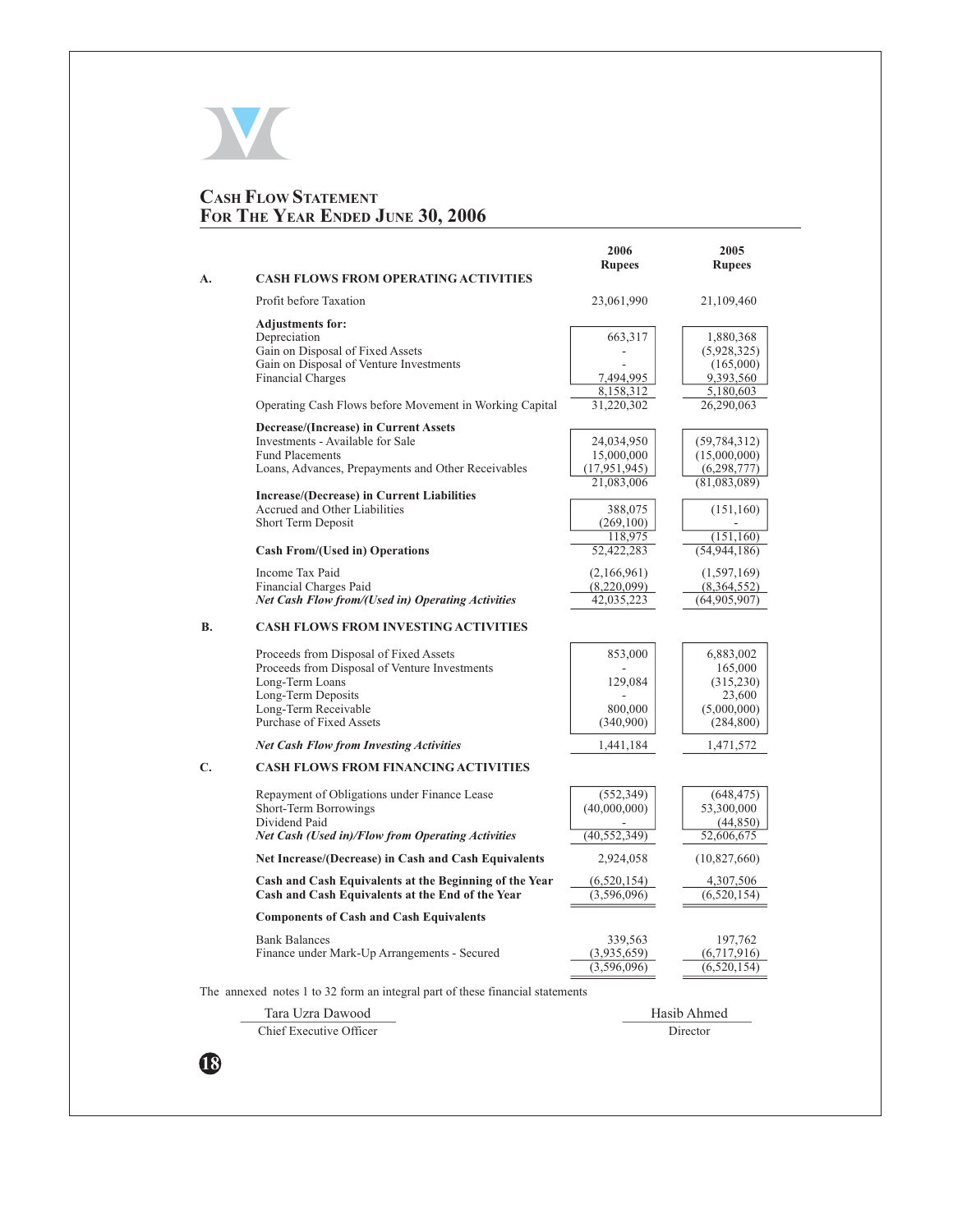

# **STATEMENTS OF CHANGES IN EQUITY**<br>**Fig. 3. The State Line 20, 200** <u>**FOR THE YEAR ENDED JUNE 30, 2006**</u>

|                                                             | Issued,<br><b>Subscribed</b><br>& Paid-Up<br>Capital | <b>Statutory</b><br><b>Reserve</b> | General              | <b>Surplus</b><br><b>Reserve</b> on Revaluation<br>of Investments | Unappropriated<br>Profit                     | <b>Total</b>          |
|-------------------------------------------------------------|------------------------------------------------------|------------------------------------|----------------------|-------------------------------------------------------------------|----------------------------------------------|-----------------------|
|                                                             |                                                      |                                    |                      |                                                                   |                                              |                       |
| Balance as at July 1, 2004                                  | 100,000,000                                          | 10,630,264                         |                      |                                                                   | 15,000,000 11,578,842 5,189,122              | 42,398,228            |
| Profit for the Year                                         |                                                      |                                    |                      | $\overline{\phantom{a}}$                                          |                                              | 16,591,638 16,591,638 |
| Surplus on Revaluation of Securities                        |                                                      |                                    | <b>All Contracts</b> | 1,547,531                                                         | $\omega_{\rm{max}}$ and $\omega_{\rm{max}}$  | 1,547,531             |
| Surplus Realised and Credited to<br>Profit and Loss Account |                                                      |                                    | <b>All Control</b>   | (2,733,383)                                                       | $\bar{\phantom{a}}$                          | (2,733,383)           |
| Balance as at June 30, 2005                                 | 100.000.000 10.630.264                               |                                    |                      |                                                                   | 15,000,000 10,392,990 21,780,760 157,804,014 |                       |
| Profit for the Year                                         |                                                      |                                    |                      | $\overline{\phantom{a}}$                                          |                                              | 18.501.990 18.501.990 |
| Issue of Bonus Shares                                       | 10,000,000                                           |                                    |                      | $\overline{\phantom{a}}$                                          | (10,000,000)                                 |                       |
| Surplus on Revaluation of Securities                        |                                                      |                                    |                      | 4,465,429                                                         | $\sim$                                       | 4,465,429             |
| Surplus Realised and Credited to<br>Profit and Loss Account |                                                      |                                    | $\sim 100$           | (4,471,301)                                                       | $\overline{\phantom{a}}$                     | (4,471,301)           |
| Balance as at June 30, 2006                                 | 110,000,000 10,630,264                               |                                    |                      |                                                                   | 15,000,000 10,387,119 30,282,751 176,300,133 |                       |

The annexed notes 1 to 32 form an integral part of these financial statements

Tara Uzra Dawoo Chief Executive Office

d Hasib Ahmed r Dire ctor

**/9**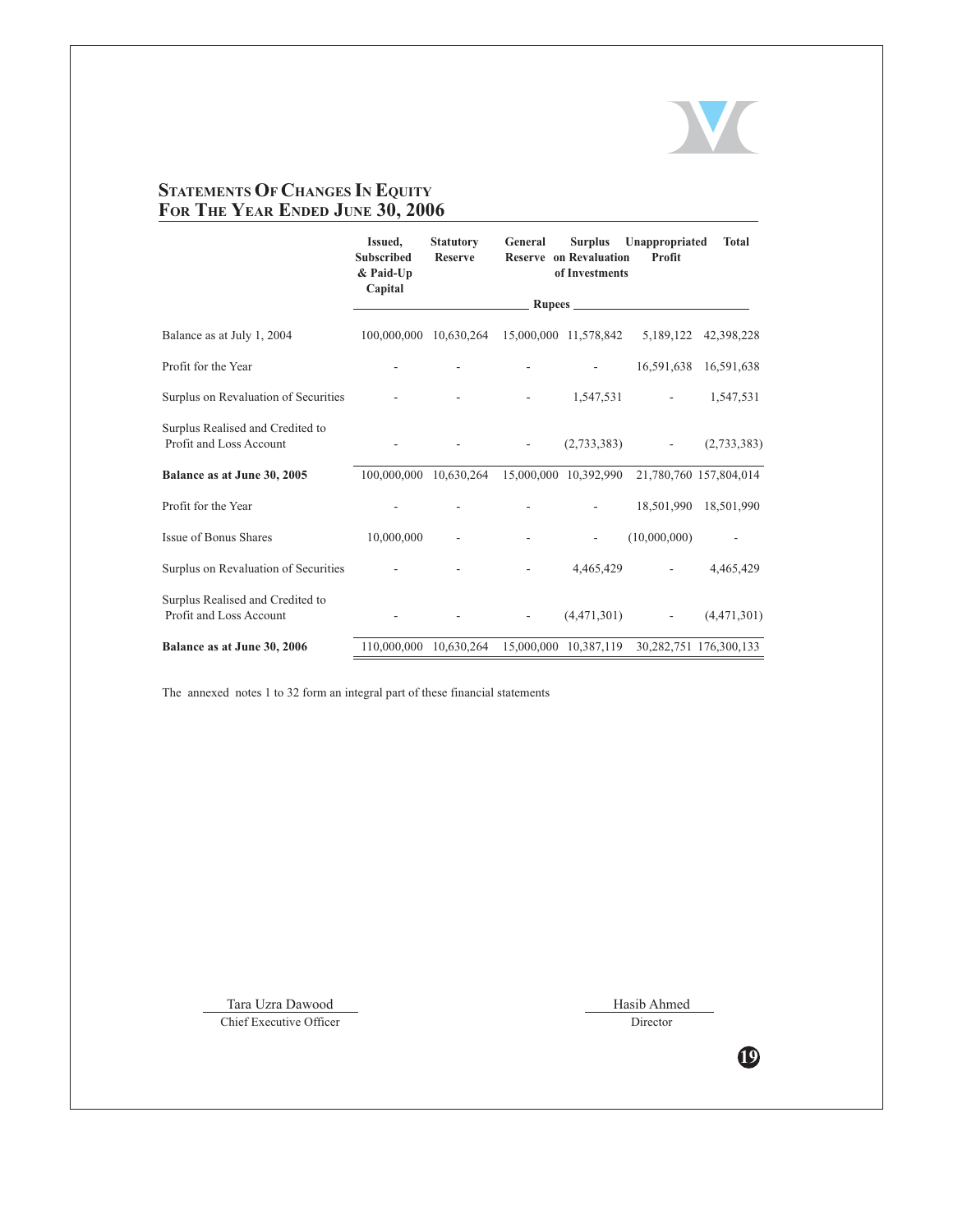

# NOTES TO THE FINANCIAL STATEMENTS FOR THE YEAR ENDED JUNE 30, 2006

#### $\mathcal{I}$ . **COMPANY AND ITS OPERATIONS**

1.1 Dawood Capital Management Limited (the Company) was incorporated on 18 September 1990 as a public limited company in Pakistan, with its registered office in Karachi, Sindh. The Company is listed on the Karachi Stock Exchange.

DCM is registered as a Non-Banking Finance Company under the Non-Banking Finance Companies (Establishment and Regulation) Rules, 2003. The Company has further obtained the license to carry out investment advisory services and has been registered as an Investment Advisor under the Non-Banking Finance Companies (Establishment and Regulation) Rules, 2003. The Company floated an open-end mutual fund "Dawood Money Market Fund". Which has a net assets value of as on June 30, 2006 of Rs.1,745 million (30 June 2005: Rs.1,836 million). The Company has also floated a close-end scheme First Dawood Mutual Fund. The net assets value of FDMF as on 30 June 2006 Rs.618 million (30 June 2005: Rs. 505 million).

1.2 These financial statements are prepared in Pak. Rupees, which is the Company's functional and presentation currency.

#### SIGNIFICANT ACCOUNTING POLICIES  $2.$

#### 2.1 Basis of Preparation

These financial statements have been prepared under historical cost convention except certain financial instruments which have been included at their fair values in accordance with the recognition/measurement criteria specified in the relevant International Accounting Standards applicable to such instruments.

#### 2.2 Statement of Compliance

These financial statements have been prepared in accordance with the requirements of Non-Banking Finance Companies (Establishment and Regulation) Rules, 2003 (the Rules), Companies Ordinance, 1984 (the Ordinance), directives issued by the Securities & Exchange Commission of Pakistan (SECP) and approved accounting standards as applicable in Pakistan. Approved accounting standards comprise of such International Accounting Standards as notified under the provisions of the Ordinance.

Wherever, the requirements of the Rules or the Ordinance or directives issued by the SECP differ with the requirements of these standards, the requirements of the Rules, the Ordinance or the requirements of the said directives take precedence.

2.3 The following International Financial Reporting Standard has been published that are applicable to the Company's financial statements covering annual periods, beginning on or after the following date:

| <b>Title of IAS/IFRS</b>                 | <b>Effective Date</b> |
|------------------------------------------|-----------------------|
| IFRS 7 Financial Instruments: Disclosure | January 1,2007        |

The Directors anticipate that the adoption of these Standards and Interpretations in future periods will have no material impact on the financial statements of the Company.

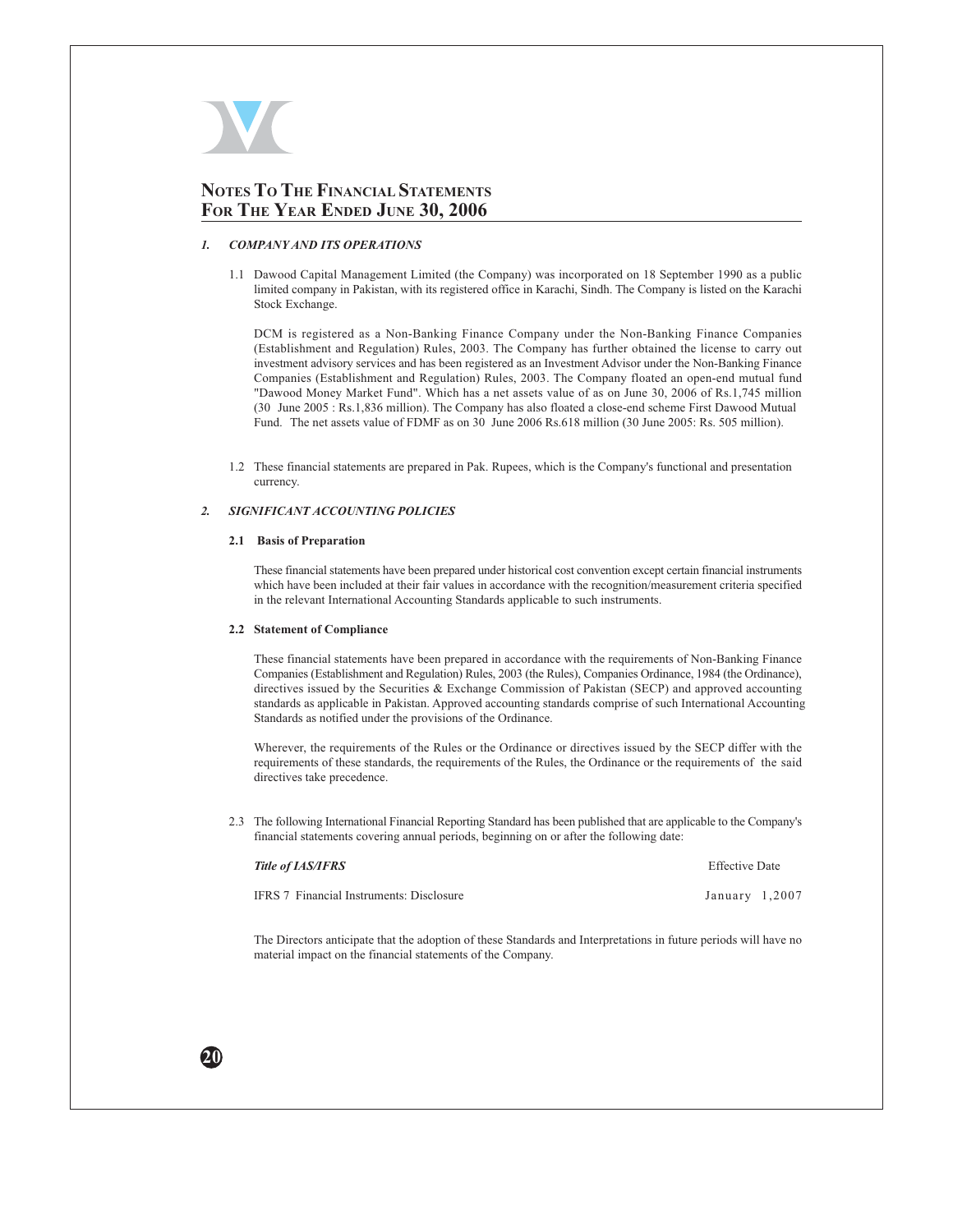

#### 2.4 Employee Retirement Benefits - Defined Contribution Plan

The Company operates recognised provident fund scheme for all its eligible employees. Equal monthly contributions are made, both by the Company and its employees, to the fund at the rate of 10 percent of basic salary.

#### 2.5 Taxation

Current

The charge for current taxation is based on taxable income at current rates of taxation after taking into consideration available tax credits, rebates and tax losses, if any, or at the rate of one-half percent of turnover, whichever is higher.

#### Deferred

Deferred tax is recognised using the balance sheet liability method on all significant temporary differences between the amounts attributed to assets and liabilities for financial reporting purposes and amounts used for taxation purposes. A deferred tax asset is recognised only to the extent that it is probable that future taxable profits will be available against which the asset can be utilized. Deferred tax assets are reduced to the extent that it is no longer probable that the related tax benefit can be realized.

#### 2.6 Accrued and Other Liabilities

Accrued and other liabilities are measured at cost which is the fair value of the consideration to be paid in the future for services whether billed to the Company or not.

#### 2.7 Operating Fixed Assets and Depreciation

#### Owned

Fixed assets are stated at cost less accumulated depreciation and impairment (if any). Depreciation is charged applying the straight line method over their estimated useful lives.

Depreciation is charged on a proportionate basis. The depreciation is charged from the month of acquisition or the month the asset is put into use and on disposals up to the month of disposals.

Normal repairs and maintenance are charged to income as and when incurred.

Gains and losses on disposal of fixed assets, if any, are taken to profit and loss account.

Leased

Assets subject to finance lease are accounted for by recording the assets at the lower of present value of minimum lease payments under the lease agreements and the fair value of assets acquired. The related obligation under the lease is accounted for as liability. Financial charges are allocated to accounting period in a manner so as to provide a constant periodic rate of charge on the outstanding liability. Depreciation is charged to income applying the straight line method at the rates specified in note 11.

## 2.8 Investments

 $21$ 

All purchases and sale of investments are recognised using trade date accounting. Trade is date that the Company commits to purchase or sell the investment.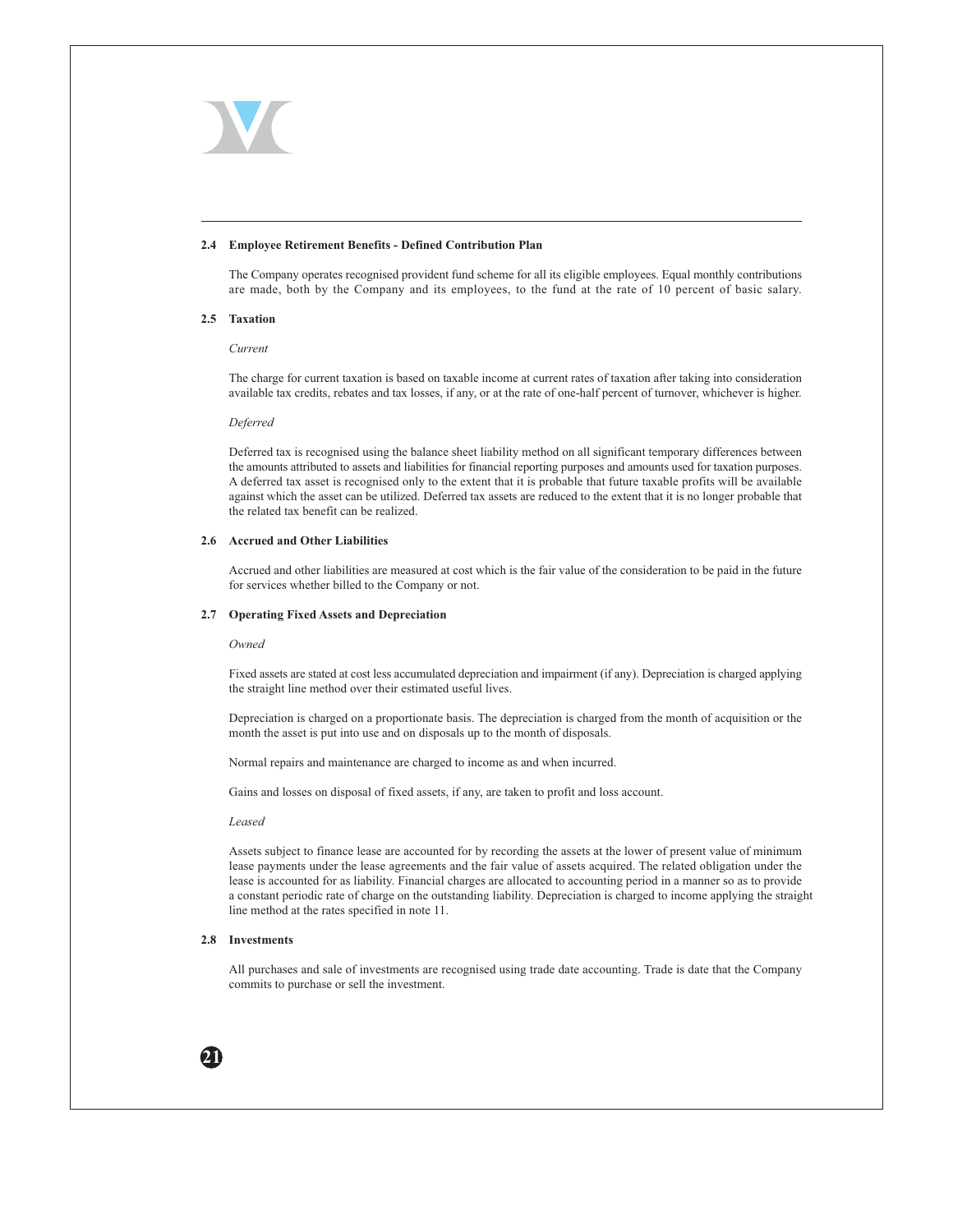

#### 2.8.1 Venture Investments

Venture investments were made to assist the promoters of industrial units or new projects engaged in manufacturing, trading or service activities, involving risk oriented new technology, market, up-gradation of technology, establishment and enhancement of products, services, other supporting infrastructure or manufacture of new or value added products for new usage and markets. Such investments are in the form of equity or redeemable capital. These investments are classified as available for sale.

#### **Equity Investments**

Venture investments in unlisted companies are carried at cost as there is no active market for such investments.

Impairment loss, if any is recognised in profit and loss account.

#### 2.8.2 Investments in Securities

#### Held-to-Maturity

These are securities with fixed or determinable payments and fixed maturity that the Company has the positive intent and ability to hold to maturity. Held-to-Maturity investments are initially recognised at fair value inclusive of transaction cost and are subsequently measured at amortized cost using effective interest rate method, less any impairment loss recognized to reflect irrecoverable amounts.

#### Financial Assets at Fair Value Through Profit or Loss

There are investments designated at fair value through profit or loss at inception. These are initially measured at fair value and changes on re-measurement are taken to profit and loss account.

#### **Available for Sale**

These are investments that do not fall under financial assets at fair value through profit or loss or Held For Maturity.

An Available For sale investment is initially recognised at fair value inclusive of transaction cost and subsequently re-measured at fair value. The fair value is determined on the basis of year-end quoted prices, except unquoted term finance certificates which are kept at cost, as no quoted price is available on the stock exchange. Surplus/deficit arising from re-measurement are taken to the shareholders' equity.

Such surplus/deficit is taken to the profit and loss account to the extent it relates to the securities sold/disposed off during the respective year.

#### Derecognition

All investments are de-recognised when the rights to receive cash flows from the investments have expired or have been transferred and the Company has transferred substantially all risks and rewards of ownership.

#### 2.9 Securities Under Repurchase/Resale Agreements - Carry-Over Transactions

Securities purchased under a corresponding commitment to resell at a specified future date (reverse-repo) are recorded as receivables against carry-over transactions at fair value of the consideration given. Securities sold under a simultaneous commitment to repurchase at a specified future date (repo) are recognised in the balance sheet as investments and the counterpart liability is shown as payable against carry-over transactions. All carry-over transactions are accounted for on settlement date basis.

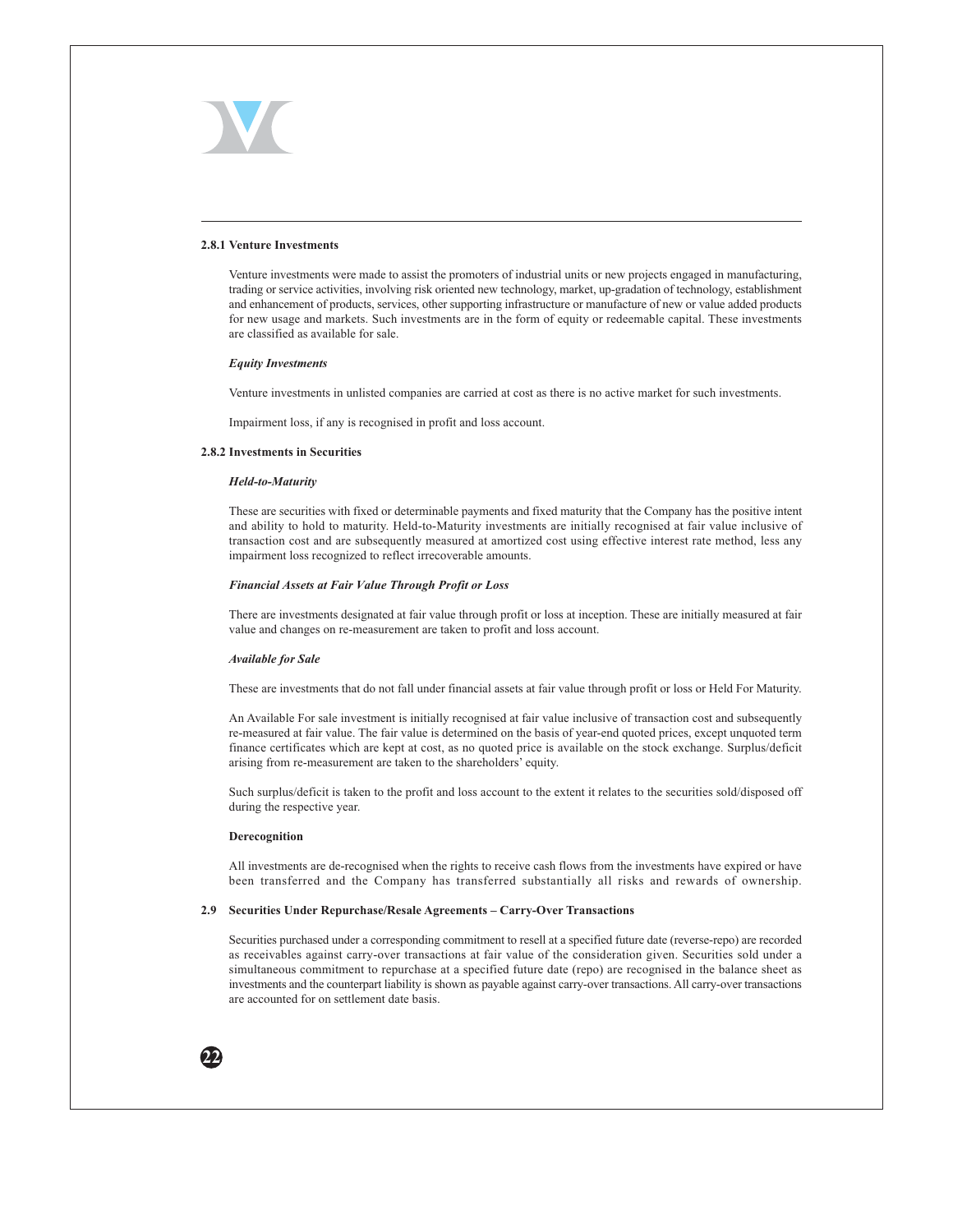

#### 2.10 Cash and Cash Equivalents

Cash and cash equivalents are carried in the balance sheet at cost. For the purpose of the Cash Flow Statement, cash and cash equivalents consist of bank balances and short-term finances under mark-up arrangements.

#### 2.11 Revenue Recognition

## **Investment Income**

Dividend income on ordinary shares/equity securities is recognized at the time of closure of the share transfer books of the investees declaring the dividend.

Gains and losses on disposal of investments is accounted for in current year income.

#### **Management Fee**

Management fees is recognized on an accrual basis on the Net Asset Value (NAV) of funds on daily product basis.

#### **Others**

Profit/return from PLS deposits, placements and securities are recognized on an accrual basis.

#### 2.12 Financial Instruments

At the time of initial recognition, all financial assets and liabilities are measured at fair value. The particular recognition method for measurement of financial assets and liabilities subsequent to initial recognition is disclosed in the individual policy statement associated with them.

## 2.13 Related Parties

All transactions with related parties are carried out by the Company at arm's length prices.

#### 2.14 Provisions for Obligations

A provision is recognized in the balance sheet when the Company has a legal or constructive obligation as a result of a past event, it is probable that an outflow of resources embodying economic benefits will be required to settle the obligation and a reliable estimate can be made of the amount of obligation.

#### 2.15 Off-setting of Financial Instruments

Financial assets and liabilities are off-set and the net amount is reported in the financial statements only when there is a legally enforceable right to set-off the recognised amount and the Company intends either to settle on a net basis, or to realise the assets and to settle the liabilities simultaneously. Corresponding income on the assets and charge on the liability is also off-set.

#### 2.16 Impairment

The carrying amounts of the Company's assets, for which policy is given separately, are reviewed at each balance sheet date to determine whether there is any indication of impairment. If such indication exists, the assets' recoverable amount is estimated. An impairment loss is recognised wherever the carrying amount of the asset exceeds its recoverable amount. Impairment losses are charged to income currently.

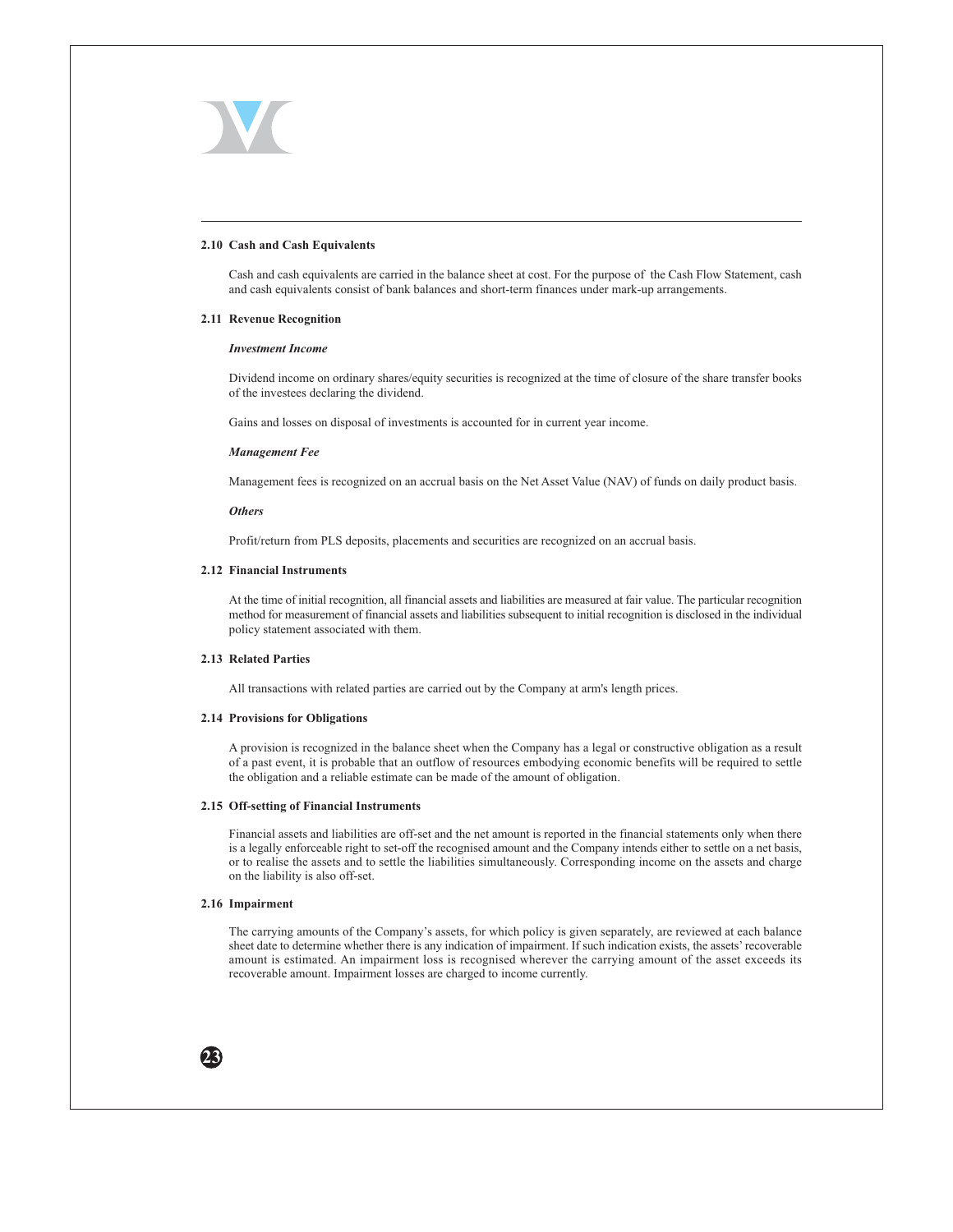24

#### 2.17 Critical Accounting Estimates and Judgments

The preparation of financial statements in conformity with approved accounting standards requires the use of certain critical accounting estimates. It also requires the management to exercise its judgment in the process of applying the Company's accounting policies. Estimates and judgment are continually evaluated and are based on historical experience, including expectations of future events that are believed to be reasonable under the circumstances. The areas various where assumptions and estimates are significant to the Company's financial statements or where judgments was exercised in application of accounting policies are as follows;

- Classification of Investment (note 2.8)
- Taxation (note 2.5 and 23)
- Provision for Doubtful Debts (note 16)

#### ISSUED, SUBSCRIBED AND PAID-UP CAPITAL  $3.$

| <b>No. of Shares</b> |            |                                             | 2006          | 2005          |
|----------------------|------------|---------------------------------------------|---------------|---------------|
| 2006<br>2005         |            |                                             | <b>Rupees</b> | <b>Rupees</b> |
|                      |            | Ordinary Shares of Rs. 10/- Each Fully Paid |               |               |
| 10,000,000           | 10,000,000 | In Cash                                     | 100,000,000   | 100,000,000   |
| 1,000,000            | ۰          | As Bonus Shares                             | 10,000,000    | -             |
| 11,000,000           | 10,000,000 |                                             | 110,000,000   | 100,000,000   |

## 3.1 Reconciliation of Number of Ordinary Shares of Rs. 10 Each;

|                              | 2006          | 2005       |
|------------------------------|---------------|------------|
|                              | No. of Shares |            |
| At the Beginning of the Year | 10,000,000    | 10,000,000 |
| Add: Issued as Bonus Shares  | 1.000.000     | ۰          |
| At the End of the Year       | 11,000,000    | 10,000,000 |

#### $3.2$ The Company has one class of ordinary shares which carry no right to fixed income.

#### 3.3 The Company has no reserved shares for issuance under options and sales contracts.

#### 3.4 The Associated Companies Hold Shares as Follows:

|                              | 2006          | 2005          |
|------------------------------|---------------|---------------|
|                              |               | No. of Shares |
| First Dawood Investment Bank | 3,300,000     | 3,000,000     |
| Guardian Modarba             | 1.419.110     | 1.290.100     |
|                              | 4 7 1 9 1 1 0 | 4.290.100     |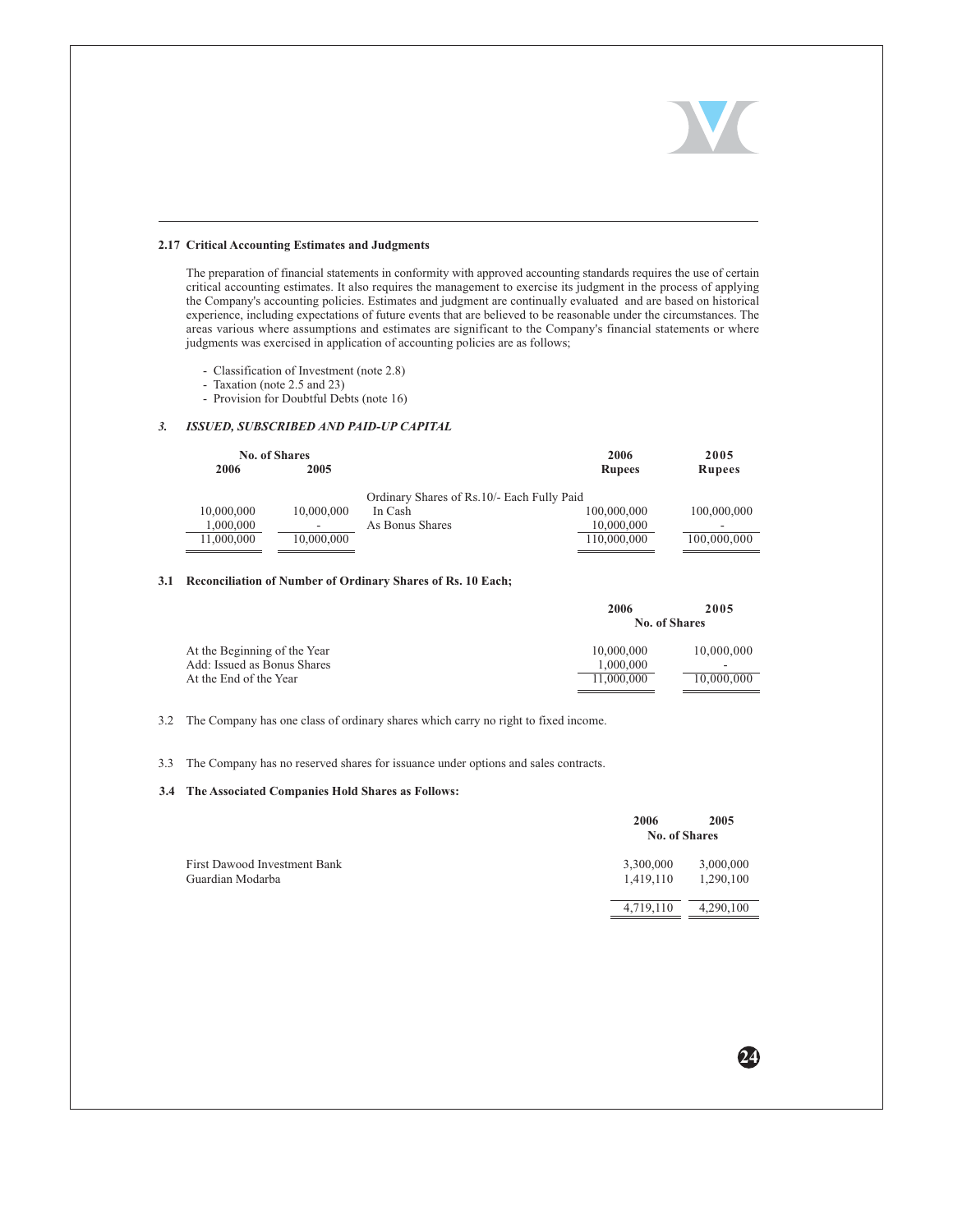| <b>RESERVES</b>                       |     | 2006<br><b>Rupees</b> | 2005<br><b>Rupees</b> |
|---------------------------------------|-----|-----------------------|-----------------------|
| <b>Capital Reserves</b>               |     |                       |                       |
| <b>Statutory Reserve</b>              | 4.1 | 10,630,264            | 10,630,264            |
| Surplus on Revaluation of Investments |     | 10,387,119            | 10,392,990            |
|                                       |     | 21,017,383            | 21,023,254            |
| <b>Revenue Reserves</b>               |     |                       |                       |
| <b>General Reserve</b>                |     | 15,000,000            | 15,000,000            |
| Unappropriated Profit                 |     | 30,282,751            | 21,780,760            |
|                                       |     | 45,282,751            | 36,780,760            |
|                                       |     | 66,300,133            | 57,804,014            |

4.1 The reserve was created by transferring 20 percent of after-tax profits, as required under Rule 3 of the Rules of Business for Non-Banking Financial Institutions. Consequent to the Company's registration as an Asset Management Company, no further transfer has been made to the reserve subsequent to December 31, 2002.

#### DEFERRED TAX LIABILITY/ASSET  $5.$

 $\boldsymbol{4}$ 

Deferred tax is composed of debit/(credit) balance on accelerated depreciation on operating fixed assets and finance lease obligation as follows:

| Credit Balance Arising in Respect of Finance Lease Obligation             | 168,420    | 723.767   |
|---------------------------------------------------------------------------|------------|-----------|
| (Debit) Balance Arising in Respect of Accelerated Accounting Depreciation | (108, 420) | (423,767) |
|                                                                           | 60,000     | 300,000   |

#### 6. **LIABILITIES AGAINST ASSETS SUBJECT TO FINANCE LEASE**

|                                             |                 |                | <u> - - - - - - 2005 - - - - - - -</u> |                |
|---------------------------------------------|-----------------|----------------|----------------------------------------|----------------|
|                                             | <b>Minimum</b>  |                | <b>Minimum</b>                         |                |
|                                             | Lease           | <b>Present</b> | Lease                                  | <b>Present</b> |
|                                             | <b>Payments</b> | Value          | <b>Payments</b>                        | Value          |
|                                             | <u>.</u>        |                | <i>Rupees</i>                          |                |
| Within One Year                             | 33,600          | 32,911         | 590,575                                | 552,349        |
| After One Year But Not More than Five Years | ۰               |                | 33,600                                 | 32.911         |
| Total Minimum Lease Payments                | 33,600          | 32,911         | 624,175                                | 585,260        |
| Less: Amount Representing Finance Charges   | (689)           |                | (38, 915)                              |                |
| Present Value of Minimum Lease Payments     | 32,911          | 32,911         | 585,260                                | 585,260        |
| Less: Current Portion                       | 32.911          | 32,911         | 552,349                                | 552,349        |
|                                             |                 |                | 32,911                                 | 32,911         |

DCM has entered into sale and lease back and finance lease agreements with a Modaraba (an associated concern) for vehicles. Payment under the agreement includes financial charges at the rate of 10 percent per annum (2005: 10 percent), which are used as discounting factors. An additional charge of Rs.100 per day is leviable on the overdue rentals. The arrangements are for a period of three years and rentals are payable monthly and quarterly. The fair value of the Company's lease liabilities approximates their carrying amount. Liabilities under finance lease are secured by lessor's charge over the leased assets.

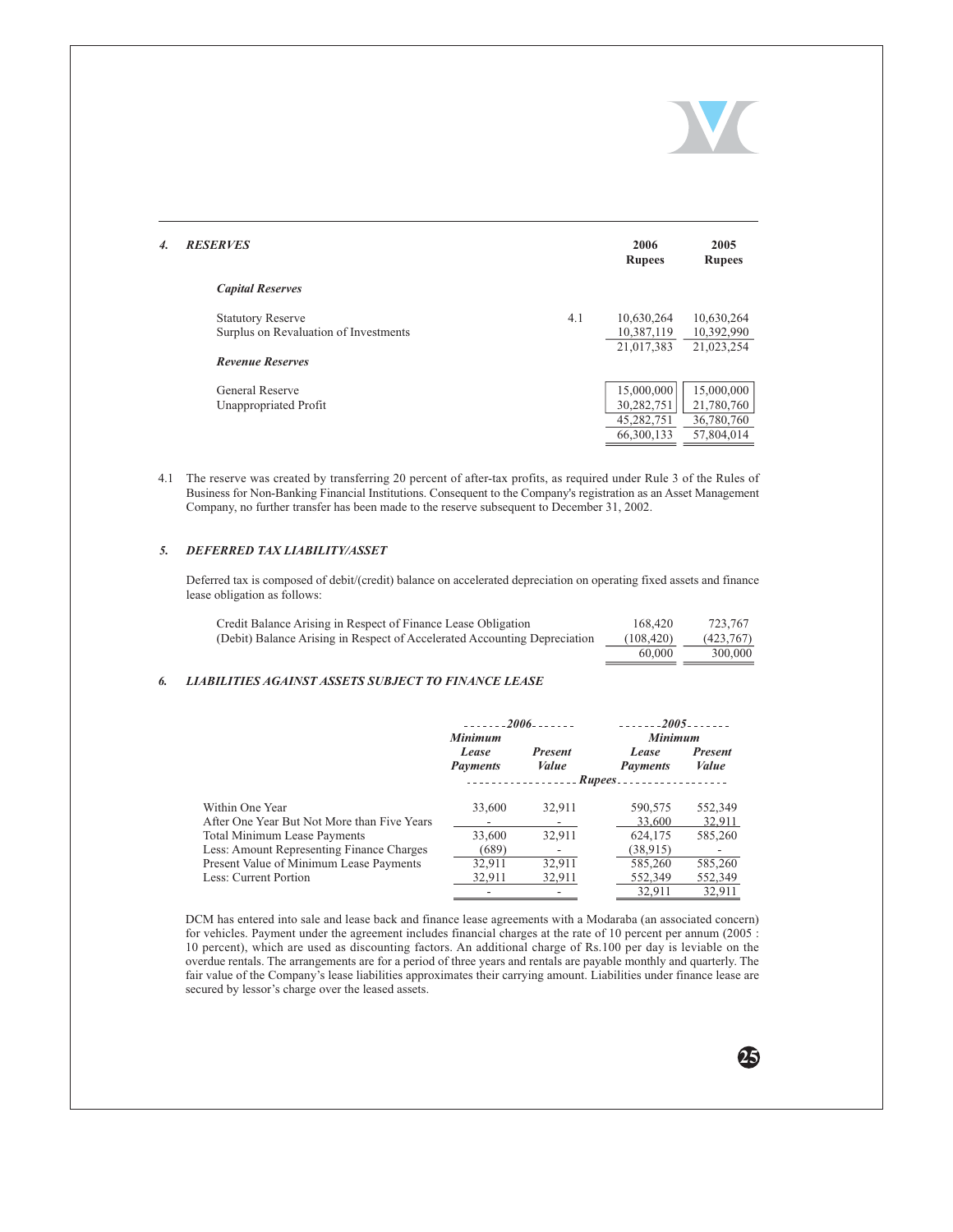

| <b>SHORT-TERM BORROWINGS</b> |            | 2006<br><b>Rupees</b>                  | 2005<br><b>Rupees</b>                  |
|------------------------------|------------|----------------------------------------|----------------------------------------|
| Secured<br>Unsecured         | 7.1<br>7.2 | 24,000,000<br>25,000,000<br>49,000,000 | 49,000,000<br>40,000,000<br>89,000,000 |

7.1 This borrowing is subject to mark-up at the rate of 11.50 percent per annum (2005 : 10.25 to 11 percent per annum) payable at the end of agreed maturity periods. These are secured against pledge of term finance certificates. The principal amount is payable, in lump sum, on September 14, 2006.

7.2 This borrowing is subject to mark-up at the rate of 11.50 percent per annum (2005: 10 to 10.50 percent per annum) payable at the end of agreed maturity periods. The principal amount is payable, on August 10, 2006.

#### 8. FINANCE UNDER MARK-UP ARRANGEMENTS - Secured

This represents approved a running finance facility of Rs.10 million (2005:Rs.10 million) obtained from a commercial bank and is renewable on a yearly basis. The facility is secured by pledge of preference shares and term finance certificates. The facility is subject to mark-up upto 11 percent per annum (2005:9.00 percent per annum).

|                                      | 2006<br><b>Rupees</b> | 2005<br><b>Rupees</b> |
|--------------------------------------|-----------------------|-----------------------|
| <b>ACCRUED AND OTHER LIABILITIES</b> |                       |                       |
| <b>Accrued Financial Charges</b>     | 623,881               | 1,348,985             |
| <b>Accrued Expenses</b>              | 367,696               | 297,796               |
| Other Liabilities                    | 930,763               | 612,587               |
| Unclaimed Dividend                   | 1,034,546             | 1.034.546             |
|                                      | 2.956.887             | 3.293.914             |

#### 10. CONTINGENCIES AND COMMITMENTS

While finalizing the assessment for 1998-99 to 2002-2003, the Deputy Commissioner of Income Tax (DCIT) has made certain disallowances and added a reversal of diminution in the value of investment into income. The Company has filed appeals with the Commissioner of Income Tax (CIT), CIT cancelled the orders under section 122(5A) of the Income Tax Ordinance, 2001.An appeal filed by the department before the Income Tax Appellate Tribunal that has not yet been heard. No provision has been made in these financial statements for this demand, as the management is confident that decisions will be in favour of the Company.

26

9.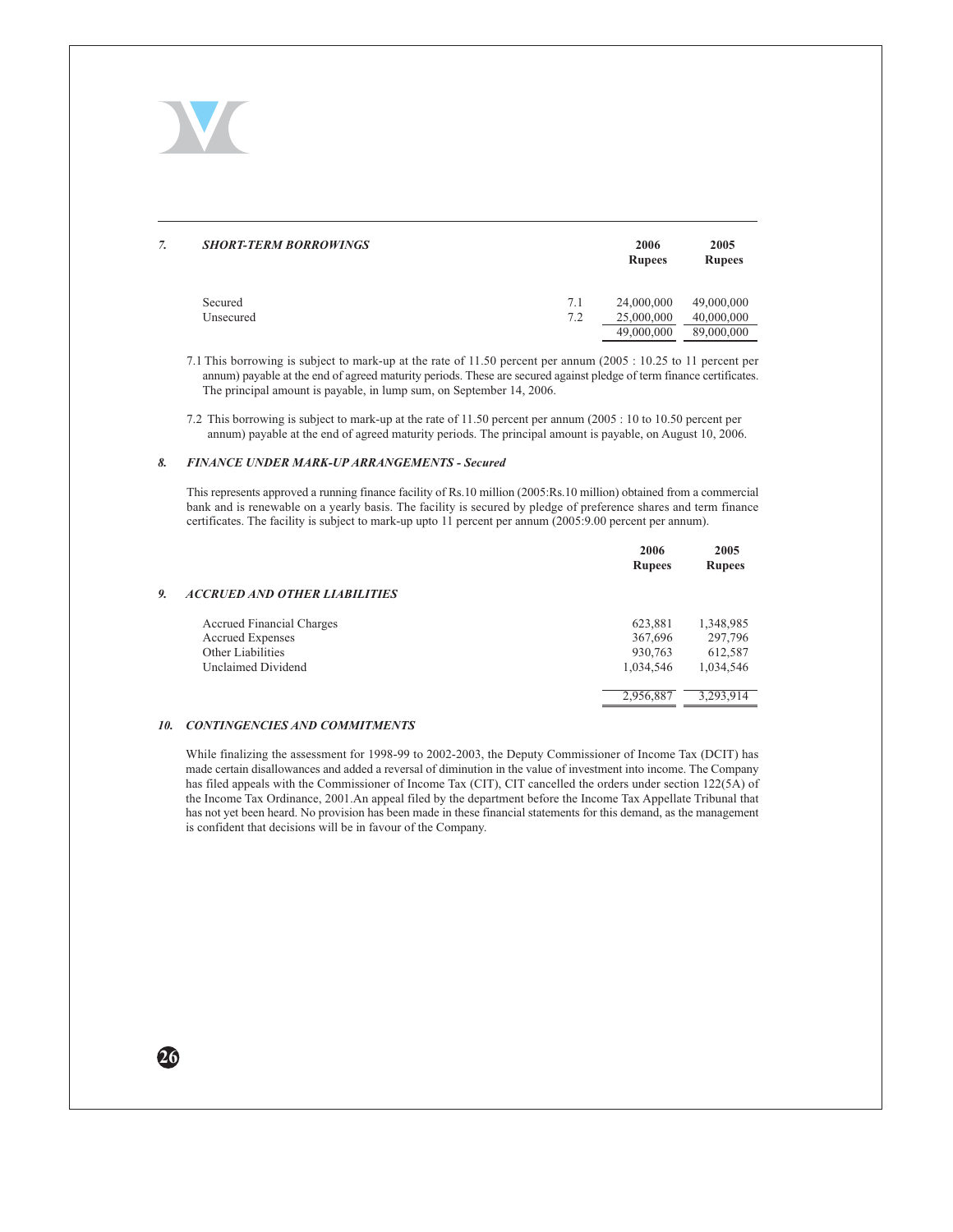| Miss Tara Uzra Dawood<br>Chief Executive Officer                                |                                   |                                 |                                  |                                  |                                       |                                                  |                    |                                     |
|---------------------------------------------------------------------------------|-----------------------------------|---------------------------------|----------------------------------|----------------------------------|---------------------------------------|--------------------------------------------------|--------------------|-------------------------------------|
|                                                                                 | Company Policy                    |                                 | 853,000                          | 853,000                          | 3,412,000<br>Rupees.                  | 4,265,000                                        |                    | Vehicle                             |
| Particulars                                                                     | Mode of Disposal                  |                                 | <b>Sale Proceed</b>              | <b>Book Value</b>                | Accumulated<br>Depreciation           | Original<br>Cost                                 |                    | Description                         |
|                                                                                 |                                   |                                 |                                  |                                  |                                       |                                                  |                    | 11.1 Disposal of Fixed Assets       |
| 5,990,914<br>2,876,966                                                          | (6,137,563)                       | 1,880,368                       | 10,248,109                       | 8,867,880                        | (7,092,240)                           | 15,675,320                                       | <b>2005 Rupees</b> |                                     |
| 3,242,231<br>1,701,549                                                          | (3,412,000)                       | 663,317                         | 5,990,914                        | 4,943,780                        | (4,265,000)<br>284,800                | 8,867,880                                        |                    |                                     |
| 1,475,933<br>512,067                                                            |                                   | 397,600                         | 1,078,333                        | 1,988,000                        | 340,900                               | 1,988,000                                        |                    | <b>Vehicles</b>                     |
|                                                                                 |                                   |                                 |                                  |                                  |                                       |                                                  |                    | LEASED ASSETS                       |
| 1,766,298<br>1,189,482                                                          | (3,412,000)                       | 265,717                         | 4,912,581                        | 2,955,780                        | (4,265,000)<br>340,900                | 6,879,880                                        |                    |                                     |
| 59,398<br>234,702                                                               | (3,412,000)                       | 33,470                          | 3,437,928                        | 294,100                          | (4,265,000)<br>175,500                | 4,383,600                                        |                    | <b>Vehicles</b>                     |
| 1,157,095<br>409,454                                                            | $\mathbf{I}$                      | 156,128                         | 1,000,967                        | 1,566,549                        | 165,400                               | 1,401,149                                        |                    | Office Equipment                    |
| 549,805<br>545,326                                                              |                                   | 76,119                          | 473,686                          | 1,095,131                        |                                       | 1,095,131                                        |                    | Furniture and Fitting               |
|                                                                                 |                                   |                                 |                                  |                                  |                                       |                                                  |                    | <b>ОН/КРО</b>                       |
| <br> <br>V                                                                      |                                   |                                 | ---- Rupees ---                  |                                  |                                       | $\begin{array}{c} \n\lambda \\ \mu\n\end{array}$ |                    |                                     |
| <b>June 30,</b><br>As at<br>2006<br>June 30, 2006<br><b>Book Value</b><br>as at | On Disposal<br>During the<br>Year | Charge<br>for the<br>Year       | July 01,<br>As at<br><b>2005</b> | <b>June 30,</b><br>As at<br>2006 | Transfers/<br>Addition/<br>(Deletion) | July 01,<br><b>As at</b><br><b>2005</b>          |                    |                                     |
|                                                                                 |                                   | <b>Accumulated Depreciation</b> |                                  |                                  |                                       | Cost                                             |                    |                                     |
|                                                                                 |                                   |                                 |                                  |                                  |                                       |                                                  |                    | И.<br><b>OPERATING FIXED ASSETS</b> |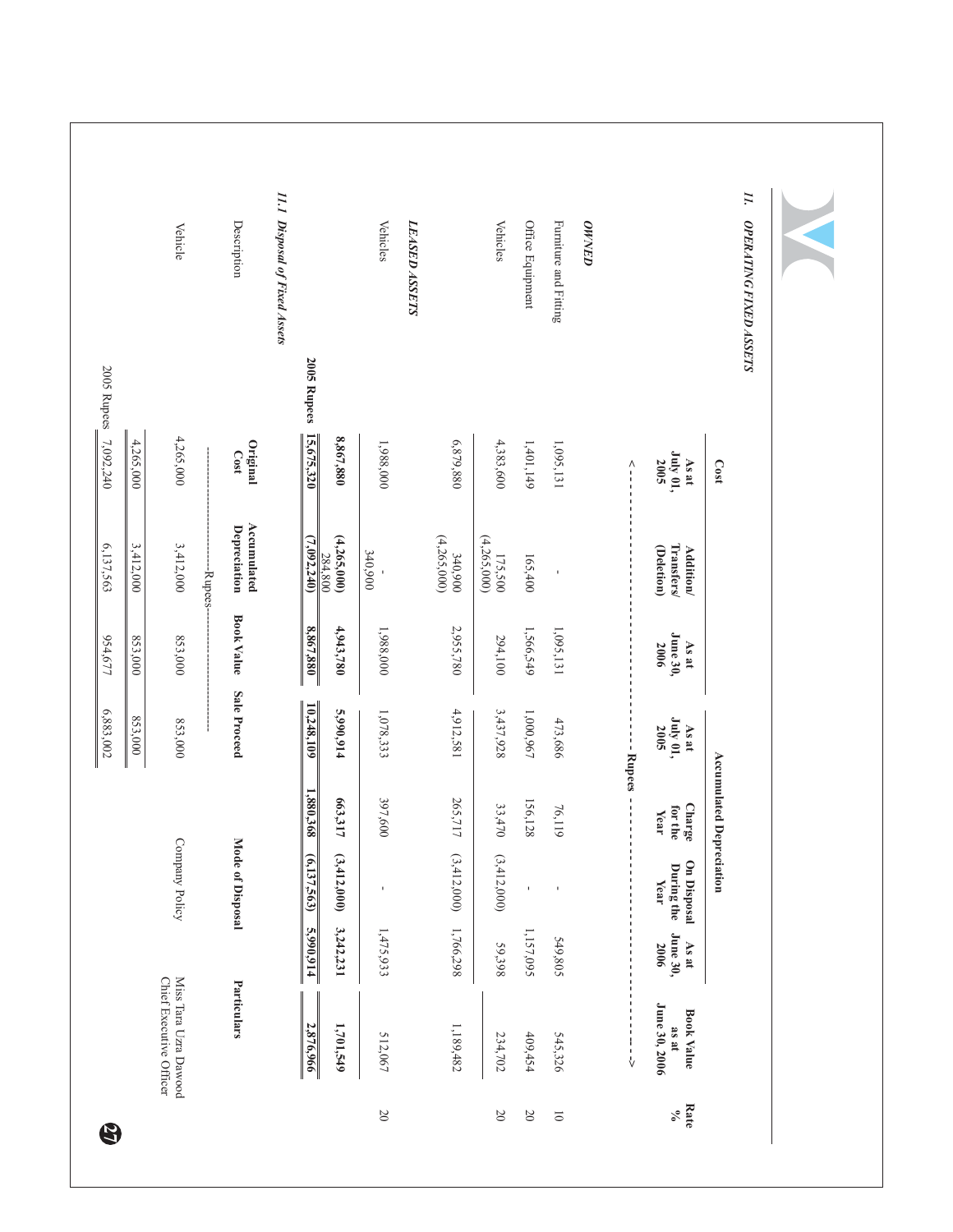

28

| 12.                | <b>VENTURE INVESTMENTS</b>          |                                                                                                                 | <b>Notes</b> | 2006<br><b>Rupees</b> | 2005<br><b>Rupees</b> |
|--------------------|-------------------------------------|-----------------------------------------------------------------------------------------------------------------|--------------|-----------------------|-----------------------|
| Available for Sale |                                     |                                                                                                                 | 12.1 & 12.2  | 1.750,000             | 1,750,000             |
|                    | 12.1 Investment in Unlisted Company |                                                                                                                 |              |                       |                       |
| 2006               | <b>No. of Shares</b><br>2005        | <b>Name of Investee</b>                                                                                         |              |                       |                       |
| 50,000             | 50,000                              | Sapphire Power Generation Limited<br>(Ordinary shares of Rs. 10/- each)<br>Chief Executive: Mr. Shahid Abdullah | 12.1.1       | 1.750,000             | 1,750,000             |
|                    |                                     |                                                                                                                 |              | 1,750,000             | 1,750,000             |
|                    |                                     |                                                                                                                 |              |                       |                       |

## 12.1.1 The net assets of the Company based on audited financial statements as at June 30, 2005 amounts to Rs.584.339 million (2004:Rs. 603.212 million).

The abridged results of Sapphire Power Generation Limited are as follows:

|                              | 2005<br><b>Rupees</b>       | 2004<br><b>Rupees</b> |
|------------------------------|-----------------------------|-----------------------|
| Sales                        | 634,988,035                 | 622, 633, 271         |
| Operating-(Loss)/Income      | $(30,926,439)$ $52,520,962$ |                       |
| (Loss)/Profit after Taxation | (19,020,509)                | 50, 311, 651          |
| (Loss)/Earnings Per Share    | (2.03)                      | 5.37                  |

## 12.2 Investment in Listed Company

|      | No. of Shares            |                            |              | 2006          | 2005          |
|------|--------------------------|----------------------------|--------------|---------------|---------------|
| 2006 | 2005                     |                            | <b>Notes</b> | <b>Rupees</b> | <b>Rupees</b> |
|      | 12.000                   | Gauhar Engineering Limited |              |               | 120,000       |
| -    | $\overline{\phantom{a}}$ | <b>Impairment Loss</b>     |              | ۰.            | (120,000)     |
|      |                          |                            |              | -             |               |

The investment has been written off as per the approval of Board of Directors.

## 13. LONG-TERM RECEIVABLES

| From Related Party                                 |       |             |             |
|----------------------------------------------------|-------|-------------|-------------|
| Preliminary Expenses                               | -13.1 | 4,200,000   | 5.000.000   |
| <b>Current Maturity Shown Under Current Assets</b> |       | (1.200,000) | (1,000,000) |
|                                                    |       | 3,000,000   | 4.000.000   |
|                                                    |       |             |             |

13.1 These represent expenses relating to the floating of a close-end fund during the year 2005. The Company has paid this amount under the requirement of Non-Banking Finance Companies (Establishment and Regulation) Rules, 2003. The amount is receivable in five years, in equal installments from the Fund.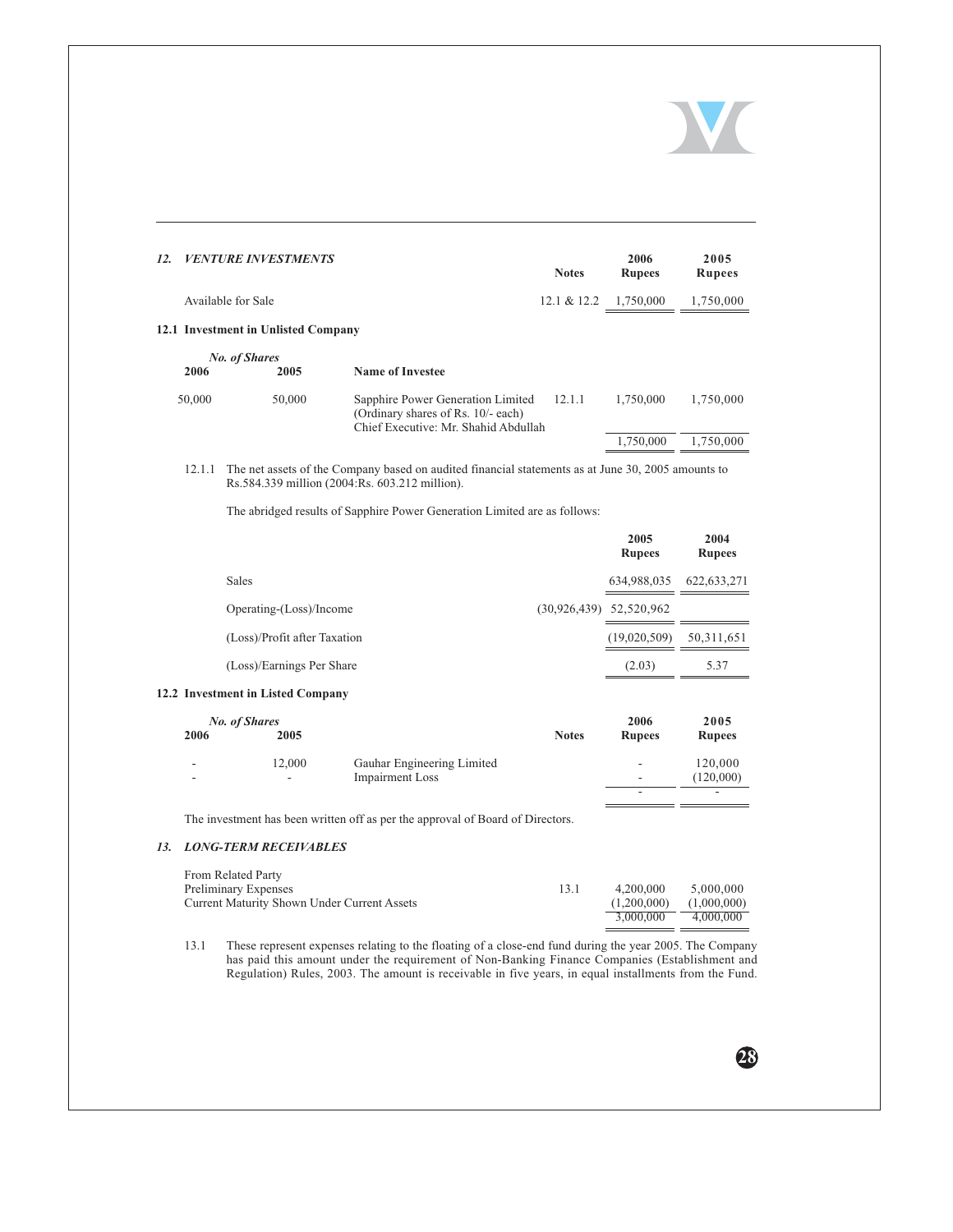

| <b>Related Party</b><br>Unsecured - Considered Good<br>14.1<br>416,138<br>Executive<br>345,400<br>58,346<br>Employee<br>474,484<br>345,400<br>(129, 084)<br>Current Maturity Shown under Current Assets<br>(79, 724)<br>265,676<br>345,400<br>14.1 Loan to Executive | 2005<br><b>Rupees</b> |
|----------------------------------------------------------------------------------------------------------------------------------------------------------------------------------------------------------------------------------------------------------------------|-----------------------|
|                                                                                                                                                                                                                                                                      |                       |
|                                                                                                                                                                                                                                                                      |                       |
|                                                                                                                                                                                                                                                                      |                       |
|                                                                                                                                                                                                                                                                      |                       |
|                                                                                                                                                                                                                                                                      |                       |
|                                                                                                                                                                                                                                                                      |                       |
|                                                                                                                                                                                                                                                                      |                       |
|                                                                                                                                                                                                                                                                      |                       |
| Opening Balance<br>416,138                                                                                                                                                                                                                                           |                       |
| Disbursed During the Year<br>437,899                                                                                                                                                                                                                                 |                       |
| Received During the Year<br>(21,761)<br>(70, 738)                                                                                                                                                                                                                    |                       |
| 345,400<br>416,138                                                                                                                                                                                                                                                   |                       |

The loan has been provided to facilitate construction/renovation of residential accommodation and is repayable over a period of 5 years with the mark-up rate of  $12\%$  per annum.

## 15. INVESTMENTS - AVAILABLE FOR SALE

|              | 2006       |                   | <i>2005</i>                                                                                                |
|--------------|------------|-------------------|------------------------------------------------------------------------------------------------------------|
|              | Cost       | <b>Fair</b> value | <b>Fair</b> value                                                                                          |
| <b>Notes</b> |            |                   |                                                                                                            |
| 15.1         | 45.495.733 | 55, 555, 251      | 49, 333, 735                                                                                               |
| 15.2         |            | 116,416,892       | 106,543,980                                                                                                |
| 15.3         | 27,140,022 | 27.449.310        | 67,584,560                                                                                                 |
|              |            |                   | 223,462,275                                                                                                |
|              | 10.387.119 |                   |                                                                                                            |
|              |            |                   | 223,462,275                                                                                                |
|              |            |                   | $\langle$ --------- Rupees ---------><br>116,398,579<br>189.034.334 199.421.453<br>199.421.453 199.421.453 |

## 15.1 Units of Open End Mutual Fund

| <b>No. of Units</b> |         |                                             |            |              |              |
|---------------------|---------|---------------------------------------------|------------|--------------|--------------|
| 2006                | 2005    |                                             |            |              |              |
| 212.319             | 344,952 | Dawood Money Market Fund<br>- related party | 19,495,733 | 23,733,872   | 37,468,686   |
| ۰                   | 136     | Unit Trust of Pakistan                      |            |              | 1,104,864    |
| 50.012              | 39,149  | Pakistan Stock Market Fund                  | 1.000.000  | 5,693,879    | 4,533,454    |
|                     | 12.184  | Pakistan Income Fund                        |            |              | 667,708      |
|                     | 50,000  | Crosby Dragon Fund                          |            |              | 5,559,023    |
| 250,000             | ٠       | AMZ Plus Income Fund                        | 25,000,000 | 26,127,500   |              |
|                     |         |                                             | 45,495,733 | 55, 555, 251 | 49, 333, 735 |
|                     |         |                                             |            |              |              |

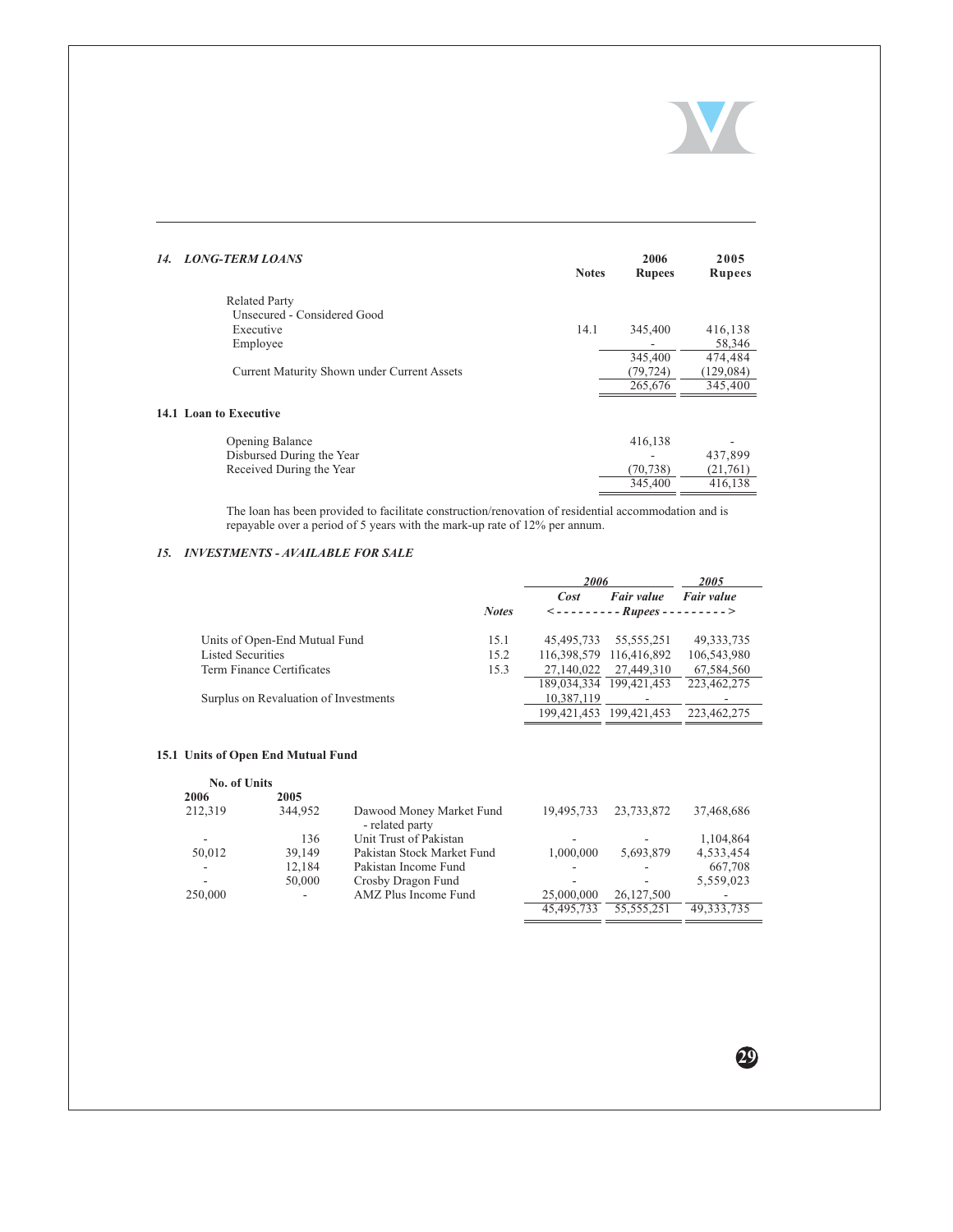

30

## 15.2 Listed Securities

All shares/certificates represent fully paid ordinary shares/certificates of Rs.10/- each, unless otherwise stated.

| <b>No of Shares/Certificates</b> |           |                                                                           | Cost       | <b>Fair Value</b>           |            |  |
|----------------------------------|-----------|---------------------------------------------------------------------------|------------|-----------------------------|------------|--|
| 2006                             | 2005      | <b>Name of Companies</b>                                                  | 2006       | 2006<br>Rupees <sub>-</sub> | 2005       |  |
|                                  |           | <b>Mutual Funds</b>                                                       |            |                             |            |  |
| 1,020,525                        | 1,070,500 | Atlas Fund of Funds                                                       | 9,524,214  | 9,950,119                   | 10,597,950 |  |
| 7,599,500                        | 6,550,000 | First Dawood Mutual Fund<br>- Related Party *                             | 75,766,030 | 70,675,350                  | 65,500,000 |  |
| $\overline{\phantom{a}}$         | 5,000     | PICIC Growth Fund                                                         | ٠          |                             | 268,500    |  |
| 500                              | 500       | Pakistan Capital Market Fund                                              | 5,000      | 7,215                       | 5,975      |  |
| 94,500                           | 246,000   | Pakistan Strategic Allocation Fund                                        | 945,000    | 1,006,425                   | 2,373,900  |  |
|                                  |           | <b>Leasing Companies</b>                                                  |            |                             |            |  |
| 60                               | 498       | <b>Crescent Leasing Company Limited</b>                                   | 845        | 495                         | 7,420      |  |
|                                  |           | <b>Investment Banks/Companies/Security Companies</b>                      |            |                             |            |  |
| 1,029,577                        | 579,239   | First Dawood Investment Bank Limited 14,990,058<br>- Related Party        |            | 22,444,779                  | 9,499,520  |  |
|                                  |           | <b>Commercial Banks</b>                                                   |            |                             |            |  |
| 250                              | 6,000     | National Bank of Pakistan<br>United Bank Limited                          | 10,000     | 34,437                      | 647,700    |  |
|                                  |           | <b>Textile Composite</b>                                                  |            |                             |            |  |
|                                  | 5,000     | Kohinoor Textile Mills Limited                                            |            |                             | 190,000    |  |
| 1,500,000                        | 1,500,000 | Chenab Limited (Preference)                                               | 15,000,000 | 11,925,000                  | 15,000,000 |  |
|                                  |           | <b>Synthetic and Rayon</b>                                                |            |                             |            |  |
| 375                              | 375       | Dewan Salman Fibre Limited                                                | 8,374      | 4,200                       | 6,319      |  |
|                                  |           | <b>Cement</b>                                                             |            |                             |            |  |
| ä,                               | 10,000    | Maple Leaf Cement Limited<br>Pioneer Cement Limited                       |            |                             | 218,000    |  |
| 6,800                            | 6,800     |                                                                           | 113,463    | 310,420                     | 142,800    |  |
|                                  |           | Refinery                                                                  |            |                             |            |  |
| 156                              | 100       | <b>Attock Refinery Limited</b>                                            | 12,147     | 13,525                      | 15,955     |  |
|                                  |           | <b>Power Generation and Distribution</b>                                  |            |                             |            |  |
| 500                              | 500       | Kot Addu Power Company Limited                                            | 5,000      | 21,050                      | 18,875     |  |
|                                  |           | <b>Transport</b>                                                          |            |                             |            |  |
| 94                               | 94        | Pakistan International Container<br><b>Terminal Limited</b>               | 943        | 7,252                       | 2,416      |  |
|                                  |           |                                                                           |            |                             |            |  |
|                                  |           | <b>Technology and Communication</b><br>Pakistan Telecommunication Company |            |                             |            |  |
|                                  | 5,000     | Limited 'A'                                                               |            |                             | 329,750    |  |
|                                  |           |                                                                           |            |                             |            |  |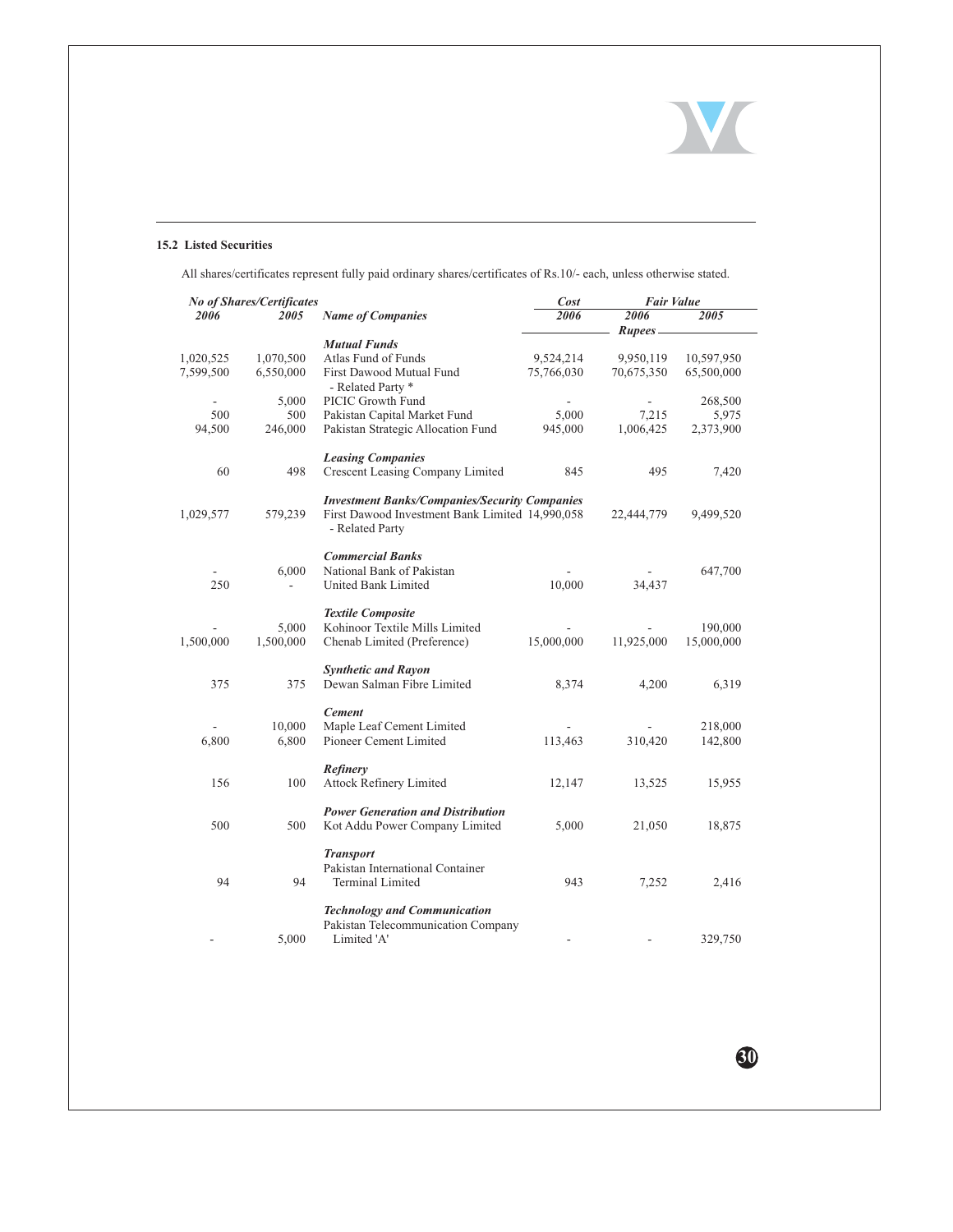

**/**

| <b>No of Shares/Certificates</b> |                              | Cost                                   |             | <b>Fair Value</b> |             |
|----------------------------------|------------------------------|----------------------------------------|-------------|-------------------|-------------|
| 2006                             | 2005                         | <b>Name of Companies</b>               | 2006        | 2006              | 2005        |
|                                  |                              |                                        |             | <i>Rupees</i>     |             |
|                                  |                              | <b>Chemicals</b>                       |             |                   |             |
|                                  | 5.000                        | <b>ICI Pakistan Limited</b>            |             |                   | 387,500     |
|                                  |                              | <b>Food and Personal Care Products</b> |             |                   |             |
|                                  |                              | Unilever Pakistan Limited              |             |                   |             |
|                                  | 100                          | (Face Value Rs. $50/-$ .)              |             |                   | 141,000     |
|                                  |                              | <b>Miscellaneous</b>                   |             |                   |             |
| 500                              | $\qquad \qquad \blacksquare$ | Siddigsons Tin Plate Limited           | 17,505      | 16,625            |             |
|                                  | 24,000                       | <b>Ecopack Limited</b>                 |             |                   | 1,190,400   |
|                                  |                              |                                        | 116,398,579 | 116,416,892       | 106,543,980 |

\* This investment is made as per Rule 33(b) of the Non-Banking Finance Companies (Establishment & Regulation) Rules 2003.

## **15.3 Lerm Finance Certificates**

All certificates represent face value of Rs.5,000/- each.

|       | <b>No of Certificates</b> |                                                                | Period of                 | Term of                   | Rates                       | 2006       |                     | 2005              |
|-------|---------------------------|----------------------------------------------------------------|---------------------------|---------------------------|-----------------------------|------------|---------------------|-------------------|
| 2006  | 2005                      |                                                                | Redemption                | Redemption                | $\frac{0}{0}$               | Cost       | <b>Fair Value</b>   | <b>Fair Value</b> |
|       |                           |                                                                |                           |                           |                             |            | <b>Rupees</b>       |                   |
| 167   | 500                       | Gulistan Textile Mills Limited                                 |                           | * 2001-2006-Semi-Annually | SBP Discount Rate + 2.00%   | 832,670    | 832,670             | 2,547,960         |
| 184   | 369                       | Reliance Weaving Mills Limited                                 |                           | 2002-2007-Semi-Annually   | SBP Discount Rate $+2.50\%$ | 921.430    | 1,013,573           | 1,935,001         |
| ٠     | 459                       | Shahmurad Sugar Limited                                        |                           | * 2002-2006-Semi-Annually | 15.50%                      |            |                     | 2,309,131         |
| 33    | 100                       | Maple Leaf Cement Limited                                      |                           | * 2002-2006-Semi-Annually | SBP Discount Rate $+2.50\%$ | 166,600    | 179.928             | 519,792           |
| 600   | 600                       | Crescent Leasing Limited - II                                  |                           | * 2002-2007-Semi-Annually | SBP Discount Rate $+2.00\%$ | 3,000,000  | 3,070,590           | 3,090,000         |
| 1.098 | 1.099                     | Union Bank Limited                                             |                           | * 2002-2008-Semi-Annually | SBP Discount Rate $+2.25\%$ | 5.492.300  | 5.492.300           | 5,659,335         |
|       | 252                       | Securetel SPV Limited                                          | 2003-2006                 | Quarterly                 | 11.50%                      |            |                     | 1,262,495         |
| 666   | 999                       | Ittehad Chemicals Limited                                      |                           | * 2003-2008-Semi-Annually | SBP Discount Rate $+2.50\%$ | 3.330.680  | 3.463,907           | 5,045,960         |
|       |                           |                                                                |                           |                           | Floor 7:00%, Cap: 12.00%    |            |                     |                   |
| 488   | 1.455                     | First Oil and Gas Securitisation Limited $+$ *2003-2008        |                           | Monthly                   | SBP Discount Rate $+2.50\%$ | 2.399.092  | 2.399.092           | 7,274,986         |
| 444   | 778                       | Development Securitisation Trust +                             | * 2004-2007-Semi-Annually |                           | SBP Discount Rate $+4.00\%$ | 2.222.250  | 2,222,250           | 3,813,900         |
|       | 5,000                     | Spell Telecommunication Limited                                | * 2004-2005-Semi-Annually |                           | 7.50%                       |            |                     | 25,000,000        |
| 1,755 | 1.755                     | First Dawood Investment Bank Limited * 2001-2006-Semi-Annually |                           |                           | SBP Discount Rate $+1.75\%$ |            | 8.775.000 8.775.000 | 9,126,000         |
|       |                           | - Related Party                                                |                           |                           |                             |            |                     |                   |
|       |                           |                                                                |                           |                           |                             | 27.140.022 | 27,449,310          | 67.584.560        |

\* These TFCs are pledged with commercial banks against a short-term borrowing facility and finance obtained under mark-up arrangements.

+ Being unquoted these TFCs are stated at Cost.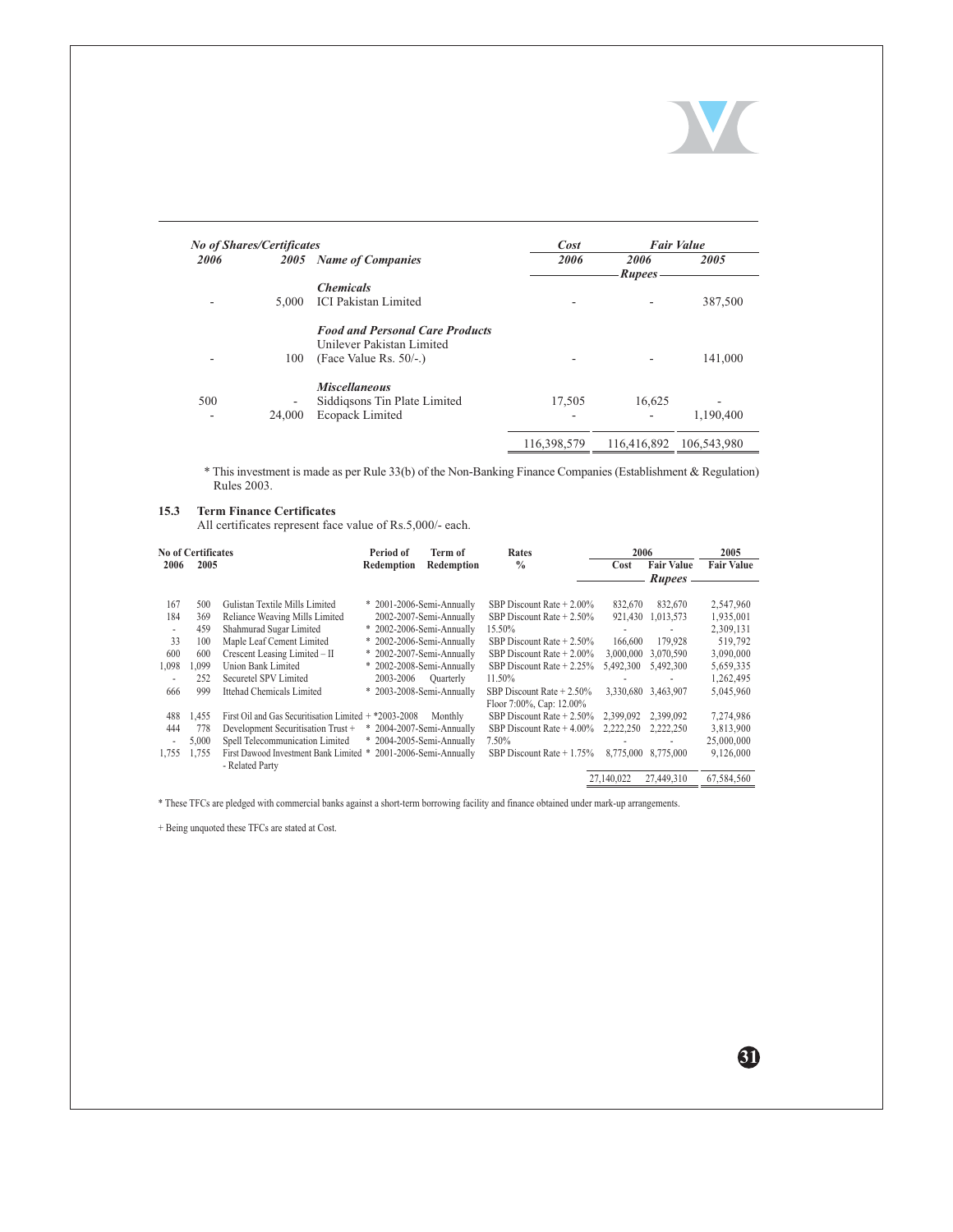

|     |                                                                                                                                                                                                                                                                                      | <b>Notes</b> | 2006<br><b>Rupees</b>                                                                                       | 2005<br><b>Rupees</b>                                                                        |
|-----|--------------------------------------------------------------------------------------------------------------------------------------------------------------------------------------------------------------------------------------------------------------------------------------|--------------|-------------------------------------------------------------------------------------------------------------|----------------------------------------------------------------------------------------------|
| 16. | <b>LOANS, ADVANCES, PREPAYMENTS</b><br><b>AND OTHER RECEIVABLES</b>                                                                                                                                                                                                                  |              |                                                                                                             |                                                                                              |
|     | Considered Good<br>Current Portion of Long-Term Receivable<br>Current Portion of Long-Term Loan<br>Advance to Employees<br>Prepayments<br>Accrued Income on Investments and Fund Placement<br>Advance Against Subscription for Shares<br>Accrued Management Fee<br>Other Receivables | 13<br>14     | 1,200,000<br>79,724<br>107,167<br>30,699<br>1,150,355<br>6,000,000<br>19,679,608<br>1,556,188<br>29,803,741 | 1,000,000<br>129,084<br>122,000<br>178,398<br>3,217,161<br>7,026,083<br>28,429<br>11,701,155 |
|     | Considered Doubtful<br><b>Advances Against Ventures</b><br>Provision for Doubtful Debts                                                                                                                                                                                              |              | 100,000<br>(100,000)<br>29,803,741                                                                          | 100,000<br>(100,000)<br>11,701,155                                                           |
| 17. | <b>BANK BALANCES</b>                                                                                                                                                                                                                                                                 |              |                                                                                                             |                                                                                              |
|     | Cash at Bank<br><b>Current Accounts</b><br>Savings Accounts                                                                                                                                                                                                                          | 17.1         | 144,600<br>194,963<br>339,563<br>339,563                                                                    | 146,050<br>51,712<br>197,762<br>197,762                                                      |

17.1 This includes an amount of Rs.101,609/ $\cdot$  (2005 : Rs.101,609/ $\cdot$ ) kept with the State Bank of Pakistan (SBP) as liquidity reserve as required by the Repealed Rules of Business for Non-Banking Financial Institutions.

| 18.  | <b>INVESTMENT INCOME</b><br>Equity Investments                                                                 |              |                                        |                                                   |
|------|----------------------------------------------------------------------------------------------------------------|--------------|----------------------------------------|---------------------------------------------------|
|      | Net Gain on Sale of Investments<br>Surplus Realized on Investments<br>Dividend Income                          |              | 3,378,105<br>4,471,301<br>1,635,175    | 1,419,586<br>2,733,383<br>1,541,169               |
|      | Other Investments                                                                                              |              |                                        |                                                   |
|      | Return on Fund Placement<br>Return on Term Finance Certificates<br>Income from Reverse-Repurchase Transactions | 18.1         | 279,399<br>5,515,054<br>15,279,033     | 4,615,507<br>9,468,122<br>1,651,320<br>21.429.087 |
| 18.1 | <b>Income from Reverse-Repurchase Transactions</b>                                                             |              |                                        |                                                   |
|      | Dividend/Income on Reverse-Repurchase Transactions<br>Charge on Reverse-Repurchase Transactions                |              |                                        | 2,800,000<br>(1,148,680)<br>1,651,320             |
| 19.  | <b>MANAGEMENT FEE</b>                                                                                          |              |                                        |                                                   |
|      | Dawood Money Market Fund<br>First Dawood Mutual Fund                                                           | 19.1<br>19.2 | 11,613,548<br>18,288,671<br>29,902,219 | 10,133,941<br>4,797,078<br>14,931,019             |

\$2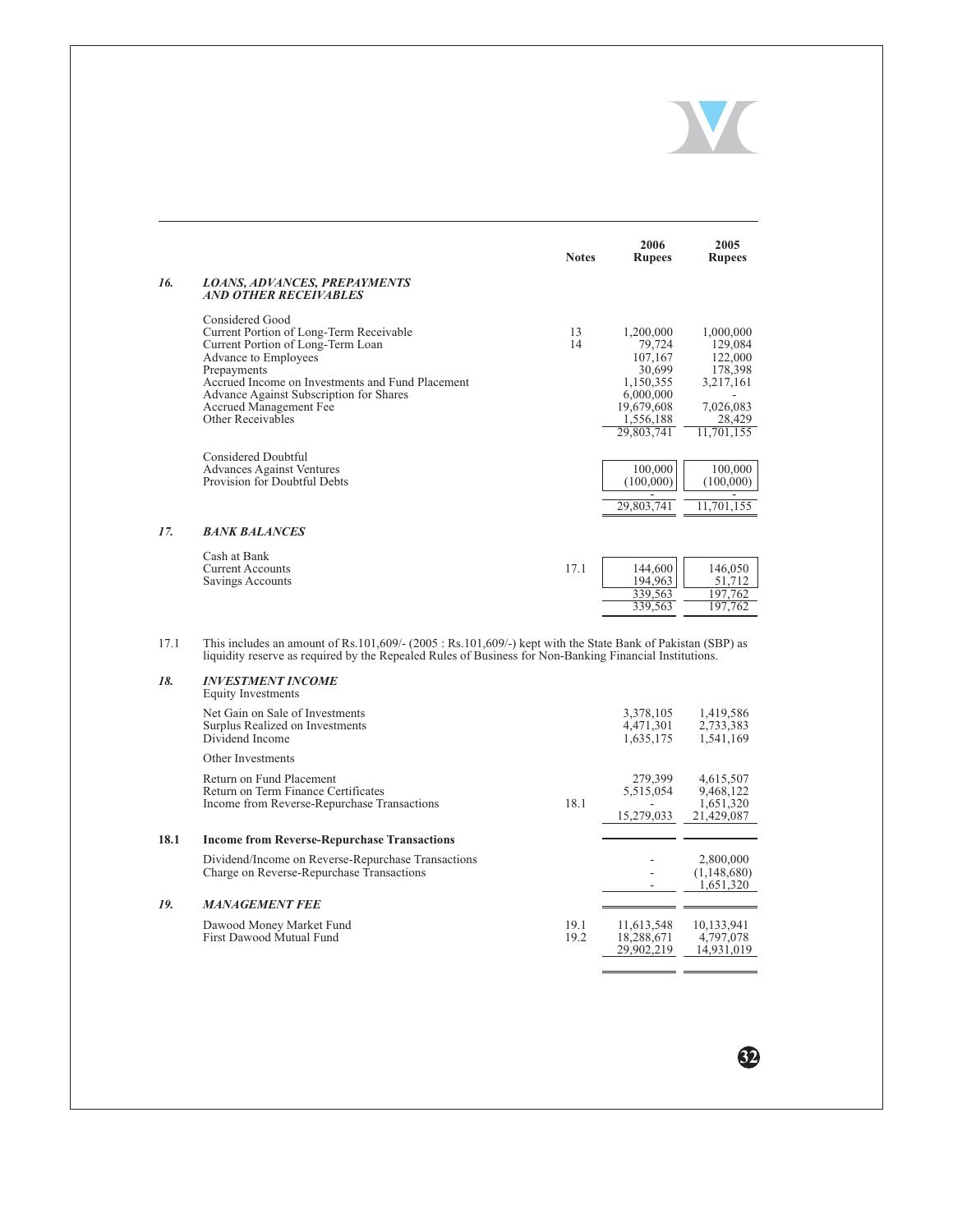

19.1 The Company is entitled to receive a management fee up to a maximum of 3 percent of the NAV of the Fund, in accordance with Rule 66 of the Rules on account of services rendered. However, management fee is charged at the rate of  $1\%$  per annum of NAV with effect from March 17, 2006 earlier it was 0.75 percent of Net Asset Value (NAV) of the fund under management.

#### 19.2 The remuneration of the Investment Advisor has been determined at the rate of 3 percent of average monthly net assets of the Company, in accordance with Rule 53 of the NBFC Rules.

| 20. | ADMINISTRATION AND OPERATING EXPENSES    |             | 2006<br><b>Rupees</b> | 2005<br><b>Rupees</b> |
|-----|------------------------------------------|-------------|-----------------------|-----------------------|
|     | Salaries and Allowances                  | 20.1 & 20.2 | 5,193,213             | 3,145,751             |
|     | Rent, Rates and Taxes                    |             | 688,444               | 456,723               |
|     | Postage and Telephones                   |             | 248,574               | 303,203               |
|     | Legal and Professional Charges           |             | 3,316,828             | 3,085,674             |
|     | Printing and Stationery                  |             | 578,660               | 171,680               |
|     | Travelling, Conveyance and Entertainment |             | 702,073               | 436,174               |
|     | Vehicles Running                         |             | 550,812               | 688,640               |
|     | Advertisement                            |             | 577,564               | 228,750               |
|     | Electricity                              |             | 437,520               | 423,083               |
|     | Repairs and Maintenance                  |             | 407,530               | 445,322               |
|     | Auditors' Remuneration                   | 20.3        | 159,000               | 145,240               |
|     | Insurance                                |             | 206,390               | 295,246               |
|     | Depreciation                             |             | 663,317               | 1,880,368             |
|     | Newspapers, Magazines and Subscriptions  |             | 783,314               | 362,958               |
|     | Directors' Fees                          |             | 18,000                | 17,000                |
|     | <b>Share Transfer Fees</b>               |             |                       | 1,500                 |
|     | Brokerage and Commission                 |             | 13,149                | 10,374                |
|     | Donation                                 | 20.4        | 250,786               | 6,786                 |
|     | Others                                   |             | 227,371               | 608,522               |
|     |                                          |             | 15,022,544            | 12,712,994            |

#### 20.1 This includes  $Rs.2\frac{37,198}{-}$  (2005 : 191,409/-) representing contributions to staff retirement benefits.

## zu.*2* Remuneration of Unief Executive, Directors and Executives

|                                   |                           | 2006            |           |                                            | 2005            |                   |
|-----------------------------------|---------------------------|-----------------|-----------|--------------------------------------------|-----------------|-------------------|
|                                   | <b>Chief</b><br>Executive | <b>Director</b> | Executive | <b>Chief</b><br>Executive<br><b>Rupees</b> | <b>Director</b> | <b>Executives</b> |
| Managerial Remuneration 1,200,000 |                           |                 | 800,000   | 694.149                                    |                 | 627,837           |
| House Rent                        | 480,000                   |                 | 320,000   | 280,630                                    |                 | 252,579           |
| <b>Bonus</b>                      | 300,000                   |                 | 176,500   |                                            |                 |                   |
| Medical                           | 13.479                    |                 | 12,000    | 51                                         |                 | 10.697            |
| Utilities                         | 120.000                   |                 | 80,000    | 66,909                                     | 86,780          | 60,426            |
| Provident Fund                    | 120.000                   |                 | 80,004    | 64.512                                     |                 | 58,068            |
| Meeting Fees                      |                           | 18,000          |           |                                            | 17,000          |                   |
|                                   | 2,233,479                 | 18,000          | 1,468,504 | 1.106.251                                  | 103,780         | 1.009.607         |
| Number of Executives              |                           |                 |           |                                            |                 |                   |

The Chief Executive and Executives have been provided with company-maintained cars.

Executive means an employee other than Director and Chief Executive, whose basic salary exceeds Rs. 500,000/in a financial year.

| 20.3 | <b>Auditors' Remuneration</b>                                       | 2006<br><b>Rupees</b> | 2005<br><b>Rupees</b> |
|------|---------------------------------------------------------------------|-----------------------|-----------------------|
|      | Annual Audit Fee                                                    | 100,000               | 100,000               |
|      | Certification Fee                                                   | 5.000                 |                       |
|      | Fee for Half-Yearly Review                                          | 40,000                | 25,000                |
|      | Out of Pocket Expenses                                              | 14,000                | 20,240                |
|      |                                                                     | 159.000               | 145,240               |
| 20.4 | No director or his/her spouse had any interest in the donee's fund. |                       | 33                    |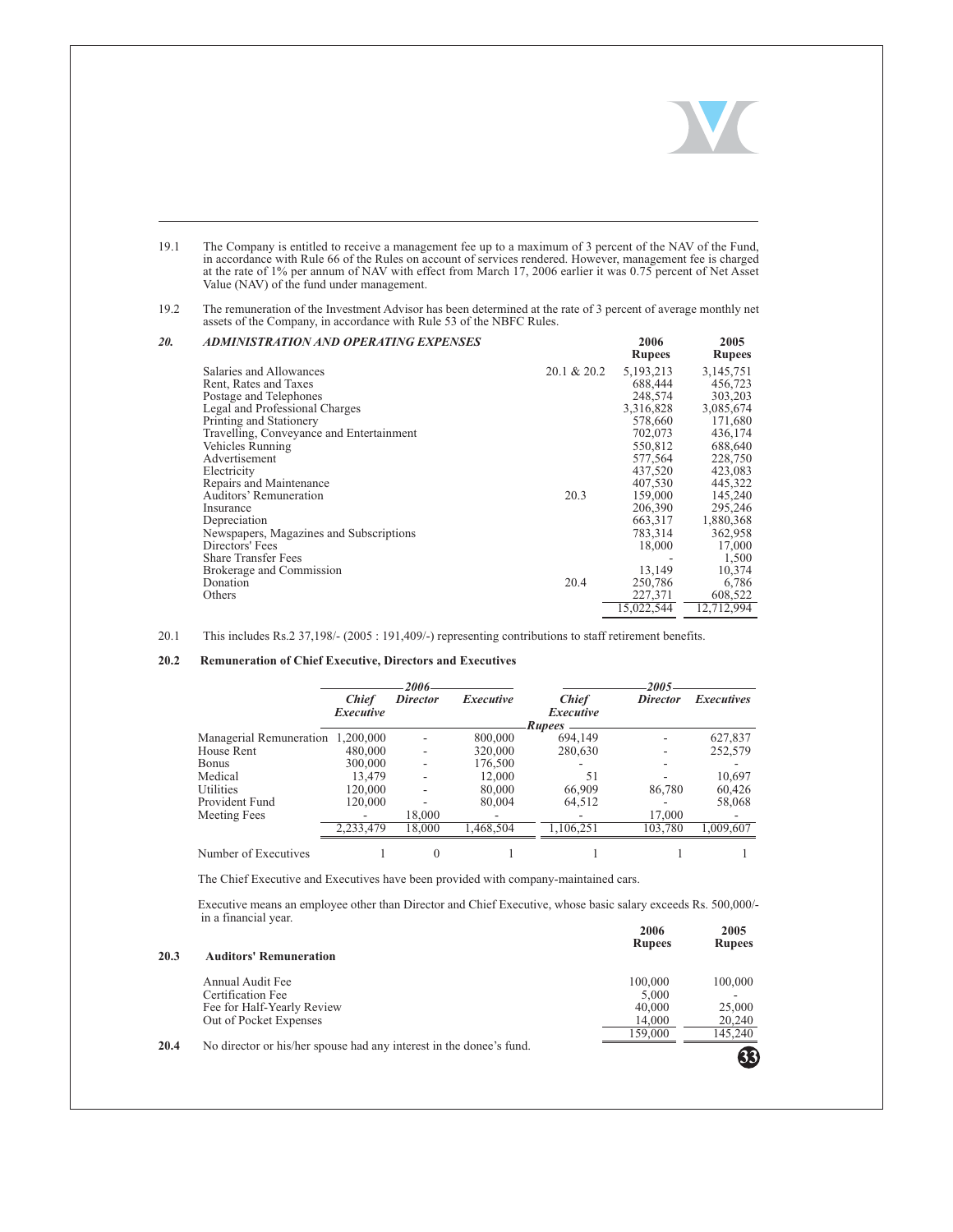

| 21. | <b>FINANCIAL CHARGES</b>                                                                                                                                                                            | 2006<br><b>Rupees</b>                                                       | 2005<br><b>Rupees</b>                                                        |
|-----|-----------------------------------------------------------------------------------------------------------------------------------------------------------------------------------------------------|-----------------------------------------------------------------------------|------------------------------------------------------------------------------|
|     | Financial Charges on Lease Obligations<br>Financial Charges on Short-Term Finance Under                                                                                                             | 38,226                                                                      | 91,765                                                                       |
|     | Mark-Up Arrangement<br>Financial Charges on Short-Term Borrowings<br><b>Bank Charges</b>                                                                                                            | 555,117<br>6,878,764<br>22.888<br>7,494,995                                 | 624,836<br>8,641,308<br>35.651<br>9,393,560                                  |
| 22. | <b>OTHER INCOME</b>                                                                                                                                                                                 |                                                                             |                                                                              |
|     | Gain on Disposal of Fixed Assets<br>Return on Securities Lending<br>Rental Income<br><b>Underwriting Commission</b><br>Sales Load on Units<br>Miscellaneous                                         | 275,000<br>36,711<br>86,566<br>398,277                                      | 5,928,325<br>514,528<br>330,321<br>13,885<br>68,850<br>6,855,909             |
| 23. | <b>RELATIONSHIP BETWEEN TAX EXPENSE</b><br>AND ACCOUNT PROFIT                                                                                                                                       |                                                                             |                                                                              |
|     | Profit Before Taxation<br>Tax Charge at Enacted Rate of 35 Percent<br>Effect of Taxable/(Deductible) Expenses<br>Tax Effect of Exempt Income and Income<br>Subject to Reduced Rate of Tax<br>Others | 23,061,990<br>8,071,697<br>(67, 037)<br>(3,332,176)<br>127,516<br>4,800,000 | 21,109,460<br>7,388,311<br>370,112<br>(2,972,948)<br>(267, 653)<br>4,517,822 |
| 24. | <b>EARNINGS PER SHARE</b><br>- Basic and Diluted                                                                                                                                                    |                                                                             | Restated                                                                     |
|     | Profit for the Year                                                                                                                                                                                 | 18,501,990                                                                  | 16,591,638                                                                   |
|     |                                                                                                                                                                                                     |                                                                             | ---- No of Shares ----                                                       |
|     | Weighted Average Number of Ordinary Shares                                                                                                                                                          | 3.1 11,000,000                                                              | 11,000,000                                                                   |
|     |                                                                                                                                                                                                     |                                                                             | ------- Rupees -------                                                       |
|     | Earnings Per Share - Basic and Diluted                                                                                                                                                              | 1.68                                                                        | 1.51                                                                         |

64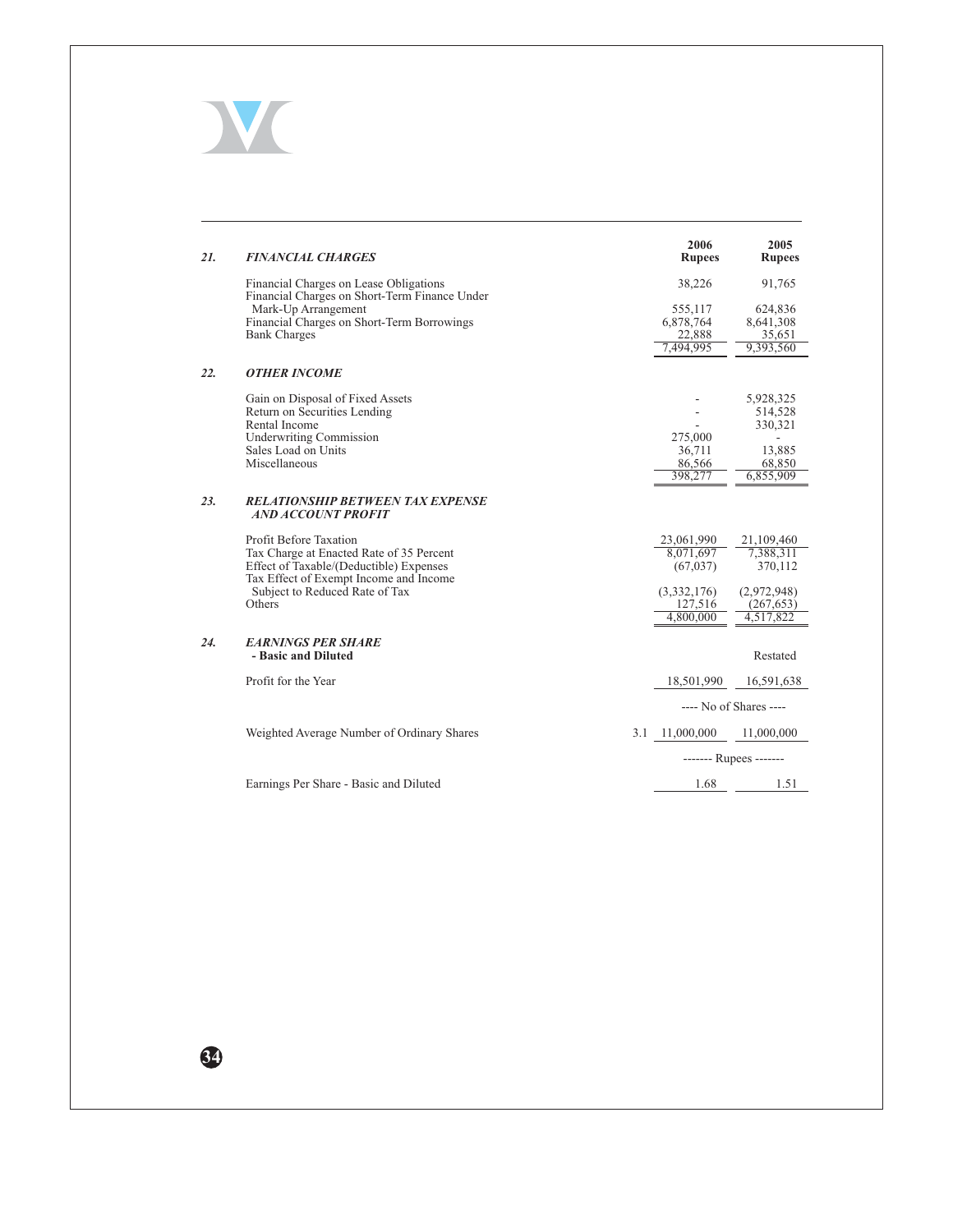

#### 25. TRANSACTIONS WITH RELATED PARTIES

The related parties comprise of related group companies, Directors and their close family members, senior executives, retirement benefit plans, major shareholders of the company and funds under management. Transactions wit

## Relationship with the Company Nature of Transactions

Associate

| ed Undertakings | Share of Common Expenses (Net)                      | 3,549,820  | 2,865,290   |
|-----------------|-----------------------------------------------------|------------|-------------|
|                 | Purchase of Shares                                  | 6,437,370  |             |
|                 | Sale of Property                                    |            | 6,877,000   |
|                 | Sale of Term Finance Certificates                   |            | 15,253,491  |
|                 | Interest on Term Finance Certificates               | 1,004,990  | 1.101.491   |
|                 | Payment of Lease Rentals                            | 552,349    | 740,240     |
|                 | Investment in Fund                                  | 10,525,250 | 65,500,000  |
|                 | Management Fee                                      | 29,902,219 | 14.931.019  |
|                 | <b>Funds Borrowed</b>                               | 68,000,000 | 130,100,000 |
|                 | Repayment of Borrowings                             | 43,000,000 | 130,100,000 |
|                 | Payment of Financial Charges on Borrowings          | 1,543,397  | 1,123,305   |
|                 | Redemption of Units                                 | 32,757,029 | 13,619,997  |
|                 | <b>Bonus Units</b>                                  | 3.346.389  | 3,126,063   |
|                 | Receipt of Sales Load on Units                      | 36,771     | 196,548     |
|                 | Investment in Units                                 | 14,500,000 |             |
|                 | Installment Receipt/Payment of Preliminary Expenses | 800,000    | 5,000,000   |
|                 |                                                     |            |             |

The Company has not entered into any transaction with Director or Senior Executive other than those provided under the Company's policies and terms of employment.

#### 26. **INTEREST RATE RISK MANAGEMENT**

Interest Rate Risk is the risk that arises when the value of financial instruments fluctuate due to changes in market interest rates. The information relating to the Company's exposure to Interest Rate Risk is as follows:

|                                         |                      |                                  |                | 2006           |                |             |
|-----------------------------------------|----------------------|----------------------------------|----------------|----------------|----------------|-------------|
|                                         |                      |                                  |                |                | Not Exposed to |             |
|                                         | Effective            | <b>Exposed to Yield/Interest</b> |                | Yield/Interest |                |             |
|                                         | Yield/               | Rate Risk                        |                | Rate Risk      | Total          |             |
|                                         | <b>Interest Rate</b> | Less than                        | Up to One Year | Over one       |                |             |
|                                         | $\frac{0}{0}$        | one Month                        |                | year           |                |             |
|                                         |                      |                                  |                | Rupees-        |                |             |
| <b>Financial Assets</b>                 |                      |                                  |                |                |                |             |
| Venture Investment                      |                      |                                  |                |                | 1,750,000      | 1,750,000   |
| Long-Term Receivable                    |                      |                                  |                |                | 4,200,000      | 4,200,000   |
| Long-Term Loans                         | 12.00                |                                  | 79,724         | 265,676        |                | 345,400     |
| Long-Term Deposits                      |                      |                                  |                |                | 65,800         | 65,800      |
| Investments - Available for Sale        | Note-15              |                                  | 21,124,310     | 6,325,000      | 171,972,143    | 199,421,453 |
| Loans, Advances and Other-              |                      |                                  |                |                |                |             |
| Receivables                             |                      |                                  |                |                | 28,493,318     | 28,493,318  |
| <b>Bank Balances</b>                    | $2 - 4.50$           | 194.963                          |                |                | 144.600        | 339,563     |
|                                         |                      | 194.963                          | 21.204,034     | 6.590.676      | 206.625.861    | 234,615,534 |
|                                         |                      |                                  |                |                |                |             |
| <b>Financial Liabilities</b>            |                      |                                  |                |                |                |             |
| <b>Obligation Under Finance Lease</b>   | 10.00                |                                  | 32,911         |                |                | 32,911      |
| Short-Term Borrowings                   | 11.50                |                                  | 49,000,000     |                |                | 49,000,000  |
| Finance Under Mark-Up Arrangement 11.00 |                      | 3,935,659                        |                |                |                | 3,935,659   |
| Accrued and Other Liabilities           |                      |                                  |                |                | 2,956,887      | 2,956,887   |
|                                         |                      | 3,935,659                        | 49.032.911     | ä,             | 2,956,887      | 55,925,457  |
| On Balance Sheet Gap                    | June 30, 2006        | (3,740,696)                      | (27,828,877)   | 6,590,676      | 203,668,974    | 178,690,078 |
| On Balance Sheet Gap                    | June 30, 2005        | 8,333,796                        | (21, 838, 705) | 312,489        | 169,799,308    | 156,606,888 |

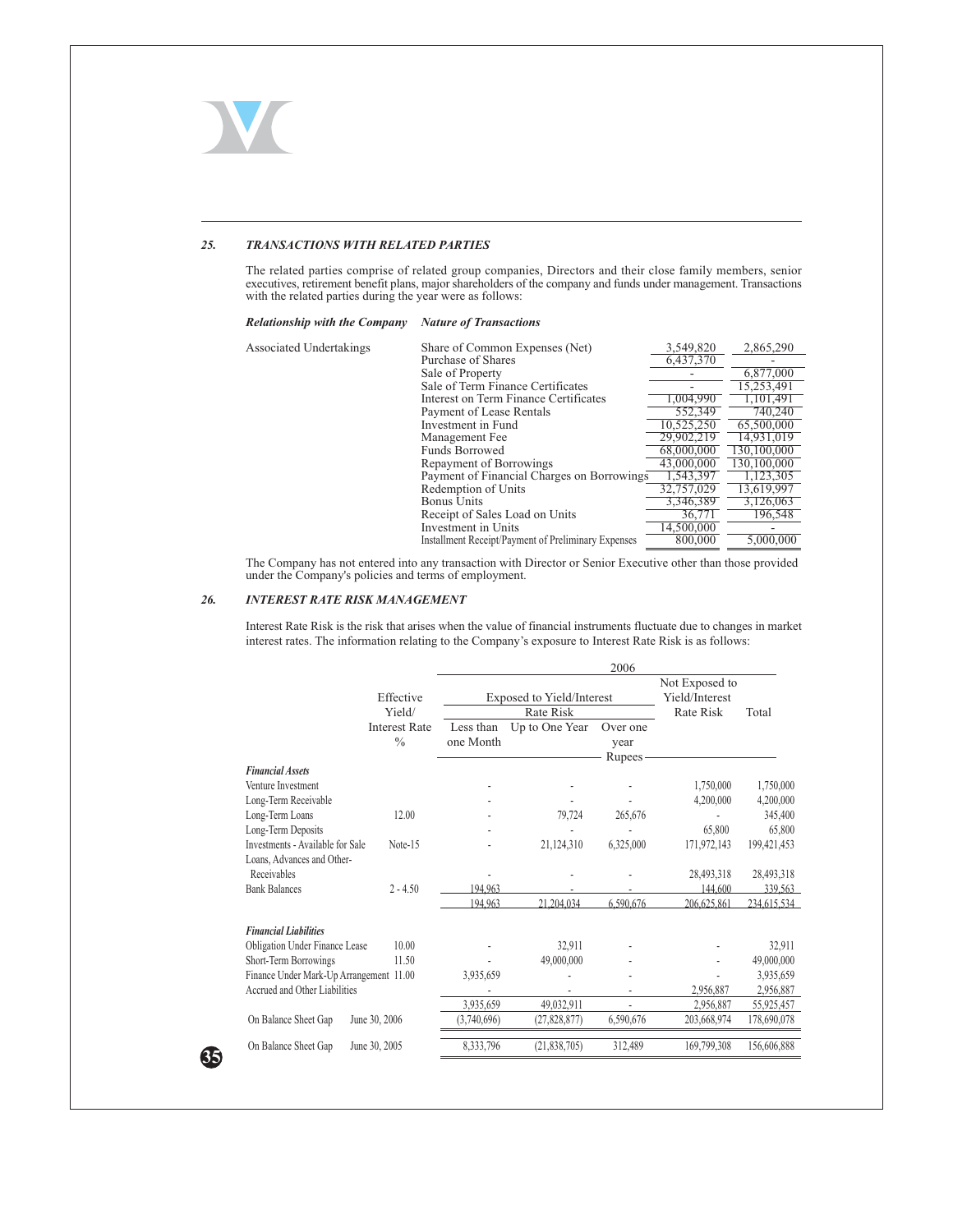#### 27. **LIQUIDITY RISK**

Liquidity risk is the risk that an enterprise will encounter difficulty in raising funds to meet commitments associated with financial instruments. The Company manages liquidity risk by following internal guidelines of the Investment Committee such as monitoring maturities of financial assets and financial liabilities and investing in highly liquid financial assets.

The Company is not materially exposed to liquidity risk as all obligations/commitments of the Company are shortterm in nature and all assets of the Company are readily disposable on the stock exchanges and over-the-counter market.

#### **CREDIT RISK** 28.

Credit risk arising from the inability of the counter parties to meet the terms of the Company's financial instrument contracts is generally limited to the amounts, if any, by which the counter party obligations exceed the obligations of the company. Concentration of credit risk exist when changes in economic or industry factors similarly affect groups of counter parties whose aggregate credit exposure is significant in relation to the company's total credit exposure. The company's portfolio of financial instruments is broadly diversified and transactions are entered into with diverse creditworthy counter parties thereby mitigating any significant concentrations of credit risk.

#### **FAIR VALUE OF FINANCIAL ASSETS** 29. **AND LIARILITIES**

Fair value is the amount for which an asset could be exchanged, or a liability settled, between knowledge willing parties in an arm's length transaction. Consequently, differences can arise between carrying values and the fair value estimates.

Financial assets which are tradable in an open market are revalued at the market prices prevailing on the balance sheet date. The estimated fair value of all other financial assets and liabilities is considered not significantly different from book value as the items are short-term in nature.

#### NON-ADJUSTING EVENTS AFTER THE BALANCE SHEET DATE  $30.$

The Board of Directors have approved Stock Dividend  $(2010)(2005)$ : 10%). These financial staements do not reflect these appropriations.

#### $31$ **APPROVAL**

These financial statements were authorised for issue in the Board of Directors meeting held on September 27, 2006.

#### 32. **FIGURES**

Figures have been rounded off to the nearest rupee.

Tara Uzra Dawood Chief Executive Officer Hasib Ahmed

Director

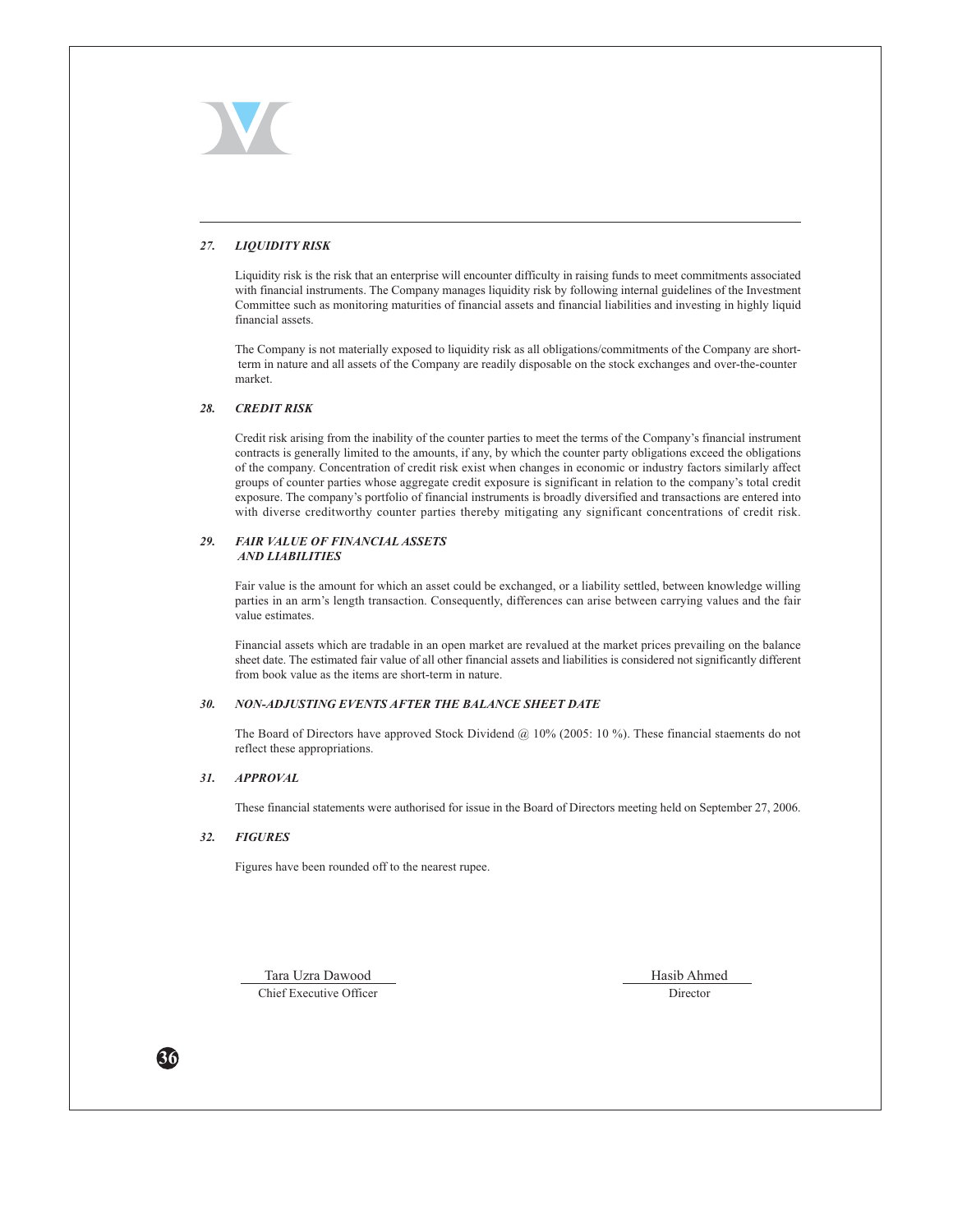

| No. of<br><b>Shareholders</b> | From      | <b>Share Holding</b><br><b>To</b> |           | <b>Total</b><br><b>Shares Held</b> |
|-------------------------------|-----------|-----------------------------------|-----------|------------------------------------|
| 102                           | 1         |                                   | 100       | 4,295                              |
| 220                           | 101       |                                   | 500       | 38,074                             |
| 161                           | 501       |                                   | 1,000     | 92,900                             |
| 67                            | 1,001     |                                   | 5,000     | 128,180                            |
| 11                            | 5,001     |                                   | 10,000    | 65,850                             |
| 1                             | 10,001    |                                   | 15,000    | 11,000                             |
| $\overline{2}$                | 15,001    |                                   | 20,000    | 31,450                             |
| $\overline{4}$                | 20,001    |                                   | 25,000    | 86,020                             |
| 3                             | 25,001    |                                   | 30,000    | 82,060                             |
| 1                             | 40,001    |                                   | 45,000    | 42,501                             |
| 1                             | 50,001    |                                   | 55,000    | 55,000                             |
| 1                             | 80,001    |                                   | 85,000    | 82,500                             |
| 3                             | 85,001    |                                   | 90,000    | 259,160                            |
| $\overline{c}$                | 90,001    |                                   | 95,000    | 181,280                            |
| 1                             | 95,001    |                                   | 100,000   | 99,110                             |
| 3                             | 105,001   |                                   | 110,000   | 330,000                            |
| $\overline{2}$                | 125,001   |                                   | 130,000   | 259,700                            |
| 1                             | 135,001   |                                   | 140,000   | 139,500                            |
| 1                             | 190,001   |                                   | 195,000   | 192,500                            |
| 1                             | 285,001   |                                   | 290,000   | 286,000                            |
| 1                             | 330,001   |                                   | 335,000   | 334,620                            |
| 1                             | 425,001   |                                   | 430,000   | 427,130                            |
| 1                             | 445,001   |                                   | 450,000   | 447,370                            |
| $\overline{2}$                | 540,001   |                                   | 545,000   | 1,089,000                          |
| 1                             | 765,001   |                                   | 770,000   | 770,000                            |
| $\overline{c}$                | 985,001   |                                   | 990,000   | 1,980,000                          |
| 1                             | 137,001   |                                   | 1,375,000 | 1,375,000                          |
| 1                             | 2,105,001 | $\overline{a}$                    | 2,110,000 | 2,109,800                          |
| 598                           |           |                                   |           | 11,000,000                         |

# PATRRERN OF SHARE HOLDING AS AT JUNE 30, 2006

# **CATEGORIES OF SHAREHOLDERS AS AT JUNE 30, 2006**

| <b>Particulars</b>                   | <b>Categories of</b><br><b>Share holders</b> | <b>Total</b><br><b>Shares Held</b> | Percentage |
|--------------------------------------|----------------------------------------------|------------------------------------|------------|
| <b>Financial Institutions</b>        |                                              | 1,466,130                          | 13.33      |
| <b>Individuals</b>                   | 573                                          | 2,462,940                          | 22.39      |
| <b>Investment Companies</b>          |                                              | 3,300,500                          | 30.00      |
| <b>Foreign Investors</b>             |                                              | 1,375,000                          | 12.50      |
| <b>Joint Stock Companies</b>         |                                              | 428,120                            | 3.89       |
| <b>Modaraba Management Companies</b> |                                              | 99,110                             | 0.90       |
| <b>Modarabas</b>                     |                                              | 1,322,750                          | 12.03      |
| <b>Others</b>                        |                                              | 545450                             | 4.96       |
|                                      | 598                                          | 11.000.000                         | 100.00     |